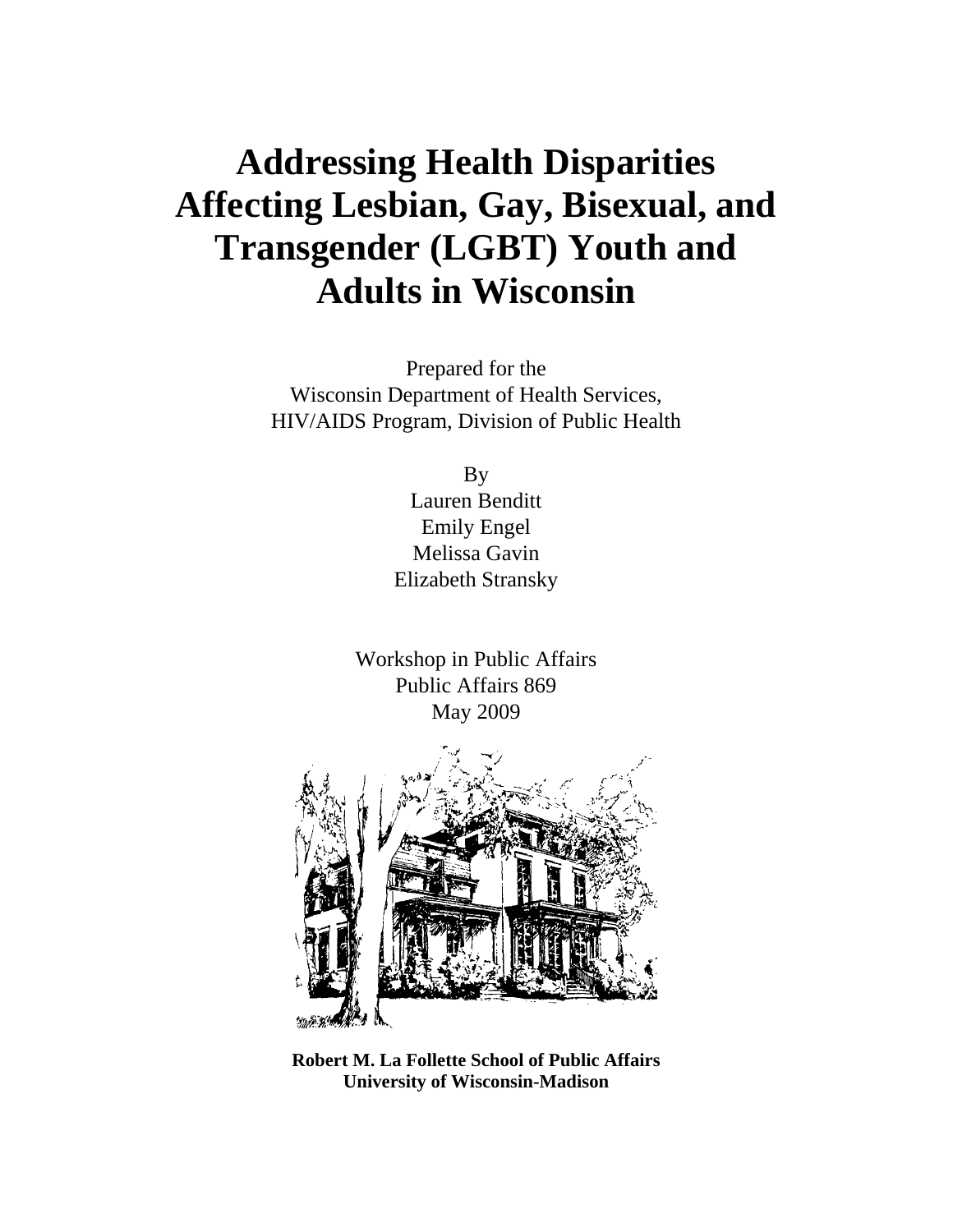©2009 Board of Regents of the University of Wisconsin System All rights reserved.

For additional copies: Publications Office La Follette School of Public Affairs 1225 Observatory Drive, Madison, WI 53706 www.lafollette.wisc.edu/publications/workshops.html publications@lafollette.wisc.edu

The Robert M. La Follette School of Public Affairs is a nonpartisan teaching and research department of the University of Wisconsin–Madison. The school takes no stand on policy issues; opinions expressed in these pages reflect the views of the authors.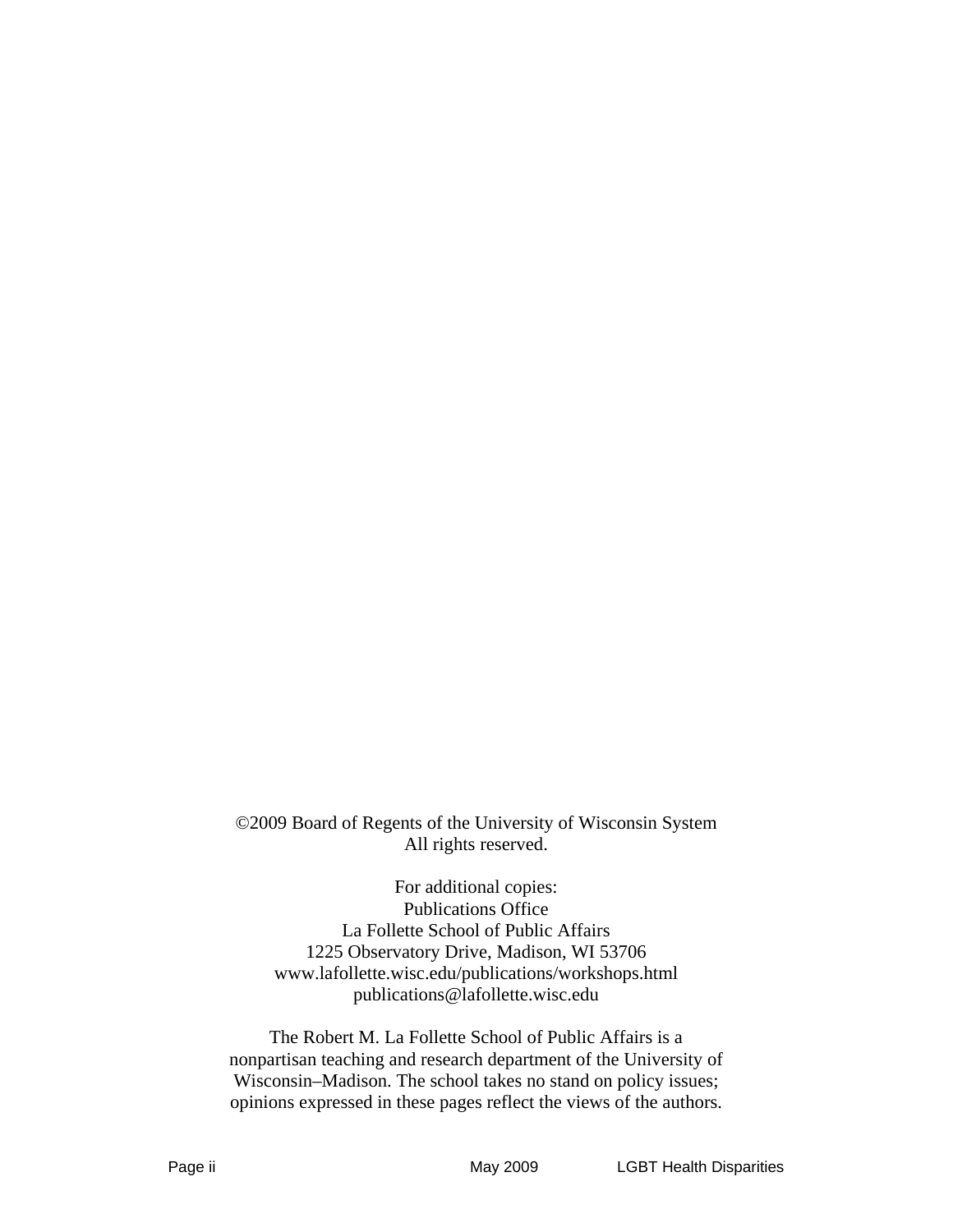# **Table of Contents**

| Access to Information for All: Seattle and King County LGBT Website 15   |  |
|--------------------------------------------------------------------------|--|
| Extensive Data Collection: Kansas City, Missouri,                        |  |
|                                                                          |  |
| Increasing Awareness and Understanding of LGBT Health Issues:            |  |
|                                                                          |  |
| Comprehensive Approach to Health Disparities:                            |  |
|                                                                          |  |
|                                                                          |  |
|                                                                          |  |
| Goal 1: Effectiveness of Increasing Understanding and                    |  |
|                                                                          |  |
| Goal 2: Manageable and Sustainable Cost to the Department  25            |  |
|                                                                          |  |
|                                                                          |  |
|                                                                          |  |
|                                                                          |  |
| <b>Appendix A: Wisconsin Behavior Risk Factor Survey:</b>                |  |
|                                                                          |  |
| Appendix B: Wisconsin Youth Risk Behavior Survey: Descriptive Statistics |  |
|                                                                          |  |
| <b>Appendix C: Dane County Youth Assessment 2005:</b>                    |  |
|                                                                          |  |
|                                                                          |  |
|                                                                          |  |
|                                                                          |  |
|                                                                          |  |
|                                                                          |  |
|                                                                          |  |
|                                                                          |  |
|                                                                          |  |
|                                                                          |  |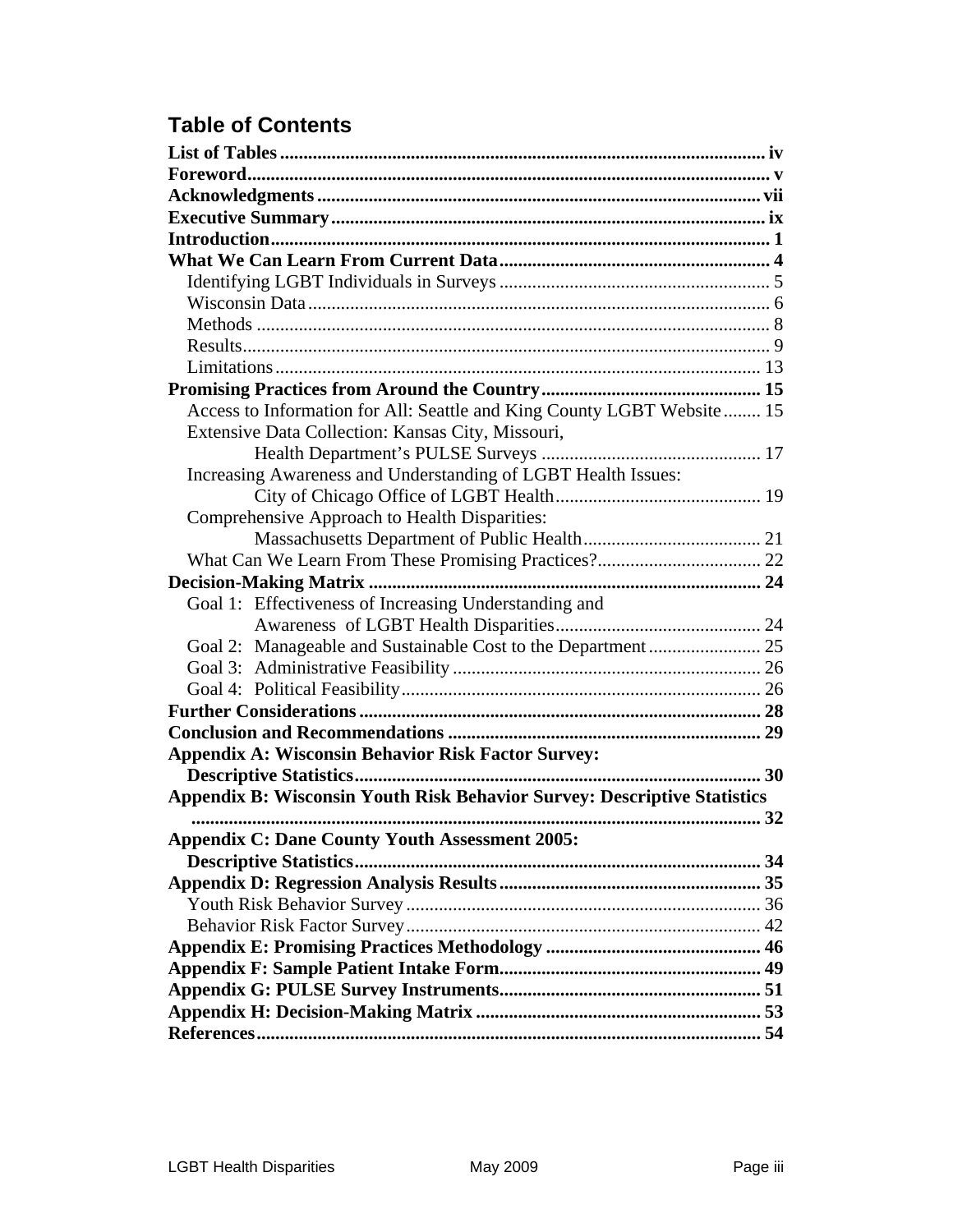# **List of Tables**

| Table 1: |                                                              |     |
|----------|--------------------------------------------------------------|-----|
| Table 2: |                                                              |     |
| Table 3: | Adult Health Risk Factors and Outcomes in Wisconsin12        |     |
| Table 4: |                                                              |     |
| Table 5: | Description of Variables and Descriptive Statistics          |     |
|          |                                                              |     |
| Table 6: | Description of Variables and Descriptive Statistics          |     |
|          | from the YRBS                                                | .32 |
|          | Table 7: Description of Variables and Descriptive Statistics |     |
|          |                                                              |     |
|          |                                                              |     |
|          |                                                              |     |
|          |                                                              |     |
|          |                                                              |     |
|          |                                                              |     |
|          |                                                              |     |
|          |                                                              |     |
|          |                                                              |     |
|          |                                                              |     |
|          |                                                              |     |
|          |                                                              |     |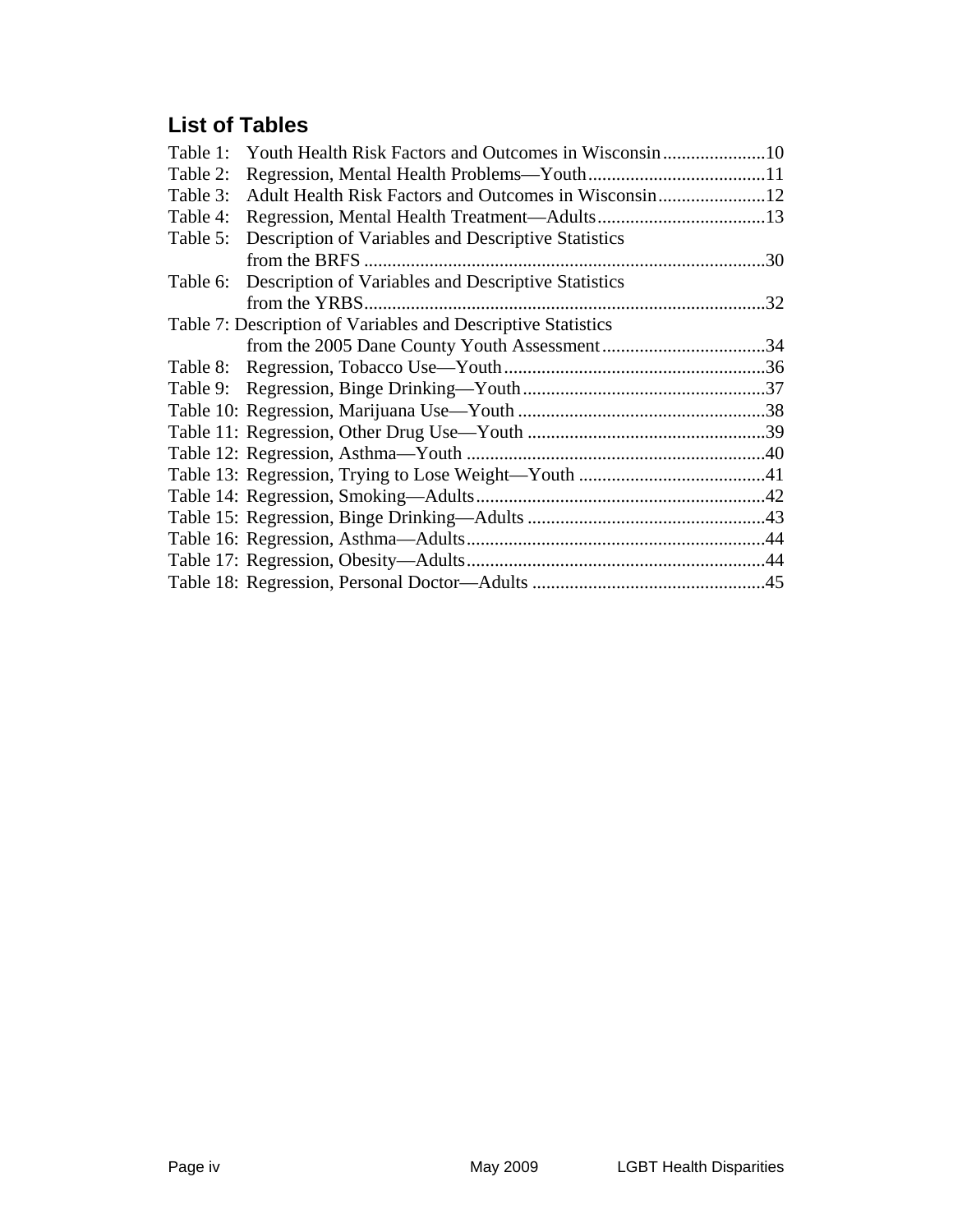### **Foreword**

This report is the product of a semester-long collaboration between the Robert M. La Follette School of Public Affairs at the University of Wisconsin–Madison and Wisconsin Department of Health Services, AIDS/HIV Program, Division of Public Health.

Inequality in health conditions is an empirical and health policy puzzle about which much remains unknown, although much progress has been made toward solving it. Public health policy that seeks to address unmet health needs is hampered by the lack of knowledge about who is at greater risk of certain health conditions and why that is the case. This report addresses health differentials between the Lesbian, Gay, Bisexual, and Transgender (LGBT) population and the non-LGBT population. As this report shows, the size of the LGBT population in Wisconsin is not known because no survey asks the questions needed to identify all LGBT individuals. Some identify LGB status based on sexual behavior, misclassifying those who identify as LGB but are not sexually active. In addition a serious concern is that nonconsensual sex, including violent sexual assault, could misclassify the assaulted individual as LGB or non-LGB based on the assaulter's gender. Other surveys categorizing individuals on the basis of self-identification, misclassifying individuals reluctant to reveal their sexual preferences in surveys, especially if administered face-to-face. The stigma that may limit health care for LGB individuals causes the failure to identify them. Finally, surveys rarely identify transgender individuals, a limitation evident in the Wisconsin data. Most survey questions about gender provide only the male/female option and have no questions that differentiate between current and natal gender.

This report presents analyses of Wisconsin health surveys of youth and adults. It documents a statistically significant difference in health conditions between Wisconsin's LGB and non-LGB populations (surveys, including the three this report analyzes, rarely identify transgender individuals). Sample size and LGB identification issues limit additional analysis of the reasons for these disparities. The authors' analyses suggest, however, that adverse health conditions are more prevalent among LGB individuals because they are more likely to engage in more health risk behaviors, although evidence suggests that family support and other "safety indicators" reduce the probability of adverse health conditions. These results inform the recommendations that the Department of Health Services improve data collection and review programs instituted elsewhere that attempt to reduce LGBT health disparities. Drawing on their training in public management and policy analysis, the authors present a decision-making matrix that DHS could use in developing health policy to address Wisconsin health differentials.

The authors' training is part of the La Follette School of Public Affairs' two-year graduate program that leads to a master's degree in public affairs. Students study policy analysis and public management, and they pursue a concentration in a public policy area of their choice. They spend the first year and a half taking courses that provide them with the tools they need to analyze public policies.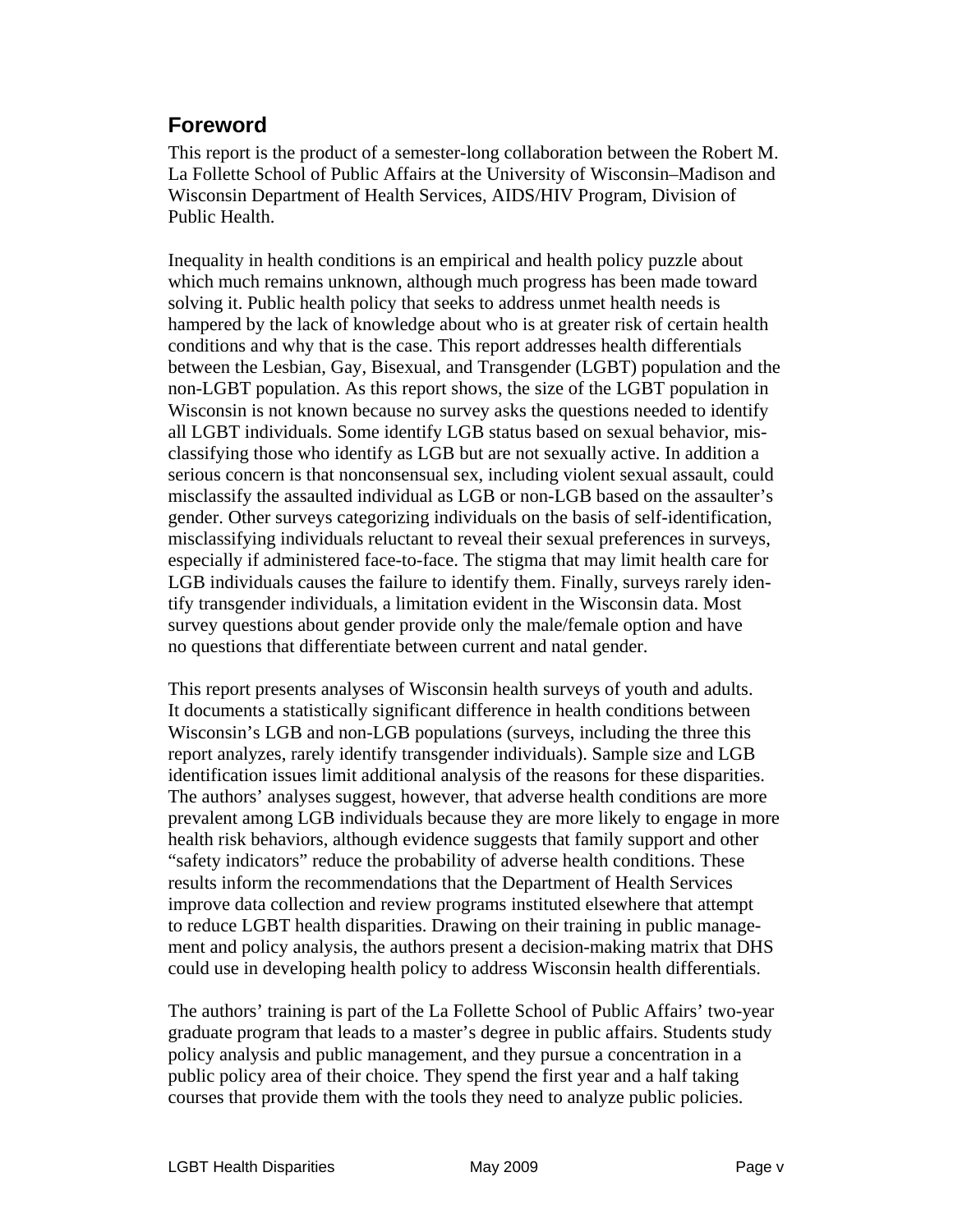Although acquiring a set of policy analysis skills is important, there is no substitute for doing policy analysis as a means of learning policy analysis. Public Affairs 869, required in the program's final semester, provides graduate students that opportunity. The authors were all enrolled in Public Affairs 869, Workshop in Public Affairs (section 2). They collaborate to improve their policy analysis skills while contributing to the capacity of public agencies to analyze and develop policies on issues of concern to Wisconsin residents.

The students in this workshop were assigned to one of three teams. One group worked on this report, while the others collaborated with the Wisconsin Department of Children and Families and the U.S. Government Accountability Office, Chicago office.

Mari Gasiorowicz, HIV Prevention Evaluation Coordinator, first suggested the topic of this report. I am grateful for the time and effort she and Linda McCart, who had worked with a 2008 project team, gave in the development of potential topics and in the selection of this one. Mari and Molly Herrmann, HIV Prevention Program Development Specialist, were generous in the time they gave to working with students throughout the semester. This report would not have been possible without their assistance. I also thank Secretary Karen Timberlake for her support through her endorsement of staff spending time to discuss key issues with the team. The acknowledgments section thanks other individuals who supported the students as they pursued data and policy insights. I add my gratitude to the appreciation expressed there.

The conclusions herein are those of the authors alone. The topic they address is large and complex, and this report can only add some additional insight from an analysis that is necessarily constrained by the semester time frame. Nevertheless, much has been accomplished, and I trust that the Department of Health Services will gain from this report as it continues to address health disparities in Wisconsin.

The report also benefited greatly from the support of faculty and the staff of the La Follette School of Public Affairs, especially that of Publications Director Karen Faster, who edited and managed production of the report.

I hope that, through this involvement in the tough issues state government faces, our students have learned a great deal about doing policy analysis and have gained an appreciation of the complexities and challenges confronting state and local governments in Wisconsin. I hope that this report will contribute to the work of the Department of Health Services and to the ongoing public discussions about health policy in Wisconsin and elsewhere.

> Karen Holden May 2009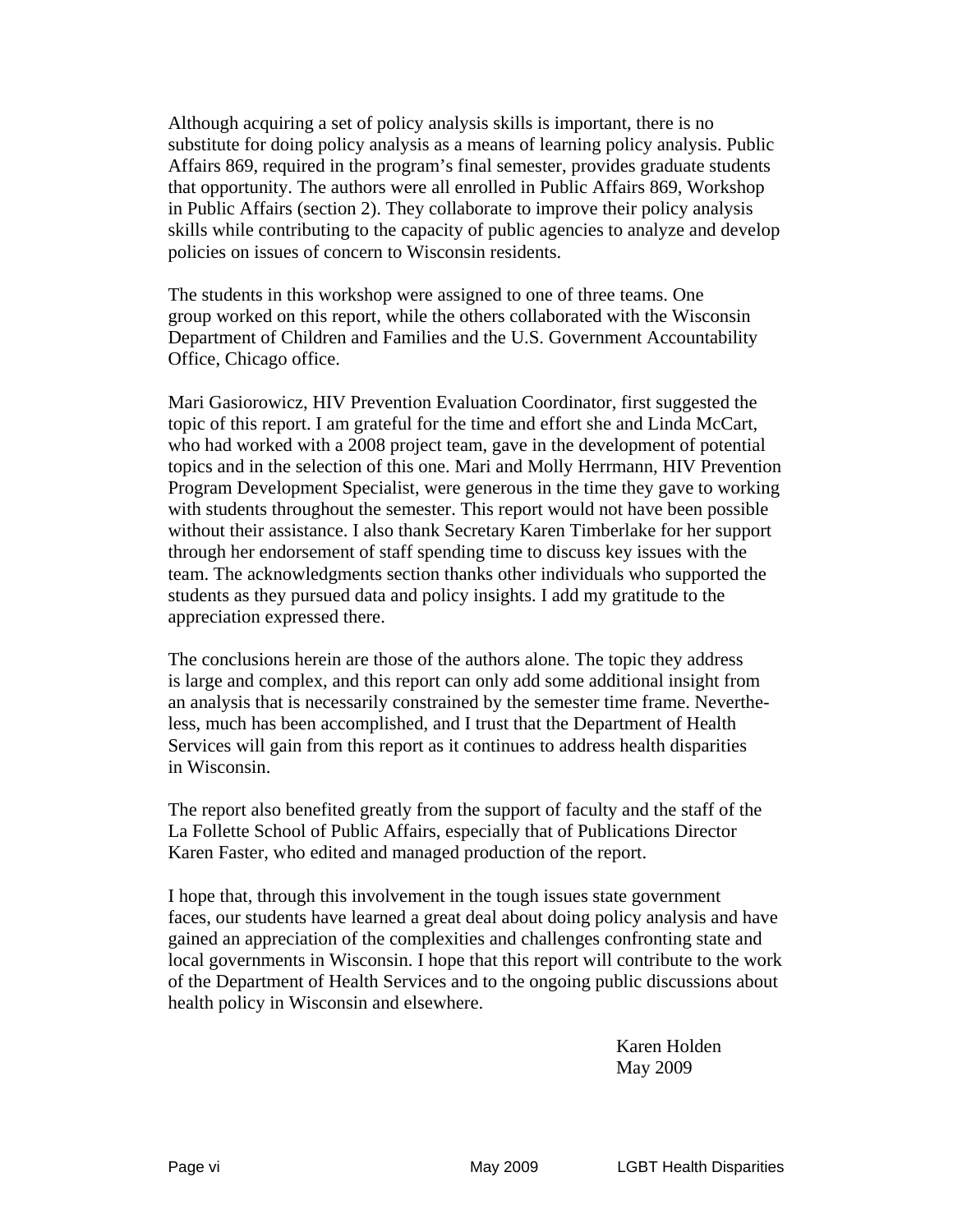### **Acknowledgments**

This report was made possible with the support of many people. The authors would like to thank the following members of the Wisconsin Department of Health Services for providing guidance on the project and for assisting in gathering the appropriate information:

> Mari Gasiorowicz, HIV Prevention Evaluation Coordinator, Wisconsin AIDS/HIV Program, Division of Public Health

Molly Herrmann, HIV Prevention Program Development Specialist, Wisconsin AIDS/HIV Program, Division of Public Health

James Vergeront, Program Director, Wisconsin AIDS/HIV Program, Division of Public Health

Timothy Pilcher, Supervisor of HIV Prevention Unit, Wisconsin AIDS/HIV Program, Division of Public Health

The authors thank the Dane County Youth Commission and the Dane County Department of Human Services for providing the 2005 Youth Assessment Data. The authors also thank the following individuals and departments for sharing information on their LGBT health initiatives: Jeff Ing, Seattle and King County Department of Health; William D. Snook, Kansas City, Missouri, Health Department; Stewart Landers, Massachusetts Department of Public Health; and Simone Koehlinger, Office of LGBT Health in Chicago, IL.

Further, the authors thank Professor Karen Holden for providing guidance in writing this report and Karen Faster for editorial and production oversight.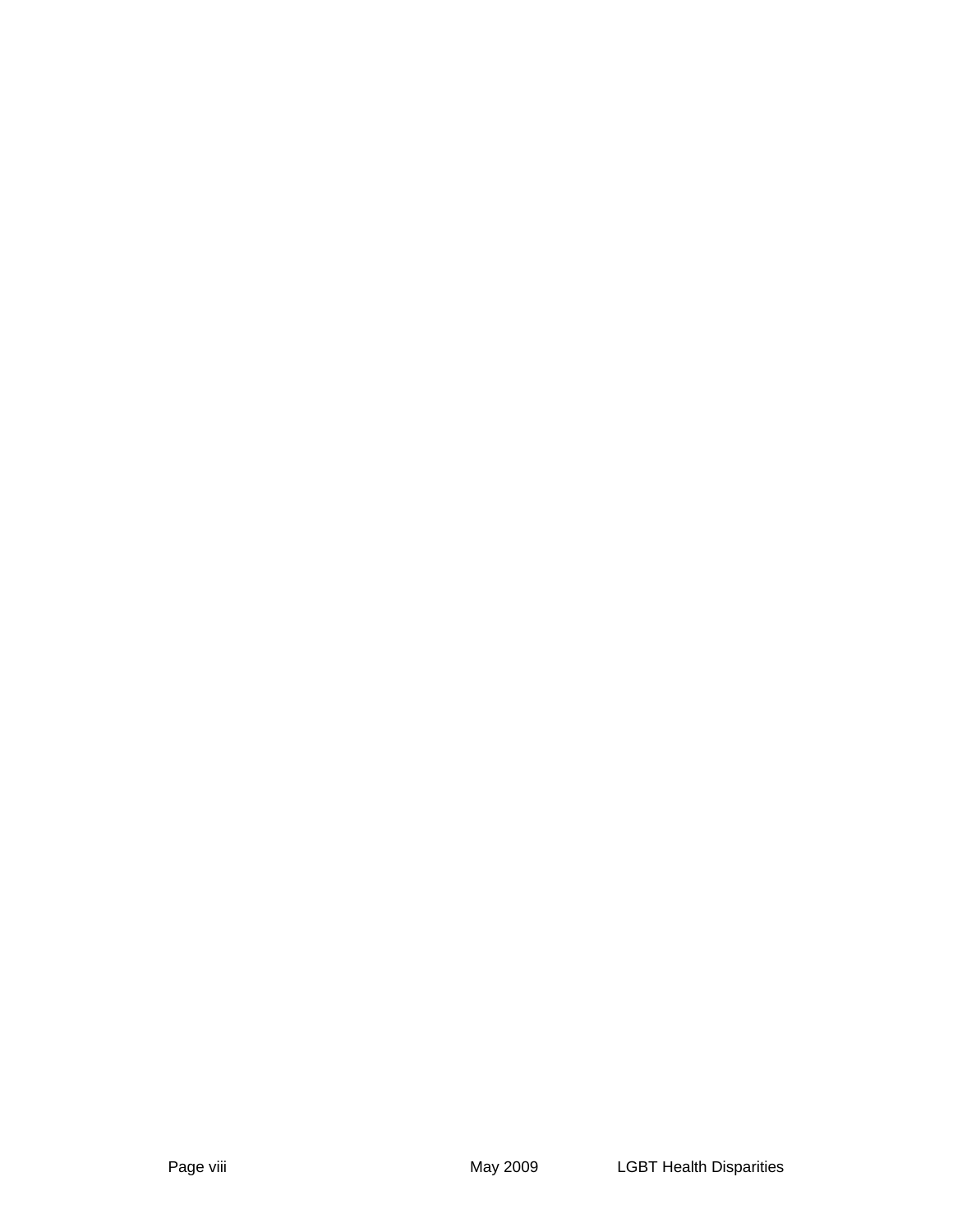# **Executive Summary**

Mounting evidence suggests that health disparities exist between the lesbian, gay, bisexual and transgender (LGBT) and non-LGBT populations. The Wisconsin Department of Health Services (DHS) therefore commissioned the University of Wisconsin-Madison's Robert M. La Follette School of Public Affairs to study the extent of these health disparities in Wisconsin and to provide recommendations on how best to address them.

Studies conducted elsewhere in the United States indicate that, in addition to having higher rates of HIV/AIDS and sexually transmitted infections, LGBT individuals have higher rates of substance abuse, obesity, tobacco use, and mental health problems as compared to non-LGBT individuals. To assess LGBT health disparities in Wisconsin, we analyzed three data sets.

Our analysis faced the common challenges of collecting data on LGBT individuals. These challenges stem from the inherent complexities of sexual orientation and gender identity. Generating reliable data on sexual orientation requires inquiring about sexual behavior, identity, and attraction. At least one additional measure on gender identity is necessary to identify transgender individuals, since sexual orientation and gender identity are mutually exclusive categories. Available data lacked gender identity questions and comprehensive measures on sexual orientation. In addition, surveys, including the three we analyze in this report, rarely identify transgender individuals.

Data indicate the existence of health disparities between LGB and non-LGB youth and adults in Wisconsin. However, data limitations prevented us from assessing the extent of these disparities.

Our report also highlights four case studies that DHS can consider when designing initiatives to reduce LGBT health disparities. These include 1) the Seattle and King County LGBT website, 2) the Kansas City, Missouri, Health Department PULSE and Check the PULSE surveys, 3) the Massachusetts Department of Public Health, and 4) the City of Chicago's Office of LGBT Health. We assess each initiative's advantages and disadvantages and provide a summary of the common themes found in successful initiatives.

Last, we present a decision-making matrix that DHS can use to uniformly compare potential initiatives across a range of criteria. These criteria include 1) increasing understanding and awareness of LGBT health disparities, 2) manageable and sustainable costs, 3) administrative feasibility, and 4) political feasibility.

We recommend that DHS incorporate comprehensive questions about gender identity and sexual orientation in its regular data collection efforts. Additionally, we recommend that DHS use the decision-making matrix to inform its plan of how to best address the health needs of Wisconsin's LGBT residents.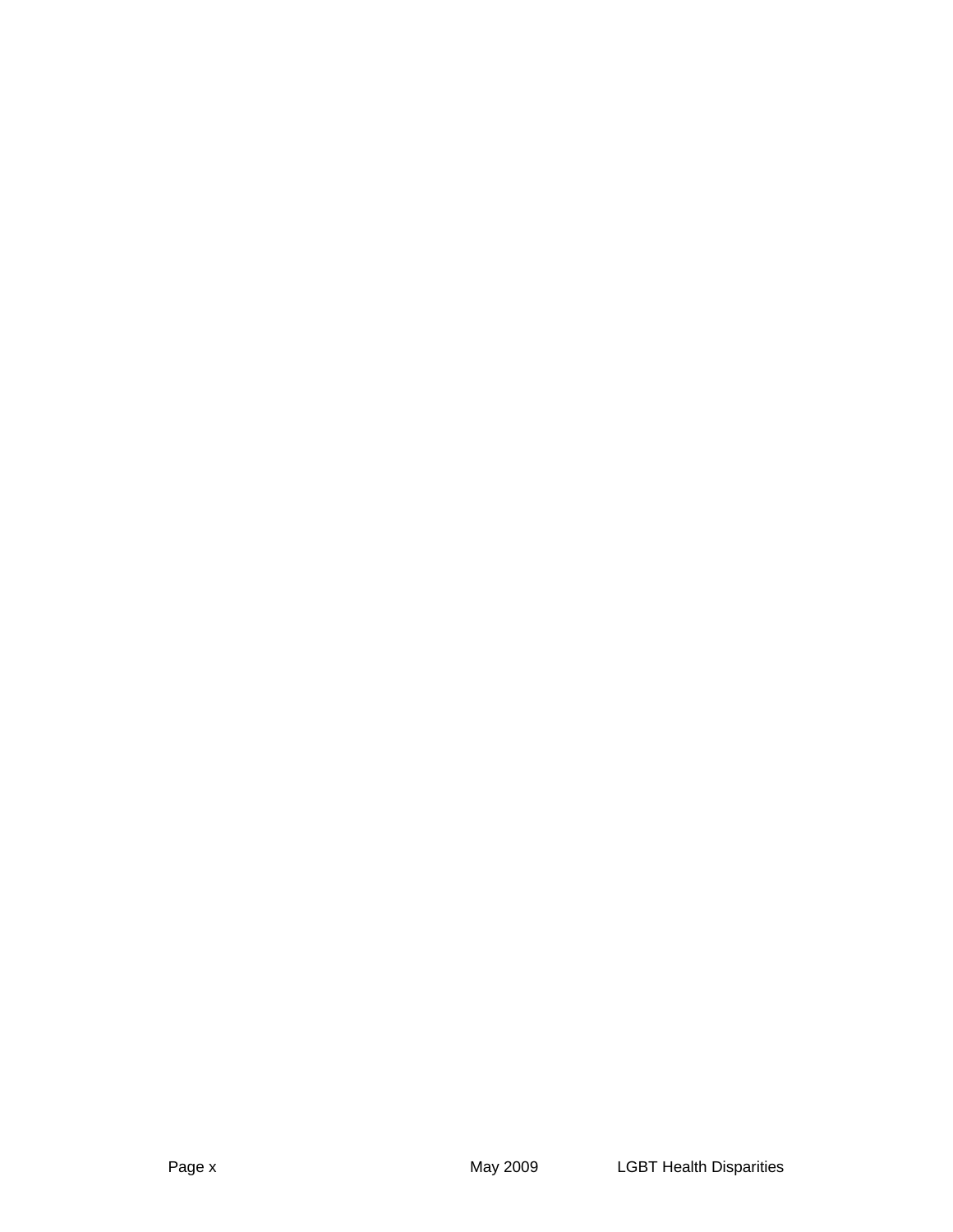### **Introduction**

Mounting evidence suggests health disparities exist between the lesbian, gay, bisexual and transgender (LGBT) and non-LGBT populations. Aside from documenting differences in the incidence of HIV/AIDS and sexually transmitted infections, national literature indicates that LGBT individuals experience higher levels of substance abuse, tend to be disproportionately overweight or obese, use tobacco at higher rates, and have higher rates of depression and suicidality compared to their non-LGBT counterparts (Aaron, 2001; Boehmer et al., 2007; Dean et al., 2000; Gruskin et al., 2007; Mays et al., 2002; Skinner, 1994; Valanis et al., 2000).

Wisconsin's Department of Health Services (DHS) AIDS/HIV Program seeks to understand and reduce the health disparities that may exist between the state's LGBT and non-LGBT populations. According to *Healthy People 2010*, an agenda set forth by the U.S. Department of Health and Human Services, health disparities are the "unequal burden in disease, morbidity and mortality rates experienced by ethnic/racial groups as compared to the dominant group" (2000, 1).

In addition to having the same basic health care requirements as individuals in the general population, LGBT individuals also have unique health care issues related to specific health risk factors, distinct medical conditions, and stigma and discrimination (Johnson, Mimiaga, & Bradford, 2008). Specific health risk factors include factors related to sexual behavior, such as higher incidences of HIV/AIDS and sexually transmitted infections. Distinct medical conditions are health concerns specific to the LGBT community, such as the particular health needs of transgender individuals. Finally, social stigma creates stress and feelings of shame and self-hatred that have mental health manifestations, including depression, low self-esteem, anxiety, suicidality, substance abuse, and feelings of despair and powerlessness. This may decrease an individual's health-seeking behaviors (Meyer & Northridge, 2007). Discrimination against LGBT individuals, particularly in hiring practices and marriage laws that prevent access to health insurance coverage, potentially limit regular and preventative health care.

Meyer (2001) classifies LGBT health behaviors and conditions into three categories for describing the role of public health policy in reducing LGBT health disparities.<sup>1</sup> These categories are:

- 1. Those associated with LGBT sexual behaviors, sexual orientation, and gender identity;
- 2. Those not associated with LGBT sexual behaviors, sexual orientation, and gender identity; and
- 3. Those that require culturally competent approaches from health care providers for successful treatment.

 $\overline{a}$ 

<sup>&</sup>lt;sup>1</sup> We use "LGBT health disparities" in this report to describe health disparities between the LGBT population and the non-LGBT population.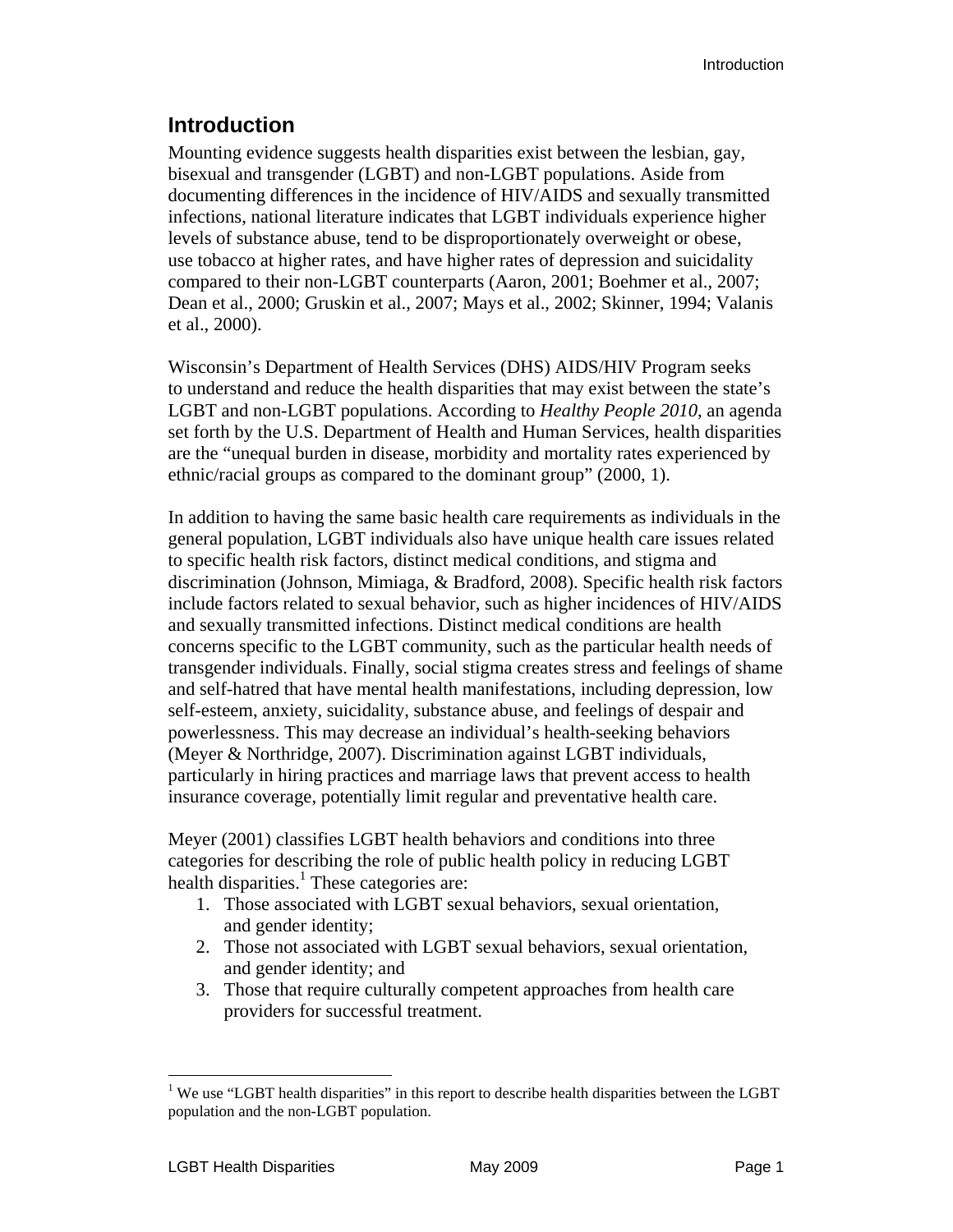To the extent that LGBT health disparities have been researched and documented, the first category (health behaviors and conditions due to sexual behaviors, orientation, and gender identity) has received the most attention. However, public health research has largely ignored LGBT health disparities other than those due to sexually transmitted diseases (Boehmer, 2002).

The body of literature that substantiates and addresses the second category (health behaviors and conditions not related to sexual behaviors, orientation, or gender identity) is growing, though it continues to face major definitional and data limitations. For example, research often draws from convenience samples that may not be representative of the LGBT population, and studies use varying measures to identify LGBT individuals (Meyer, 2001).

Finally, the third category of health behaviors and conditions (those not distinct for LGBT individuals but that may require culturally competent health care) needs further attention in the public health sector. Gay men and lesbians report experiencing health care environments that are culturally insensitive (Harcourt, 2006). Stein and Bonuck (2001) indicate that the hostile response of health care providers to a patient's orientation makes many gay and lesbian respondents reluctant to disclose their orientation to providers. Individuals afraid of being stigmatized by health care providers may avoid seeking care (Ungvarski & Grossman, 1999). In a survey of all internal medicine residency programs in the United States, researchers found trainings in culturally competent health care to be deficient in addressing LGBT issues (McGarry et al., 2008).

Assessing and addressing these three factors in a comprehensive, thoughtful way is important to reducing and eventually eliminating LGBT health disparities.

Barriers that limit access to health care include low-income status, lack of or inadequate coverage by health insurance, and geographically limited access to health care providers. A lack of domestic partner benefits may also contribute to LGBT health disparities. Health disparities will be observed to the extent that LGBT youth and adults face these barriers. Sexual discrimination, stigma, and/or cultural and language barriers can also contribute to health discrepancies for LGBT youth and adults (Gay and Lesbian Medical Association, 2001).

Complicating the ability of public health agencies and health care providers to address health disparities is the lack of a consensus on how to identify LGBT individuals. For research purposes, women who primarily orient with other women are classified as lesbians, men who primarily orient with other men are classified as gay, and individuals who orient with men and women are classified as bisexual. The term transgender describes individuals who identify with another gender or who have expressions or behaviors that are traditionally not associated with their natal sex (Johnson, Mimiaga, & Bradford, 2008).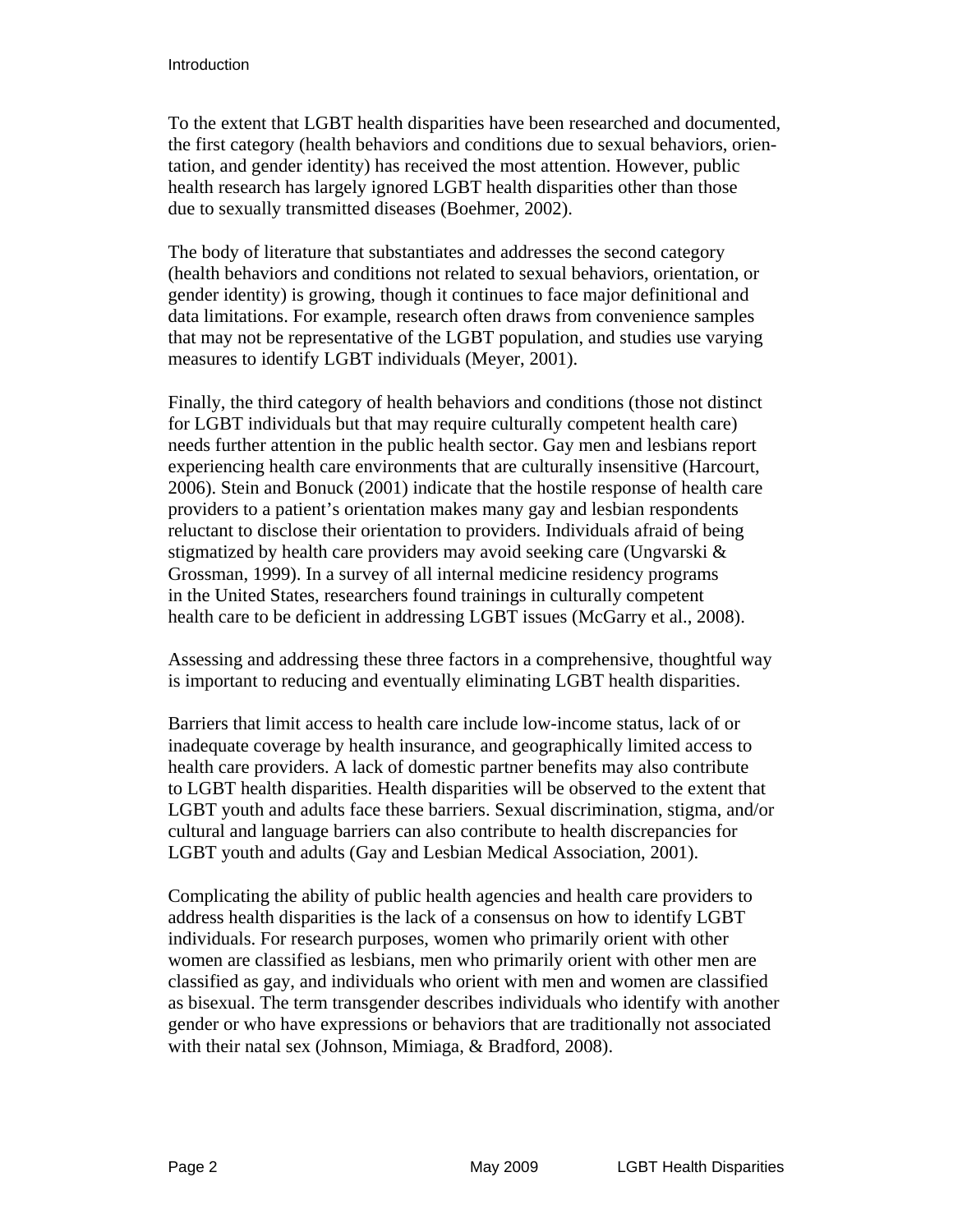Data collection efforts for purposes of health care research have only recently started asking about sexual orientation, but they still seldom include a measure on gender identity. Behavior, identity, and attraction are common measures for determining sexual orientation (Sell, 1997). If used alone, these do not provide comprehensive measures of the LGB population. Even when individuals do not engage in the identified behaviors, they may still identify with a sexual minority. Individuals may be attracted to others of the same sex without acting on that attraction or may engage in same-sex sexual activity without identifying as LGB. Surveys can only reliably identify LGBT individuals by including questions that ask about gender identity and about the behavior, identity, and attraction facets of sexual orientation. However, many data collection efforts, including Wisconsin surveys that gather health care data on the state's population, only inquire about a subset of these.

Evidence we examined indicates that some of the health disparities found in national literature apply to Wisconsin's population. However the data we analyzed are unable to accurately describe the magnitude of these differences in Wisconsin because of the LGBT identification issue. The inability to fully understand the nature and causes of the disparities creates challenges for policy makers and health practitioners. Once DHS establishes the scope of Wisconsin's LGBT health disparities through improved data collection, the state can take more effective steps to reduce and ultimately eliminate them.

Nationwide, public initiatives are being taken to address LGBT health disparities, providing useful policy examples. This report describes four of these initiatives, which might be useful models for DHS in addressing LGBT health disparities.

DHS asked our research team to:

- 1. Analyze Wisconsin data to assess the extent of LGBT health disparities;
- 2. Identify and describe efforts nationally that address LGBT health disparities;
- 3. Create a decision-making process to help determine how to structure the agency's response to LGBT health disparities; and
- 4. Make recommendations for data collection techniques so agency staff can increase their understanding of LGBT health disparities.

This report begins by presenting findings from our analysis of three Wisconsin data sets on differences in health outcomes and risk behaviors between the LGBT and non-LGBT populations. Next, the report examines four promising initiatives from other communities that address LGBT health disparities. This discussion highlights each initiative's structure, strengths, and weaknesses. We also highlight three themes in these initiatives that make them promising practices. Next, we provide a decision-making matrix for analyzing any potential policy option to combat LGBT health disparities. DHS can use this matrix systematically compare policy or administrative options as it seeks to meet the health care needs of Wisconsin's population. The report concludes with recommendations on next steps to address LGBT health disparities.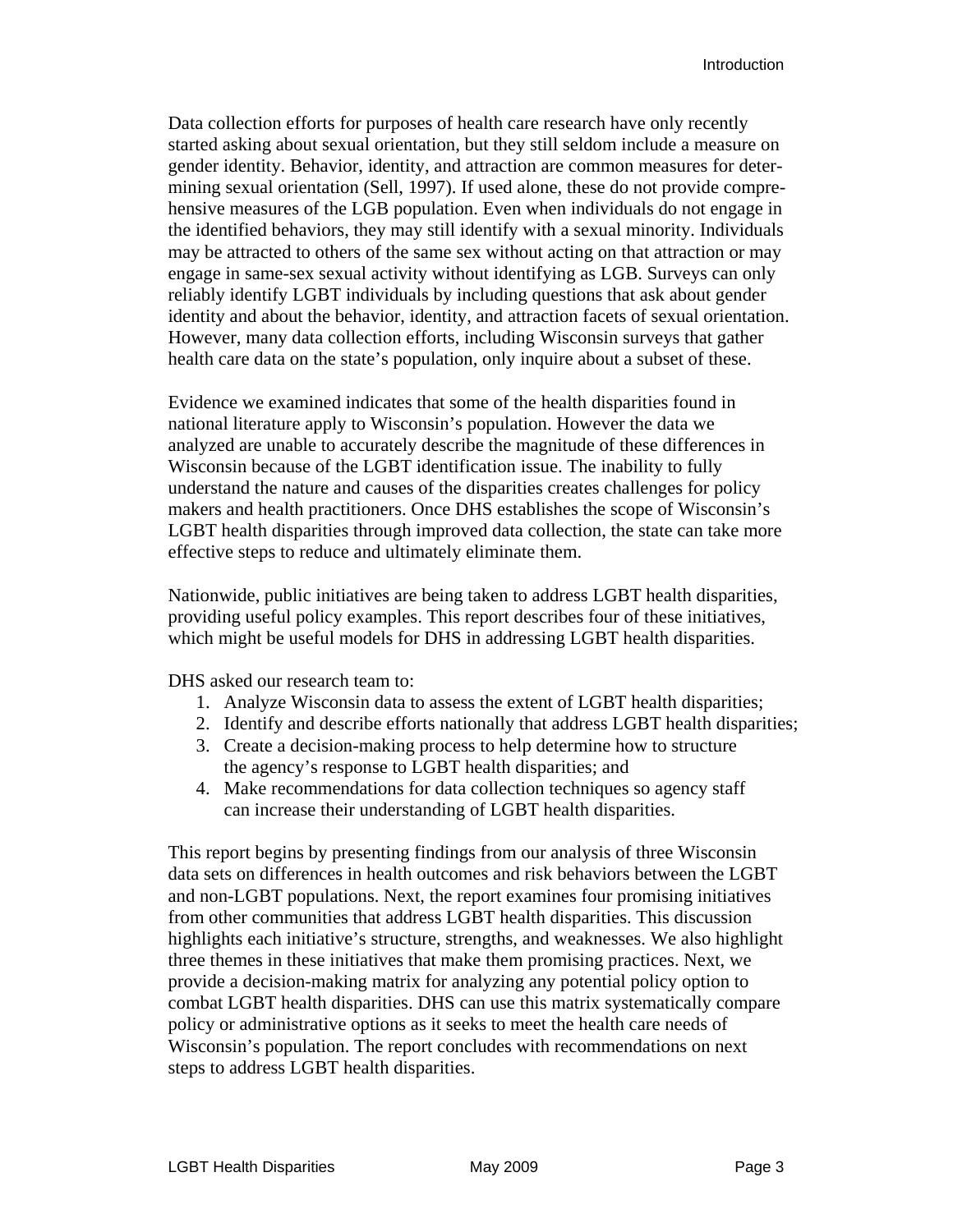# **What We Can Learn From Current Data**

To assess the extent of LGBT health disparities in Wisconsin, one must have data that includes not only appropriate health measures but also data that accurately identify LGBT and non-LGBT individuals. Survey questions must be sensitive to the complexities of sexual orientation and gender identity; otherwise, analyses of survey results may produce unreliable or incomplete findings. The following section underscores the importance of including questions on both sexual orientation and gender identity on future population surveys. We argue that only with a more comprehensive measure of LBGT status can DHS understand the health differentials among Wisconsin's residents and be able to measure over time reductions in health disparities as a consequence of policy actions.

First, this section discusses the challenges of collecting quality data on LGBT individuals due to the inherent complexities of sexual orientation and gender identity. It argues that reliable data on sexual orientation requires inquiring about sexual behavior, identity, and attraction. Additionally, surveys should include a measure on gender identity, since sexual orientation and gender identity are distinct characteristics.

Next, it presents the policy relevant results from the three surveys we used to assess LGBT health disparities in Wisconsin among adults and youth. These surveys include the 2007 Wisconsin Behavior Risk Factor Survey, the 2007 Wisconsin Youth Risk Behavior Survey, and the 2005 Dane County Youth Assessment. None of these surveys include a measure of gender identity. We therefore limit our findings to LGB individuals.

Our analysis of data on LGB and non-LGB youth and adults indicated several differences in health behaviors and outcomes. LGB adults are significantly more likely than non-LGB adults to be current smokers, to have received mental health treatment, and less likely to have a personal doctor. LGB youth are more likely to use tobacco and other drugs, consume alcohol, have mental health problems, have asthma, be obese, and be attempting to lose weight.

Our analysis demonstrates disparities between the LGB and non-LGB communities. However, data limitations prevent us from being able to address the causes of these disparities. This section, therefore, reiterates the need for DHS to collect better data on this population.<sup>2</sup> This section concludes by discussing the other limitations of the analysis.

1

 $2^2$  The data section refers only to LGB individuals because the surveys did not include questions that allowed us to identify transgender individuals. The other parts of this report, however, refer to the entire LGBT community.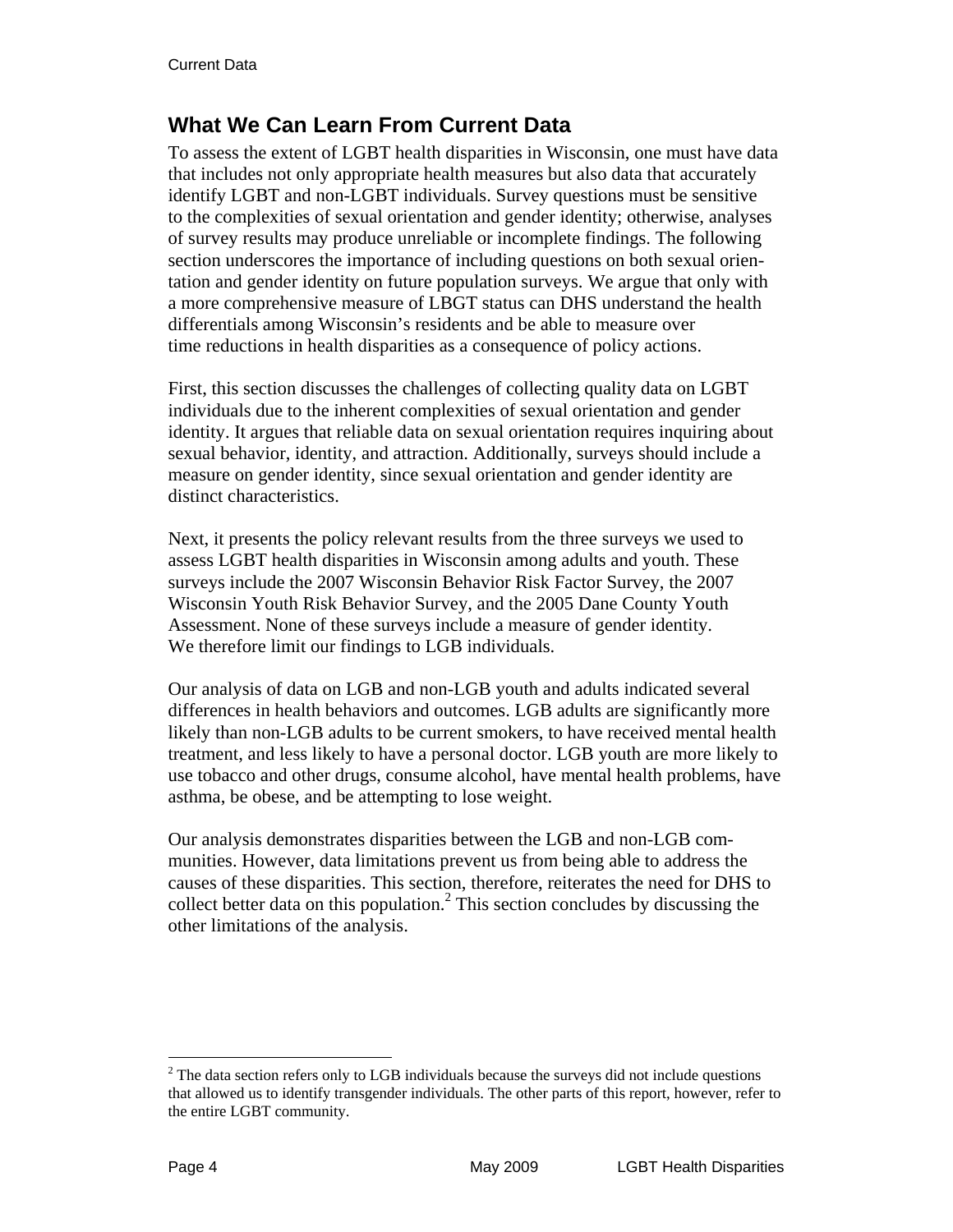### *Identifying LGBT Individuals in Surveys*

DHS collects data to assess the health status and health care needs of Wisconsin's residents, so staff can tailor public policies to address those needs. DHS can only accomplish this goal for the LGBT community when it accurately distinguishes the LGBT and non-LGBT populations, which requires measures of gender identity and of sexual orientation based on behavior, identity, and attraction. Failure to include these four measures cripples DHS's ability to assess and address the health care needs of this population for two reasons.

First, this is a burgeoning field where researchers are only beginning to understand whether and why LGBT individuals may be at increased risk.<sup>3</sup> Are they more at risk due to environmental forces such as stigma or discrimination? Does the increased risk relate to sexual practices? Research on each of factor is essential for better understanding of its independent effects on various health outcomes. With respect to sexual orientation, isolating these factors and observing their impacts is possible only through asking about behavior, identity, and attraction.

Collecting data on transgender individuals is vital to DHS's efforts to enhance its staff's understanding of Wisconsin's LGBT residents, because gender identity is likely to affect health outcomes separately from sexual orientation. Transgender individuals are frequently overlooked in surveys, possibly due to the perceived sensitivity of this topic and because surveys have not yet established a standard way of asking about non-natal gender identity. Because gender identity is separate from sexual orientation, surveys must include a separate question on gender identity in order to identify this group accurately. This is particularly important, because transgender individuals may sexually identify as heterosexual or homosexual. Regardless of their sexual orientation, they may still be at increased health risk because of their gender identity (Gay and Lesbian Medical Association, 2001; Boehmer, 2002). Further, anecdotal evidence suggests that transgender individuals have unique health needs that are most likely not being addressed in the doctor's office (Gay and Lesbian Medical Association, 2001). Until we have a better understanding of the ways in which the different facets of sexual orientation and gender identity are connected to health outcomes, it is important to collect data using all of these measures.

 $\overline{a}$  $3$  Our knowledge base is so limited that we do not even know how many LGBT individuals there are. A common statistic, based on Kinsey's research, is that "10 percent of males are more or less exclusively homosexual" (Kinsey et al., 1948). Many have criticized Kinsey's methodology and therefore his findings are frequently dismissed. More recently, however, Laumann et al. (1994) demonstrate that the incidence of homosexual desire (i.e., attraction and/or behavior) in the United States is 7.7 percent for men and 7.5 percent for women. Moreover, only 2.8 percent of men identify as gay and only 1.4 percent of women identify as lesbian. This finding highlights the difficulty with identifying LGB individuals based on only one of the three criteria (identity, attraction and behavior); fewer individuals claim to be LGB than "are" LGB based on their attraction and behavior.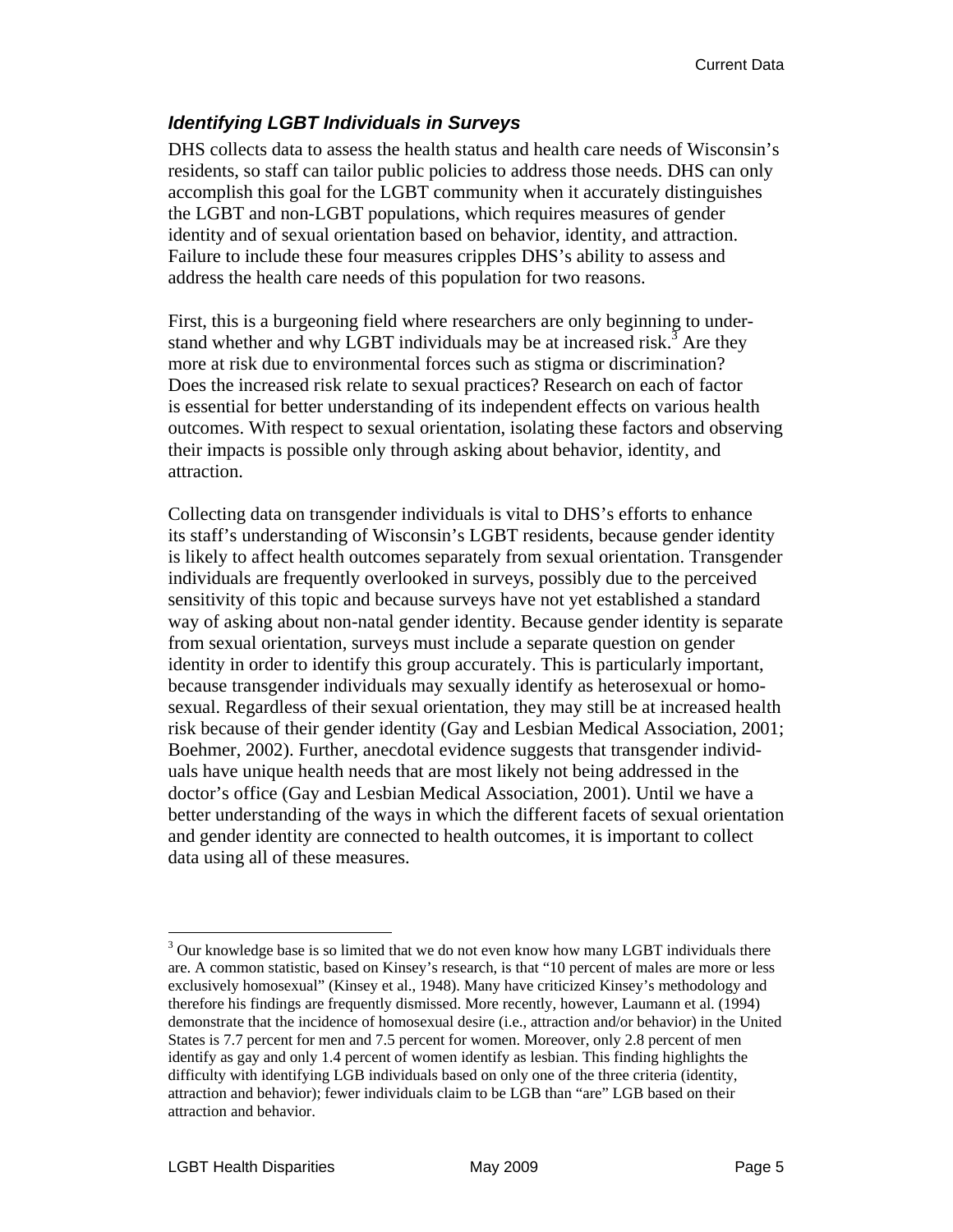Second, if we do not include the four measures of gender identity and sexual orientation based on behavior, identity, and attraction, we may misidentify individuals as LGBT or non-LGBT. Miscategorizing people may underplay or exaggerate the differential health needs of the LGBT population, presenting a concern when designing responses to those differentials. Researchers would classify an individual who identifies as LGB but has never had sex as "heterosexual" if the survey only asked about sexual behavior. This begs the questions, "How do we define who is LGB and who decides?" Is it based on sexual behavior, i.e., if individuals have had sexual contact with others of the same sex, they are therefore LGB? Or are they only LGB once they assign the designation to themselves? Although behavior and identity may lead to different health outcomes, it highlights the challenges with reliably identifying these individuals on surveys. Until the field develops better measures and/or until social norms change, evaluating the health needs of this population will continue to be a struggle.

#### *Wisconsin Data*

To assess whether LGBT health disparities exist in Wisconsin, we analyzed data from three surveys. These included the 2007 Wisconsin Behavior Risk Factor Survey (BRFS), the 2007 Wisconsin Youth Risk Behavior Survey (YRBS), and the 2005 Dane County Youth Assessment (Dane County 2005). We provide insights into the general Wisconsin population based on these data sets, which include information on the health behavior and outcomes of more than 7,000 adults and 23,000 youth in Wisconsin.

The previous discussion explored the challenges of collecting reliable data on the LGBT community. With this backdrop, we discuss the analysis and findings of these data samples. First, each of the data samples only includes one measure of sexual orientation. The BRFS and the Dane County 2005 ask about sexual identity while the YRBS measures sexual behavior. Second, none of the surveys inquire about gender identity. The lack of comprehensive measures of sexual orientation and gender identity severely limit our ability to assess the extent of LGBT health disparities in Wisconsin.

Recognizing these limitations, we wanted to see what we could learn from available data. Again, this discussion focuses solely on LGB individuals, because the surveys did not collect data on transgender individuals. We grouped lesbians, gay men, and bisexuals together throughout this analysis. This means that we compare LGB individuals to their non-LGB counterparts.<sup>4</sup>

 $\overline{a}$ 

<sup>&</sup>lt;sup>4</sup> We grouped LGB individuals together primarily because separating LGB individuals by identity in the statewide surveys results in sample sizes too small to produce statistically reliable results. Although the Dane County survey provides a much larger sample of LGB individuals, the survey question prevents us from differentiating between lesbians/gays and bisexuals. Although this could have provided insight into whether females and males of the LGB community have different health outcomes, consistent methodology across all three data sets makes our results more internally comparable. Whether lesbians, gay men, and bisexuals are more at risk for some health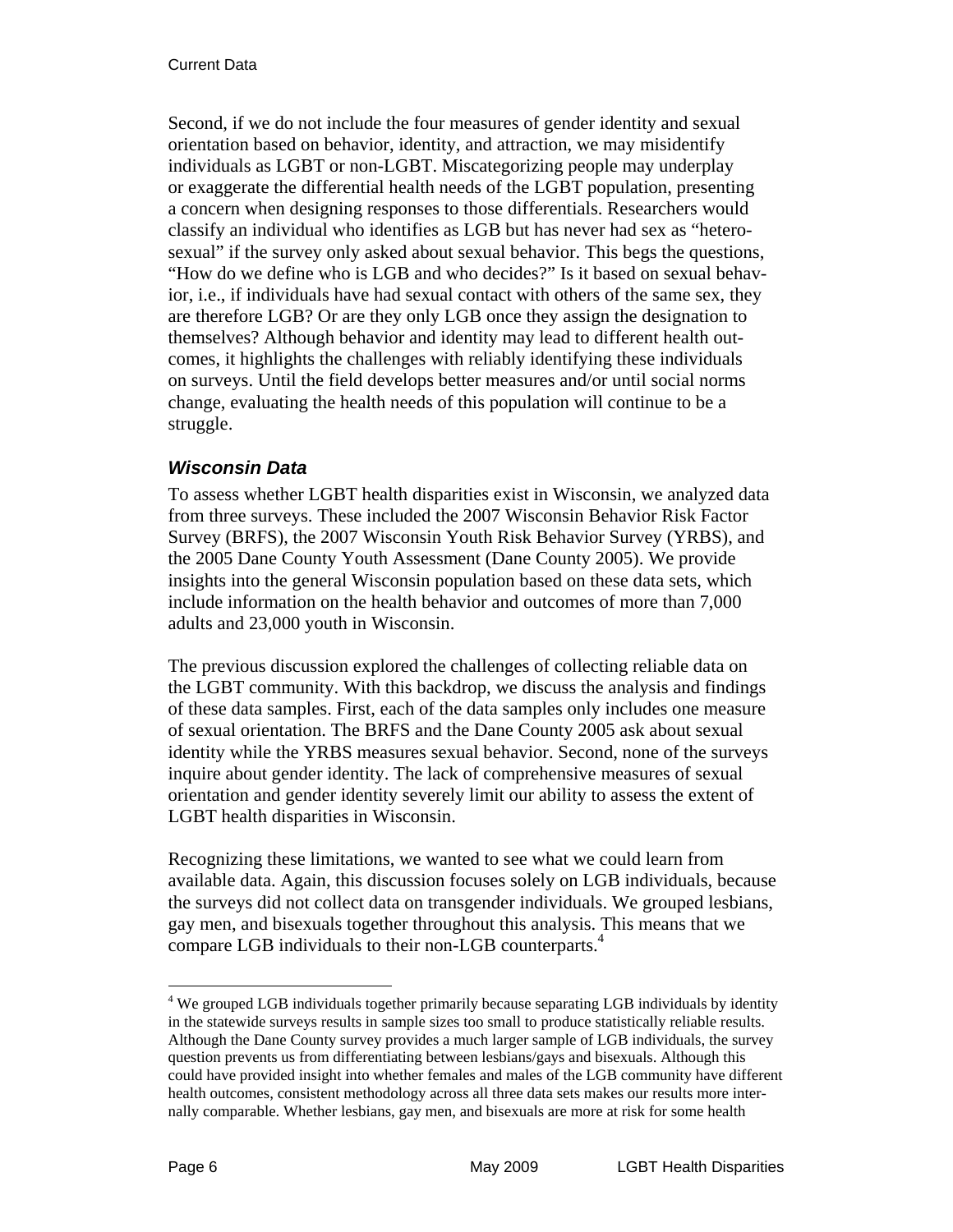#### **Wisconsin Behavior Risk Factor Survey (BRFS)**

The national Centers for Disease Control and Prevention (CDC) designed the BRFS and administered it at the state level with help from state health departments. The survey questions ask about general demographic information, eating and exercise habits, alcohol and tobacco use, sexual behaviors, and other potentially risky behaviors. Wisconsin's version of the BRFS surveyed 7,435 adults from across the state in fall 2007. For descriptive statistics regarding the racial and ethnic composition of this data set, see Appendix A.

To identify LGB respondents, the BRFS asked whether the respondent identified as heterosexual, homosexual, bisexual, other, or don't know. We identify the second and third options as LBG, excluding from our sample those who responded "other," "don't know," and those who skipped the question. The final sample size is  $6,655$  including 101 LGB respondents  $(1.4\%)$ .<sup>5</sup>

#### **Youth Risk Behavior Survey (YRBS)**

The CDC also designed the YRBS and worked with each state's education department to administer the survey in high schools. Similar in its construction to the BRFS, the survey asks about general demographic information, eating and exercise habits, alcohol and tobacco use, sexual behaviors, and other potentially risky behaviors. The YRBS surveyed 2,094 youth across Wisconsin in fall 2007. Demographic data and descriptive statistics are available in Appendix B.

The YRBS asks about sexual behavior, i.e., whether youth had ever had sexual contact but not about sexual identity. The possible answers included "never," "with someone of the opposite sex," "with someone of the same sex," or "with people of both sexes." We categorize respondents as LGB if they reported having sex with someone of the same sex or people of both sexes. We categorized those answering that they have only had sex with someone of the opposite sex as non-LGB. We excluded from our sample non-sexually active youth who could not be classified as LGB or non-LGB and the 15 youth who skipped this question. The final sample size is 2,079, including 111 LGB individuals (5.3%). LGB youth comprise 8.6 percent of sexually active youth.

#### **Dane County Youth Assessment 2005 (Dane County 2005)**

The 2005 Dane County Youth Assessment was a countywide written survey administered in schools to seventh- through 12th-graders. The survey asks about family, peers, school environment, substance abuse, sexual activity, health, and positive youth behaviors. Dane County 2005 surveyed 23,129 youth—38 percent of those youth attended school in the Madison Metropolitan School District.

outcomes than their other LGB peers remains an important question but lies outside the scope of this report, which focuses solely on whether LGB individuals (as a group) are more at risk than their non-LGB counterparts.

<sup>&</sup>lt;sup>5</sup> Because this survey did not explicitly ask about transgender identity or status we were unable to identify these individuals. Some may have identified as "don't know" or "other" in terms of sexual orientation, but we are unable to differentiate them from the information provided.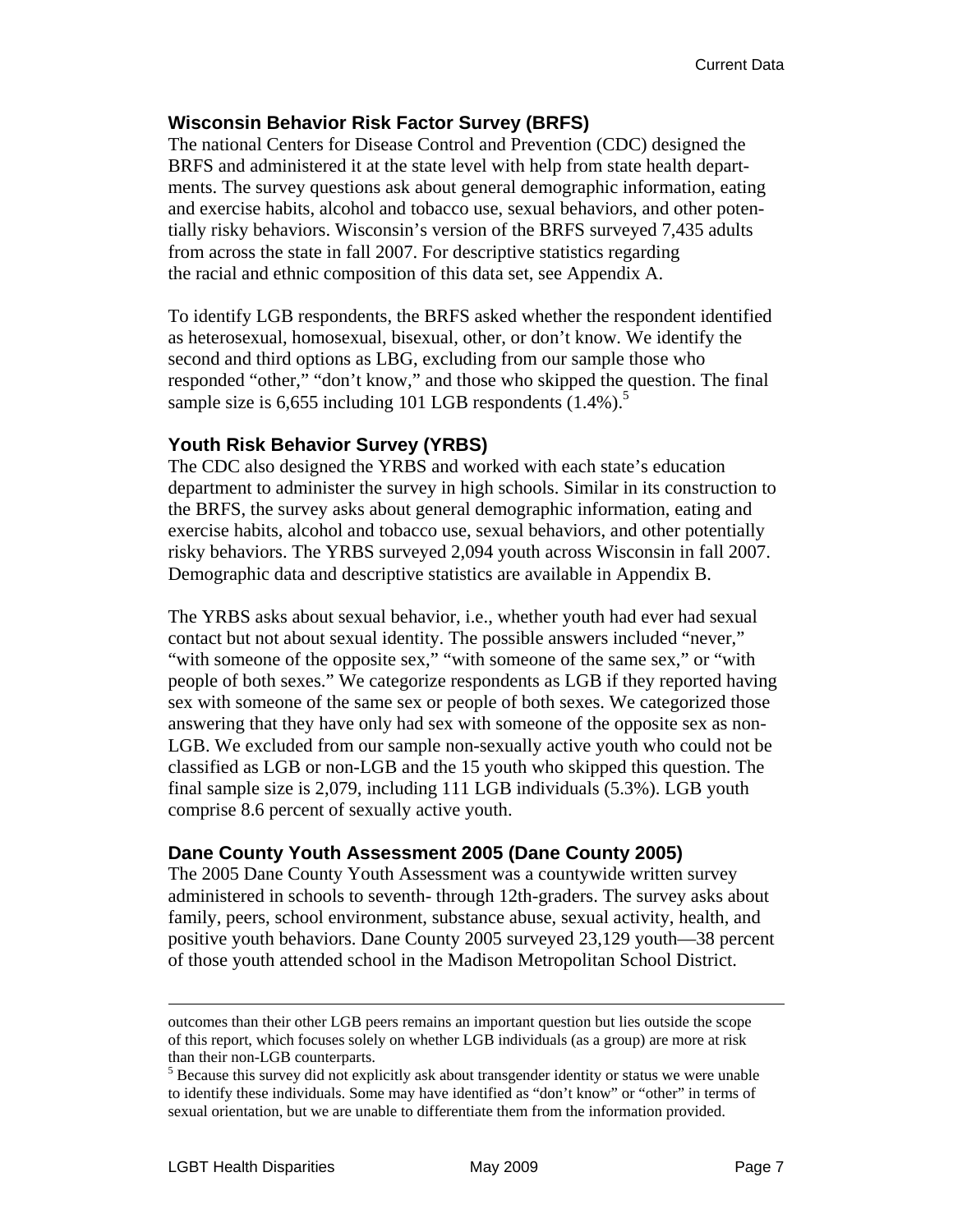Other descriptive statistics can be found in Appendix C.

The survey asked youth about their sexual identity, though in a different way than the BRFS. The question specifically asked all respondents "Do you ever feel confused about whether you are lesbian, gay, or bisexual?" The possible answers included:

- Always
- A lot
- Sometimes
- Rarely
- Never confused, because I do consider myself to be lesbian, gay, or bisexual
- Never confused, because I don't consider myself to be lesbian, gay, or bisexual

We identify non-LGB youth if they checked the last item as were LGB youth if they checked the second to last item. We excluded from our sample youth who reported questioning their sexuality (the first four items). New research suggests that questioning youth are more prone to various risk factors than their peers who identify as LGB (Espelage, Aragon & Birkett, 2008). However, the intent of our study is to determine if there are significant differences between LGB and non-LGB individuals. Since we cannot reliably place individuals questioning their sexuality into either of these groups, we excluded them from the analysis, resulting in a final sample of 1,961 LGB youth (9.2%).

We calculate different percentages of LGB individuals in each of these data sets. These differences exist, in part, because the surveys use different questions to identify the LGB population, which points to the more general challenge of identifying LGB individuals in surveys.

#### *Methods*

We used two statistical methods to analyze the data. First, we used analysis of variance (ANOVA), which identifies the statistical significance in difference of means between two groups. The two groups we compare are LGB and non-LGB individuals. ANOVA tests indicate whether one group is more likely to give a certain answer, but it does not indicate how much more likely they are to do so. We used logistic regression models to better capture the magnitude of the increased odds. Regression models offer more sophisticated insights into the data, because they allow one to hold other factors constant, isolating the independent effect of one factor on another.<sup>6</sup> We constructed regression models to observe the

 $\overline{a}$ 

<sup>&</sup>lt;sup>6</sup> Isolating the effects of factors that are related to specific health outcomes increases confidence that the resulting effect of the independent variable of interest (in our analysis, "LGB") is not the result of other variation that may be random in nature. Using a multiple regression allows us to understand the complex relationships between factors that may lead to disparities in health outcomes. For example, an ANOVA performed on the YRBS suggested that LGB youth were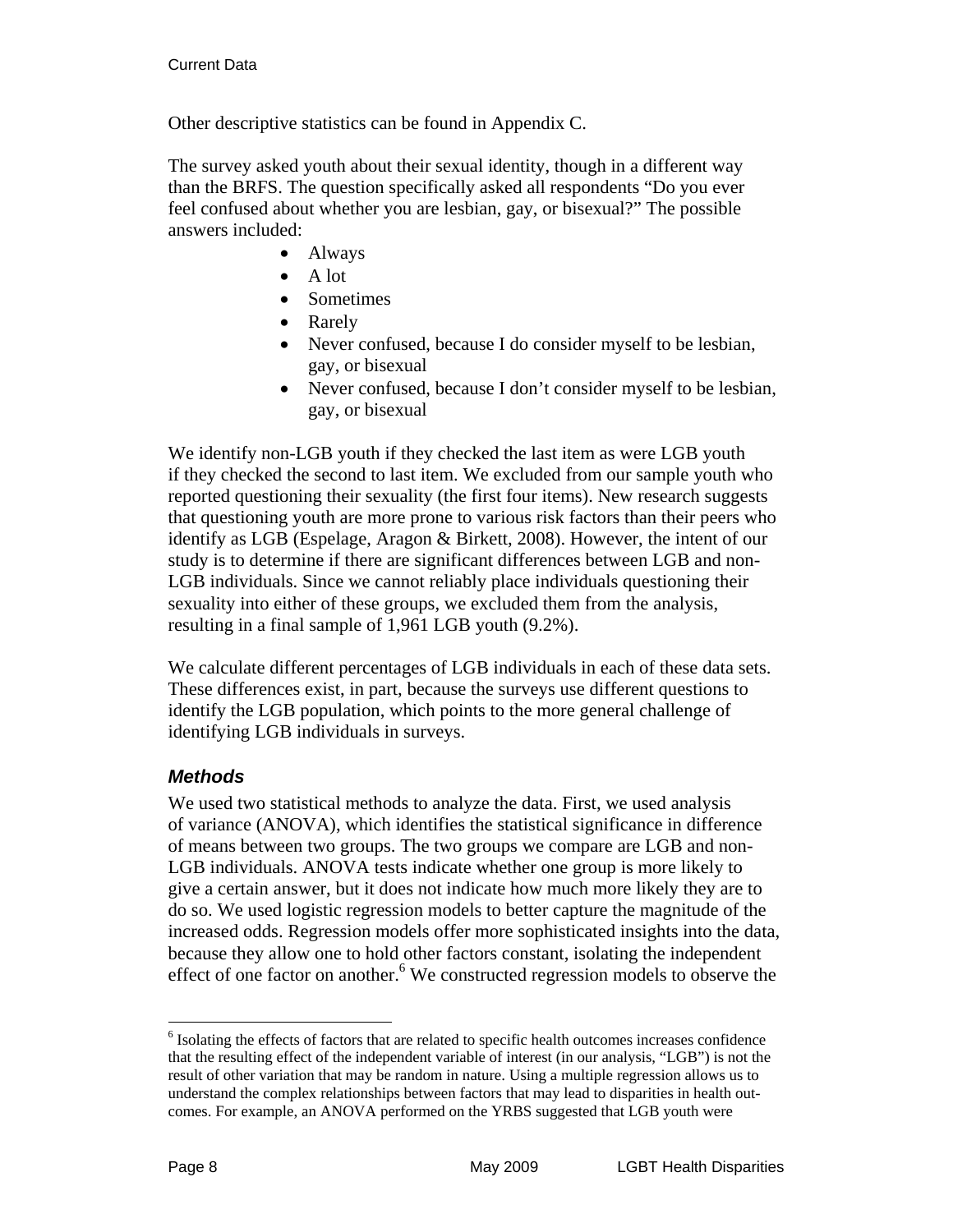independent effects of being LGB on different health outcomes, (see Appendix D for more information on methods and the comprehensive results from these regressions).

#### *Results*

This section presents the findings of our analyses of the three data samples we used as we sought to determine whether LGB health disparities exist in Wisconsin among youth and adults. Overall, we find a marked pattern of difference between non-LGB and LGB youth. LGB youth are much more likely to use tobacco, marijuana or other drugs; report mental health problems; be trying to lose weight; or have asthma. This confirms national studies. For adults, the only disparity in health outcomes we found is that LGB adults are more likely to seek mental health treatment.

#### **Youth**

Studies conducted in other states suggest there are significant health disparities between LGB youth and their non-LGB peers (Garafalo et al., 1998; Ryan et al., 2009; Bontempo & D'Augelli, 2002; Robin et al., 2002). Our investigation of health risks and outcomes with the YRBS and Dane County 2005 identifies health disparities between LGB and non-LGB youth for most health outcomes that are measured. We find a distinct pattern in which regression results confirmed disparities in tobacco use, mental health, marijuana and other drug use, asthma, and attempts at weight loss. Our discussion focuses on the mental health results as an example; the regression results on other health outcomes appear in Appendix D.

Our analysis of variance tests found significant differences for all of these behaviors in at least one of the youth data samples. Table 1 presents the mean differences in these behaviors between LGB and non-LGB youth (the highlighted column) over a variety of health outcomes. Positive numbers indicate a higher likelihood of engaging in the corresponding behavior by the group before the slash. Again, because the YRBS identifies LGB youth with a behavior question, we compared sexually active LGB youth to sexually active non-LGB youth. Since many studies document that sexually active youth are more at risk for a variety of health outcomes, comparing sexually active non-LGB youth to sexually active LGB provides the most equal comparison. We also wanted to see whether there were differences between 1) LGB youth and non-sexually active, non-LGB youth; and 2) sexually active and non-sexually active non-LGB youth. The other two columns show these results. Overall, these three comparisons find disparities between LGB and non-LGB youth and an increased risk associated with being sexually active as well as same-sex sexual behavior.

significantly more likely to use marijuana than heterosexual youth. However, after including variables that isolated tobacco use and binge drinking, the relationship between LGB youth and marijuana use disappeared. This implies that tobacco use and binge drinking are predictive of marijuana use, while being LGB (without also being a smoker or binge drinker) does not make one more likely to use marijuana.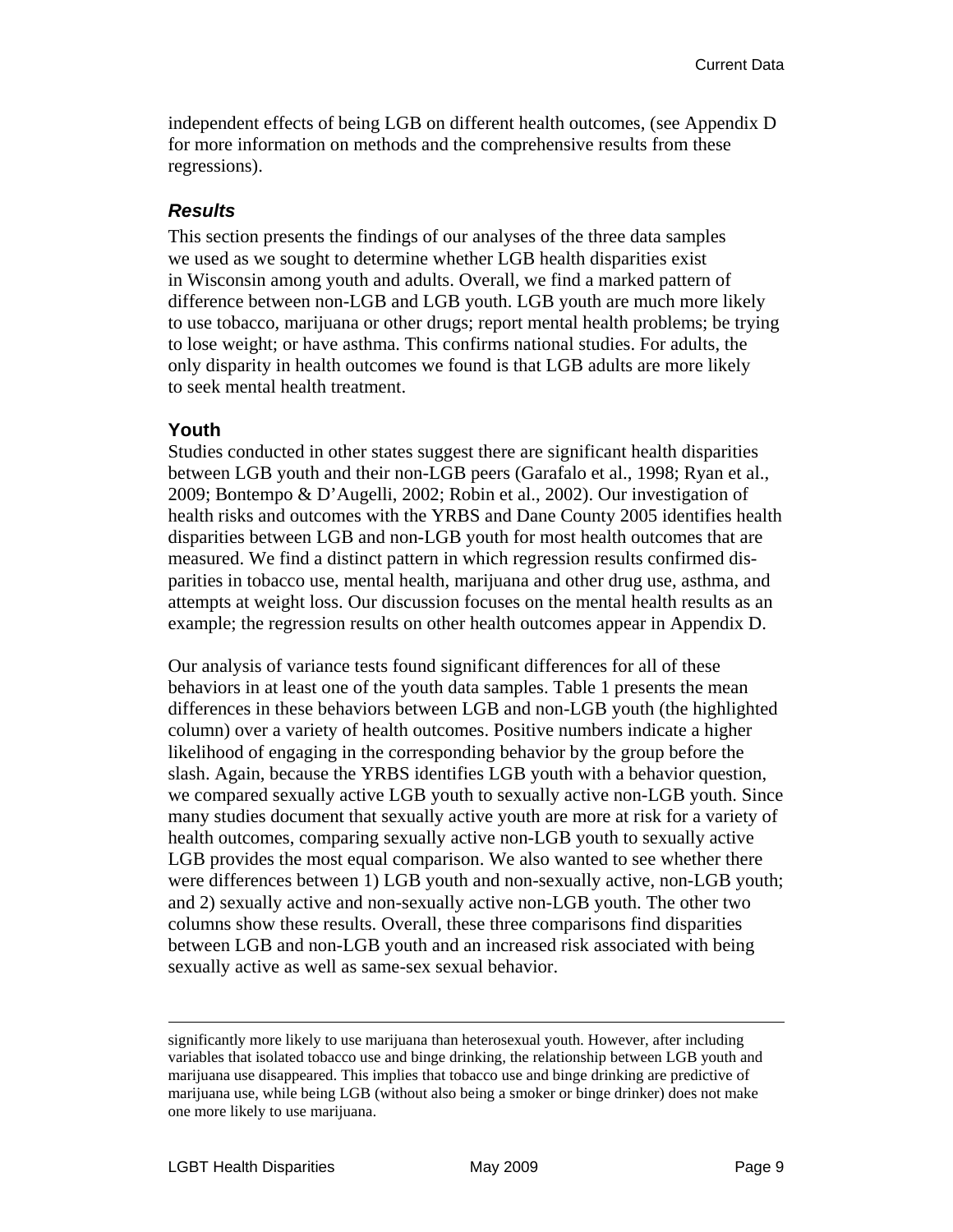| Table 1: Youth Health Risk Factors and Outcomes in Wisconsin<br>Analysis of variance (ANOVAs) between LGB and non-LGB youth: Youth<br>Risk Behavior Survey and 2005 Dane County Youth Assessment data |                  |                       |                            |                |                       |
|-------------------------------------------------------------------------------------------------------------------------------------------------------------------------------------------------------|------------------|-----------------------|----------------------------|----------------|-----------------------|
| Dependent Variables                                                                                                                                                                                   | Data<br>Set      | F<br><b>Statistic</b> | <b>Mean Difference</b>     |                |                       |
|                                                                                                                                                                                                       |                  |                       | LGB/<br>non-<br><b>LGB</b> | LGB/<br>No Sex | non-<br>LGB/No<br>Sex |
| Tobacco Use                                                                                                                                                                                           | <b>YRBS</b>      | 131.88**              | $0.243**$                  | $0.517**$      | $0.273**$             |
|                                                                                                                                                                                                       | DC <sub>05</sub> | 27.57**               | $0.041**$                  |                |                       |
| <b>Alcohol Consumption</b>                                                                                                                                                                            | YRBS             | 163.72**              | 0.012                      | $0.392**$      | 0.379**               |
|                                                                                                                                                                                                       | DC <sub>05</sub> | 0.16                  | $-0.004$                   | $\overline{a}$ | --                    |
| <b>Binge Drinking</b>                                                                                                                                                                                 | <b>YRBS</b>      | 131.74**              | 0.041                      | $0.362**$      | $0.321**$             |
|                                                                                                                                                                                                       | <b>DC05</b>      | $6.52*$               | $0.026*$                   | --             | --                    |
| <b>Mental Health Problem</b>                                                                                                                                                                          | <b>YRBS</b>      | 34.98**               | $0.204**$                  | $0.287**$      | $0.082**$             |
|                                                                                                                                                                                                       | DC <sub>05</sub> | 16.62**               | $-0.047**$                 | $-$            | --                    |
| Marijuana Use                                                                                                                                                                                         | YRBS             | 217.62**              | $0.223**$                  | $0.609**$      | $0.386**$             |
|                                                                                                                                                                                                       | DC <sub>05</sub> | 42.40**               | $0.051**$                  |                |                       |
| Other Drug Use                                                                                                                                                                                        | <b>YRBS</b>      | 60.42**               | $0.232**$                  | $0.366**$      | $0.134**$             |
|                                                                                                                                                                                                       | DC <sub>05</sub> | 50.13**               | $0.023**$                  |                |                       |
| Asthma                                                                                                                                                                                                | YRBS             | $6.57**$              | $0.107*$                   | $0.143**$      | $0.036**$             |
|                                                                                                                                                                                                       | DC <sub>05</sub> | --                    |                            | $-$            |                       |
| Overweight                                                                                                                                                                                            | <b>YRBS</b>      | $6.59**$              | 0.018                      | $-0.032$       | $-0.051**$            |
|                                                                                                                                                                                                       | <b>DC05</b>      | 13.64**               | $0.034**$                  |                |                       |
| Trying to Lose Weight                                                                                                                                                                                 | <b>YRBS</b>      | $7.21**$              | $0.186**$                  | $0.186**$      | 0.0006                |
|                                                                                                                                                                                                       | <b>DC05</b>      | --                    | --                         | $-$            | --                    |
| **Significant at p<0.01 *Significant at p<0.05<br>Author's calculations                                                                                                                               |                  |                       |                            |                |                       |

To further understand the magnitude of these disparities, we estimated regression models that take account of other factors that may lead to the association between health outcomes and LGB status. Table 2 presents the results for mental health problems from two logistic regression models. Model 1 estimates the relationship between mental health problems and LGB status while controlling for other demographic variables. The higher probability of LGB individuals reporting mental health problems seen in Table 2 persists. This model finds being LGB increases the odds of having mental health problems by 191 percent, which is consistent with the literature (Bontempo & D'Augelli, 2002; Garafalo et al., 1998; Robin et al., 2002).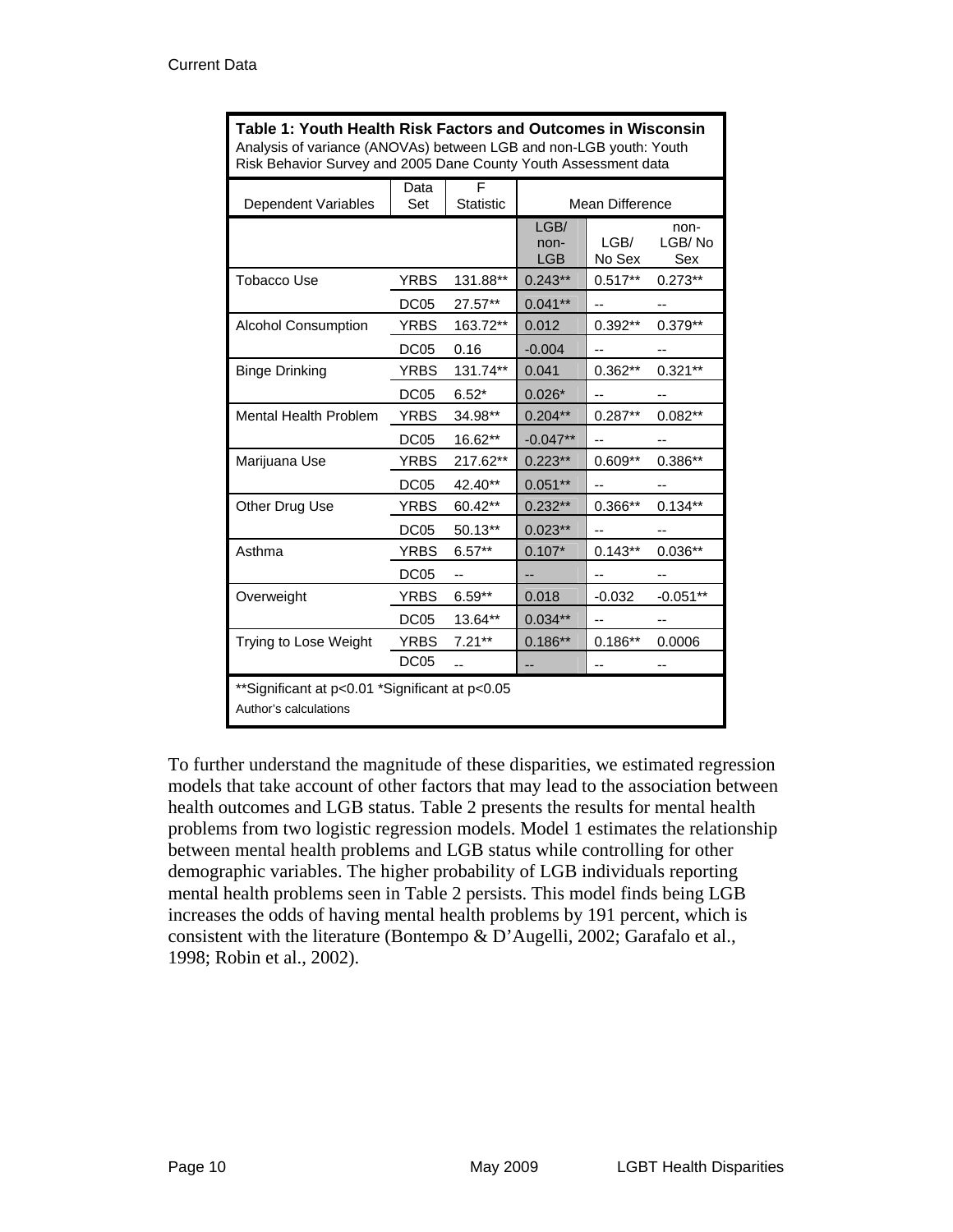| Table 2: Regression, Mental Health Problems-Youth<br>Multiple logistic regressions predicting the odds of long-term<br>mental health problems among Wisconsin youth: YRBS data |           |                    |  |
|--------------------------------------------------------------------------------------------------------------------------------------------------------------------------------|-----------|--------------------|--|
|                                                                                                                                                                                |           | <b>Odds Ratios</b> |  |
|                                                                                                                                                                                | Model 1   | Model 2            |  |
| <b>LGB</b>                                                                                                                                                                     | 2.917**   | 1.653              |  |
| No Sex                                                                                                                                                                         | $0.460**$ | $0.681*$           |  |
| Male                                                                                                                                                                           | 0.793     | 1.007              |  |
| <b>Upper Class</b>                                                                                                                                                             | 0.847     | 0.922              |  |
| <b>Family Support</b>                                                                                                                                                          |           | $0.614*$           |  |
| Safe at School                                                                                                                                                                 |           | 1.070              |  |
| Overweight                                                                                                                                                                     |           | 1.093              |  |
| <b>Black</b>                                                                                                                                                                   | $0.520*$  | $0.351**$          |  |
| Hispanic                                                                                                                                                                       | 1.371     | 1.019              |  |
| Asian                                                                                                                                                                          | 0.791     | 0.638              |  |
| Native American                                                                                                                                                                | 0.969     | 0.678              |  |
| Pacific Islander                                                                                                                                                               | 1.654     | 0.792              |  |
| Multiracial                                                                                                                                                                    | 1.312     | 1.342              |  |
| <b>Sexual Assault</b>                                                                                                                                                          |           | $1.677*$           |  |
| <b>LGB Tobacco Use</b>                                                                                                                                                         |           | 0.796              |  |
| Tobacco Use                                                                                                                                                                    |           | 1.418              |  |
| Marijuana Use                                                                                                                                                                  |           | 0.970              |  |
| Other Drug Use                                                                                                                                                                 |           | $2.167**$          |  |
| Suicide                                                                                                                                                                        |           | 3.870**            |  |
| Pseudo $R^2$                                                                                                                                                                   | 0.045     | 0.149              |  |
| **Significant at p<0.01 *Significant at p<0.05                                                                                                                                 |           |                    |  |

Model 2 builds on Model 1 by adding health risk behaviors that the literature indicates LGB youth engage in at higher rates than non-LGB youth (e.g. tobacco use, drug use, suicidal ideation). Being LGB loses its significance in this model, implying that the independent effect of being LGB observed in Model 1 can be attributed to the higher probability of LGB youth engaging in risky behavior.

In the case of mental health, the variables indicating drug use and attempted suicide are correlated with being LGB (Bontempo & D'Augelli, 2002; Garafalo et al., 1998; Robin et al., 2002). This is demonstrated when the variables take on significance that in Model 1 had been associated with being LGB. Model 2 reinforces the importance of environmental factors for LGB youth by indicating that youth who feel supported by their families are 39 percent less likely to have mental health problems. Previous research on the Dane County 2005 data suggest that the negative mental health outcomes, specifically depression and suicidality, can be mitigated by reducing homophobic harassment in schools and increasing parental support (Espelage, et al., 2008).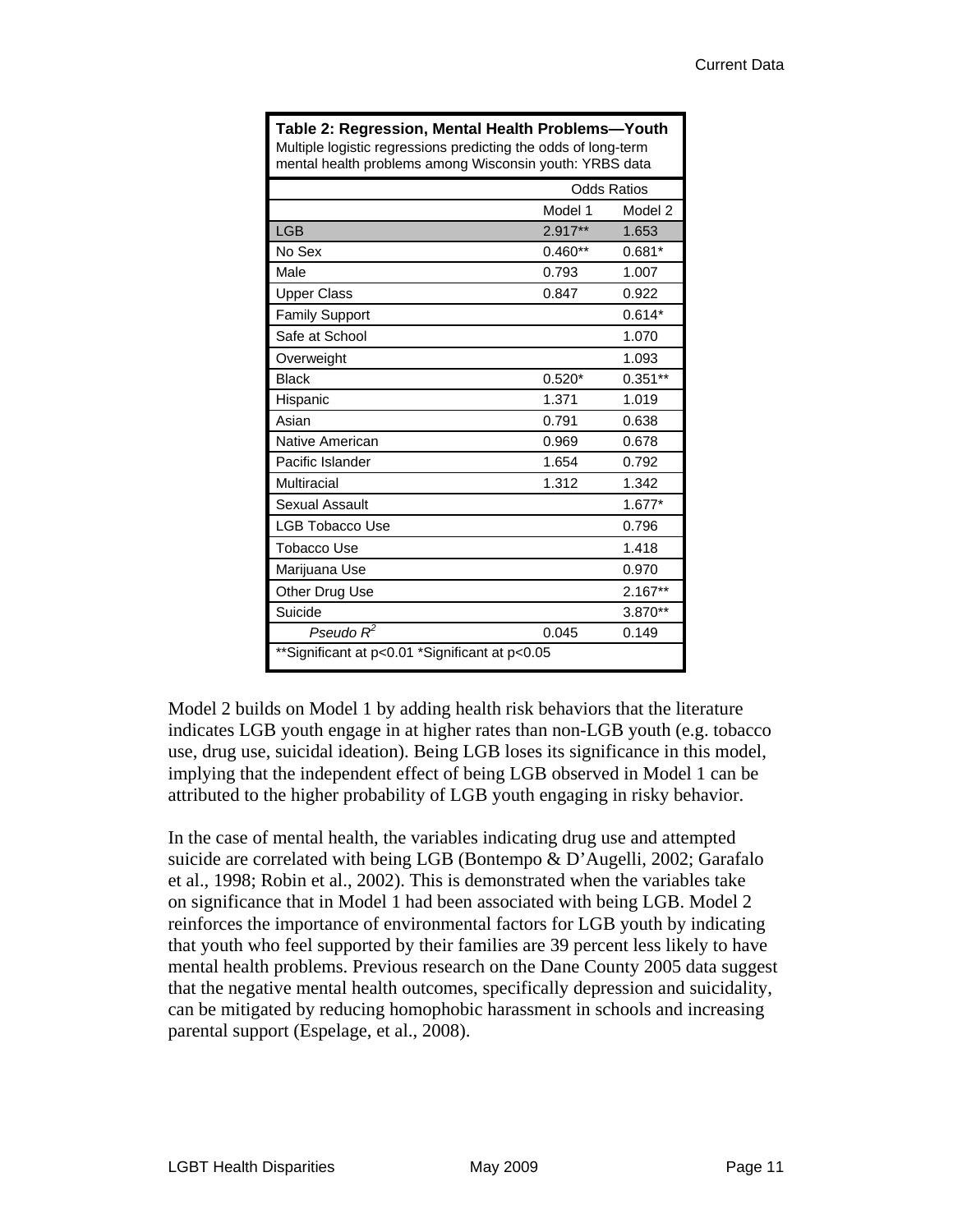We found this change in significance between Model 1 to Model 2 across multiple health outcomes. These findings suggest that being LGB does not in itself cause poorer health outcomes for LGB youth, but rather that they experience poorer outcomes because they are more likely than non-LGB youth to have engaged in risky behaviors. Again, this may relate to environmental factors that have harmed their health.

#### **Adults**

Studies by Conron et al. (2008), Meyer (2003), McNair (2003), Tang et al. (2004), and Valanis et al. (2000) document a number of differences in health outcomes between LGB and non-LGB adults. The analysis of variance (Table 3) indicates that LGB adults are significantly more likely than non-LGB adults to be current smokers and to have received mental health treatment and significantly less likely than non-LGB adults to have a personal doctor.

| Table 3: Adult Health Risk Factors and Outcomes in Wisconsin<br>Analysis of variance (ANOVAs) between LGB and non-LGB adults:<br><b>Behavior Risk Factor Survey</b> |                    |                                 |  |  |
|---------------------------------------------------------------------------------------------------------------------------------------------------------------------|--------------------|---------------------------------|--|--|
|                                                                                                                                                                     | <b>F</b> Statistic | Mean Difference:<br>LGB/non-LGB |  |  |
| Smoked Ever                                                                                                                                                         | 0.87               | 0.042                           |  |  |
| <b>Current Smoker</b>                                                                                                                                               | $9.24**$           | $0.110**$                       |  |  |
| Asthma                                                                                                                                                              | 0.49               | $-0.022$                        |  |  |
| Received Mental Health Treatment                                                                                                                                    | 40.96**            | $0.161**$                       |  |  |
| <b>High Blood Pressure</b>                                                                                                                                          | 0.00               | 0.003                           |  |  |
| Obese                                                                                                                                                               | 0.08               | $-0.011$                        |  |  |
| Regular Physical                                                                                                                                                    | 0.04               | $-0.018$                        |  |  |
| <b>Binge Drink</b>                                                                                                                                                  | 2.30               | $-0.060$                        |  |  |
| <b>Have Personal Doctor</b>                                                                                                                                         | $8.56**$           | $-0.093**$                      |  |  |
| **Significant at p<0.01<br>Authors' calculations                                                                                                                    |                    |                                 |  |  |

We addressed the regression analysis for adults in the same way as for youth controlling for demographic factors in the first model and then including health risk behaviors and outcomes in the second model. However, the only health outcome that continued to exhibit a disparity between LGB and non-LGB adults was in mental health treatment (see Table 4).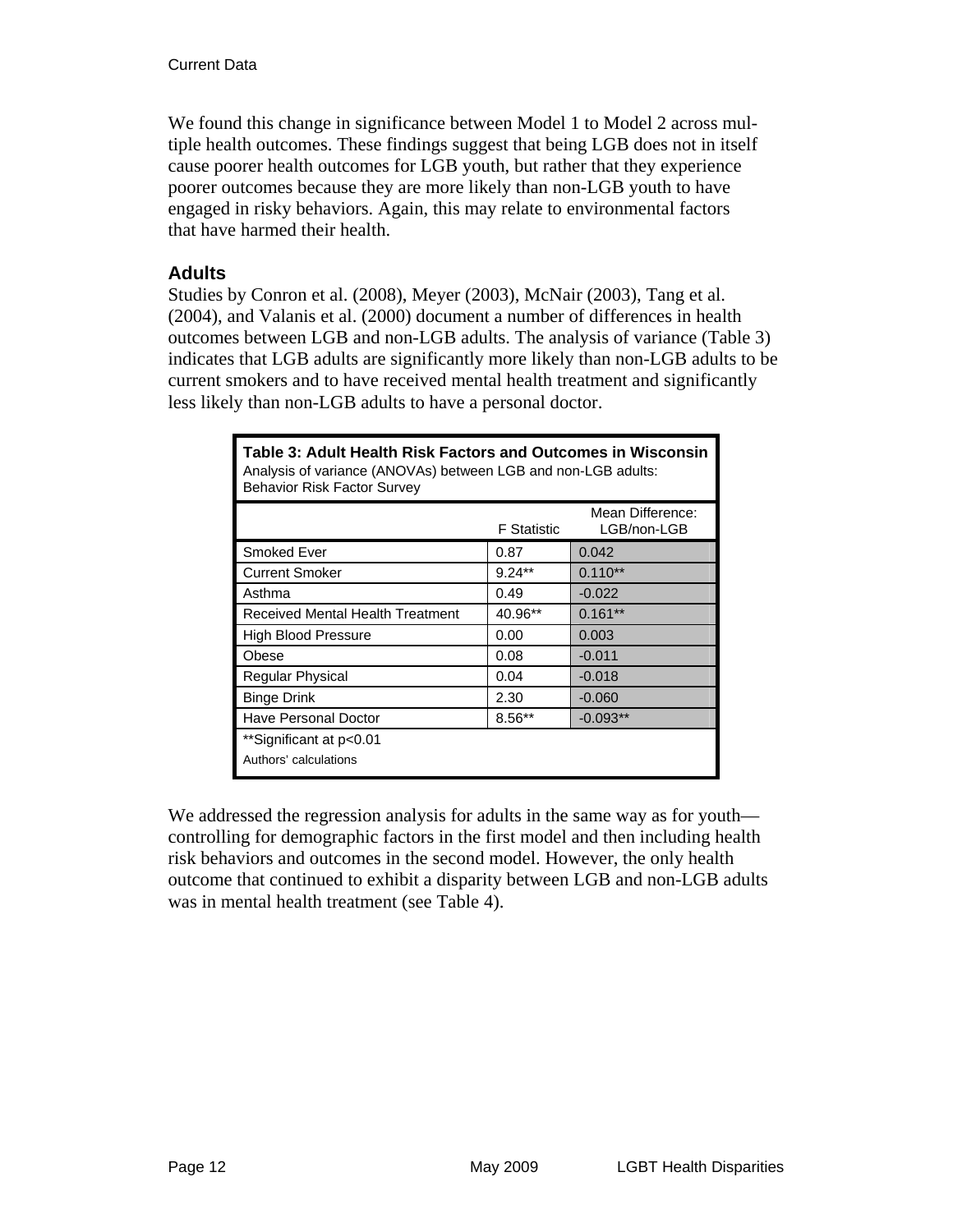| Table 4: Regression, Mental Health Treatment—Adults<br>Multiple logistic regressions predicting the odds of receiving mental health<br>treatment among Wisconsin adults: BRFS data |           |                    |  |
|------------------------------------------------------------------------------------------------------------------------------------------------------------------------------------|-----------|--------------------|--|
|                                                                                                                                                                                    |           | <b>Odds Ratios</b> |  |
|                                                                                                                                                                                    | Model 1   | Model 2            |  |
| <b>LGB</b>                                                                                                                                                                         | $2.597**$ | 1.749              |  |
| Male                                                                                                                                                                               | $0.583**$ | $0.650**$          |  |
| Low Income                                                                                                                                                                         | $1.555**$ | $1.342*$           |  |
| High School or Less                                                                                                                                                                | 0.795     | $0.740*$           |  |
| Some College                                                                                                                                                                       | 0.994     | 0.874              |  |
| <b>Black</b>                                                                                                                                                                       | 1.090     | $0.521**$          |  |
| Hispanic                                                                                                                                                                           | 1.955*    | 1.150              |  |
| <b>Other Race</b>                                                                                                                                                                  | 0.961     | 0.638              |  |
| Rural                                                                                                                                                                              |           | $0.402**$          |  |
| <10 Bad Mental Health Days/Month                                                                                                                                                   |           | 4.987**            |  |
| 10-20 Bad Mental Health Days/Month                                                                                                                                                 |           | 7.129**            |  |
| 20-30 Bad Mental Health Days/Month                                                                                                                                                 |           | 8.578**            |  |
| Asthma                                                                                                                                                                             |           | $1.321*$           |  |
| Smoker                                                                                                                                                                             |           | 1.159              |  |
| <b>High Blood Pressure</b>                                                                                                                                                         |           | $0.894*$           |  |
| Obese                                                                                                                                                                              |           | 1.150              |  |
| Pseudo $R^2$                                                                                                                                                                       | 0.144     | 0.145              |  |
| **Significant at p<0.01 *Significant at p<0.05                                                                                                                                     |           |                    |  |
| Authors' calculations                                                                                                                                                              |           |                    |  |

In the second model, the significance of being LGB was primarily taken on by the variables indicating the number of bad mental health days. The BRFS did not include as many measures for environmental risk factors as did the YRBS. LGB individuals also made up a much smaller percentage (1.4%) of the sample population. Consequently, our regression results for this data set are generally inconclusive. Results from these analyses are available in Appendix D.

### *Limitations*

Conducting research on the LGBT community poses unique challenges. Our analyses of the three surveys demonstrate these limitations: accurate identification, sample size, and identification that may reflect risks.

First, due to the sensitive nature of the topic, some respondents may not answer questions related to sexuality. This prevents us from accurately determining the size of Wisconsin's LGBT (and non-LGBT) population. Those who skip the question are excluded from analyses; depending on which group respondents identify with, results may be biased.

Not asking whether sexual contact was voluntary also causes a problem with miscategorizing people. In our discussion of youth mental health problems, the regression analysis reinforces the limitations of the measures used to identify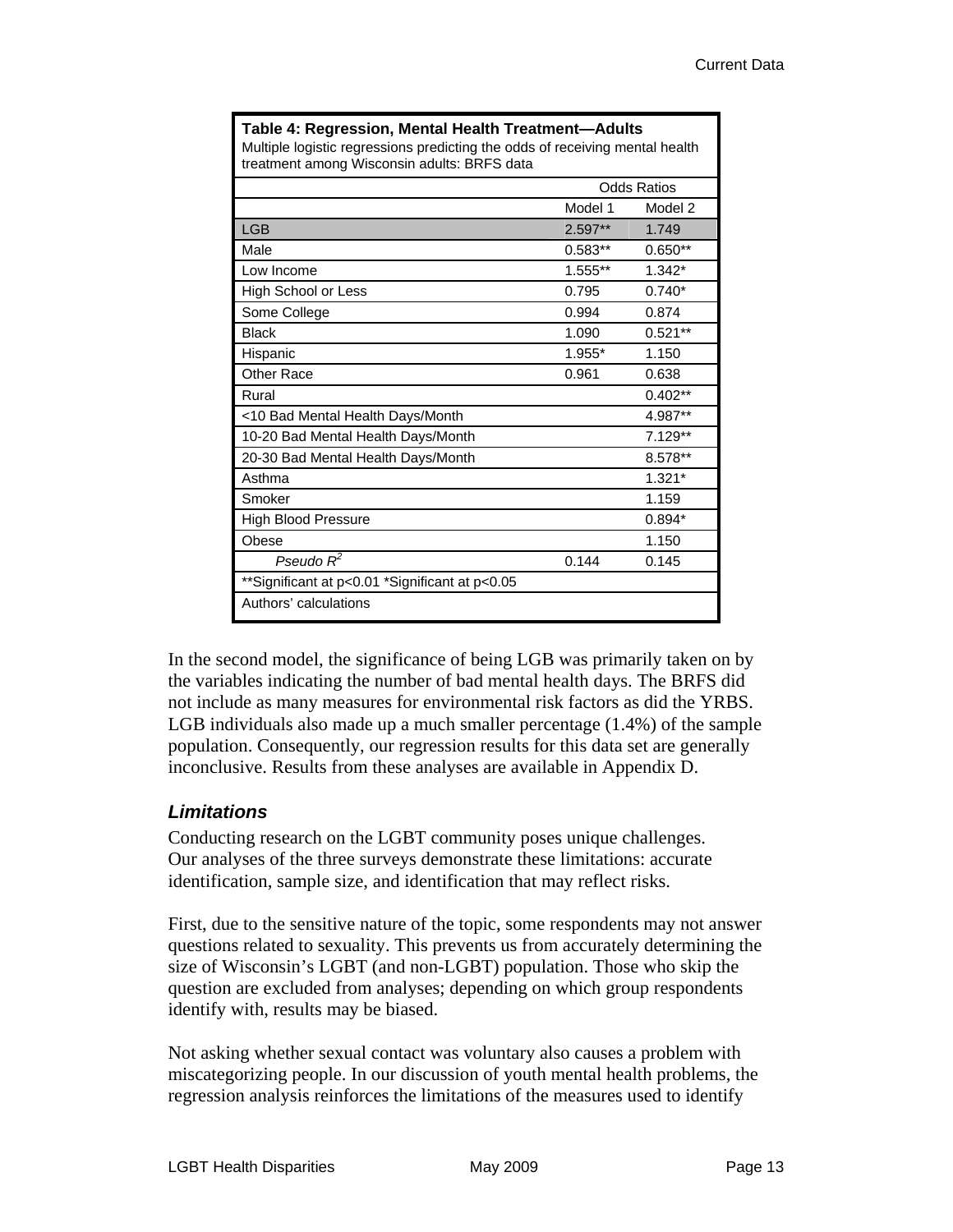#### Current Data

LGB youth. Table 4 suggests that LGB adults are more likely to have mental health problems because of higher probability of engaging in specific behaviors with greater health risk. However, of the 103 youth whom we identified as LGB based on their same-sex sexual contact, 37 indicated that they had received unwanted sexual contact. Consequently, we cannot determine if sexual assault is predictive of mental health problems, whether LGB youth are more likely to be sexually assaulted (which makes them more likely to have mental health problems), or if the association arises because the survey results are more likely to classify those who are sexually assaulted as LGB.

The YRBS data identify LGB youth by asking about sexual behavior but it does not ask whether this sexual contact was wanted. If the sexual contact was unwanted, same-sex sexual activity may not indicate sexual orientation. Future research must find out whether this sexual contact is consensual.

The difficulty identifying LGBT individuals and the sensitivity associated with discussing sexual orientation can lead to small sample sizes when using LGBT status as a category of analysis. Small samples prompt concerns for statistical power, because differences are harder to find. In our analysis, we did not find significant differences between the LGB and non-LGB groups for a number of health risks and outcomes. Conversely, where we find significant differences, the disparity is large enough that we are able to identify it despite the small sample size (and less statistical power).

All of our data sets also suffer from omitted variable bias. In many of the regressions that we constructed from the YRBS data, the variable of whether a respondent feels safe at school was significant. Bontempo and D'Augelli (2002) discuss the importance of at-school victimization in predicting health risk behaviors among LGB youth (i.e., that LGB youth who are victimized at school are more likely to engage in risky behaviors than other LGB youth). It is possible that LGB youth who have "come out" may be more susceptible to victimization and therefore feel less safe at school—than students who have not. DHS may want to take this difference into consideration when designing survey questions. For the youth data (both the YRBS and Dane County 2005) we also have no measure of socioeconomic status, which often determines significant differences among groups.

Finally, each of our data sets provided us with cross-sectional data. As Bontempo and D'Augelli (2002) point out, data of this type do not allow us to draw any causal relationships from the logistic regressions because there is no indication of temporal order. Drawing causal relationships was not our explicit purpose; we were primarily assessing differences between the LGB and non-LGB groups. However, consideration of the sequence of events may be important for DHS.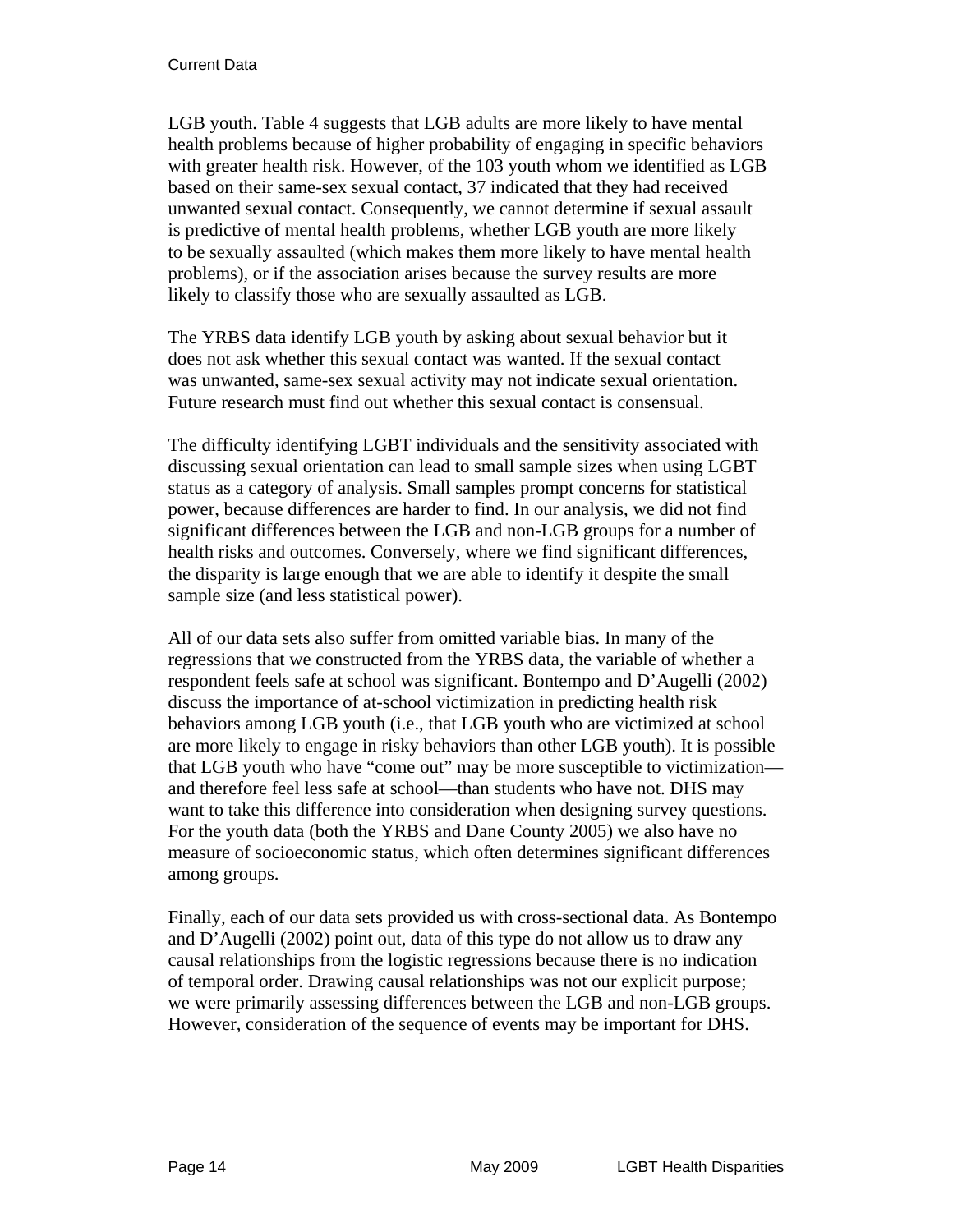# **Promising Practices from Around the Country**

State and local government agencies outside Wisconsin have created initiatives to combat LGBT health disparities in their communities. In this section, we outline four case studies that we call promising practices. These initiatives provide innovative ways to enhance access to LGBT health information for all audiences, to enact extensive data collection, and to begin a comprehensive approach to addressing LGBT health disparities in Wisconsin.

Our study of promising practices involved independent and collaborative research and interviews (see Appendix E for promising practices methodology). We identified a list of government-led initiatives occurring at the state, county, and municipal levels. From this list, we selected four to highlight:

1) Seattle and King County LGBT website; 2) Kansas City, Missouri, Health Department PULSE and Check the PULSE surveys; 3) City of Chicago's Office of LGBT Health; and 4) Massachusetts Department of Public Health.<sup>7</sup>

We chose these initiatives—which differ in focus, funding, and scope—to show the variety of possible alternatives. We also decided to focus on promising practices from different regions of the country, with an emphasis on the Midwest.

Three themes emerged from these case studies. First, promising practices are motivated by a desire to show that LGBT health is about more than just HIV/AIDS and sexually transmitted infections. Second, promising practices have support and involvement from community, agency, and political leaders. Third, promising practices are shaped by funding constraints.

### *Access to Information for All: Seattle and King County LGBT Website*

The Public Health Division of the Seattle and King County Department of Health (Seattle DH) has a website<sup>8</sup> devoted to LGBT health. Seattle DH staff believed this website was the first of its kind created by a government agency in the United States when it went live in June 2000 (J. Ing, personal communication, March 30, 2009). The site provides access to information via three headings: LGBT topics by target population; LGBT health issues; and LGBT local and national resources (Seattle and King County Department of Health, n.d.). Each area includes these subtopics:

<sup>1</sup> <sup>7</sup> Seattle and King County use the acronym "GLBT." For consistency throughout this report we have modified it to LGBT.

<sup>8</sup> http://www.kingcounty.gov/healthServices/health/personal/glbt.aspx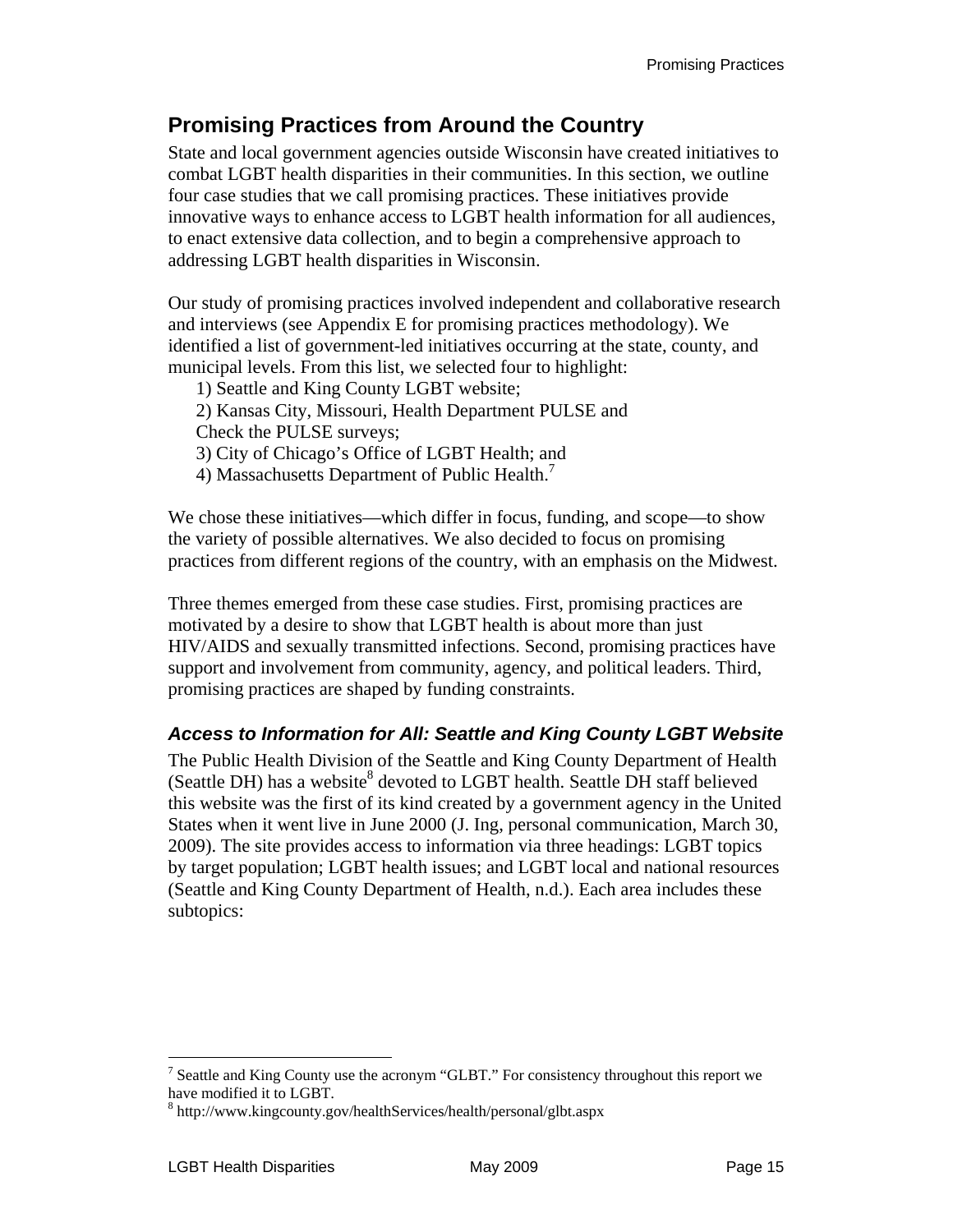- LGBT topics by target population
	- o Gay and bisexual men
	- o Lesbian and bisexual women
	- o Youth
	- o Transgender people
	- o Health care providers
- LGBT health issues
	- o Alcoholism
	- o Depression and mental health
	- o Domestic violence
	- o Drugs
	- o Improving overall health
	- o Psychotherapy
	- o Safety and hate crimes
	- o Tobacco and smoking
- LGBT local and national resources
	- o LGBT friendly health care providers
	- o Health studies
	- o Resources in King County and Washington state
	- o Resources throughout the United States

Each link provides access to multiple resources. Jeff Ing, Senior Web Developer for the Seattle and King County Department of Health, shared the following information about the site and its history:

Staff at Seattle DH initially created the website at the urging of an employee, Dr. Carolyn Halley, a Health Educator in the HIV/AIDS program. They applied for and received a \$10,000 National Institutes of Health grant in 1999 to create the site. Seattle DH staff doubted that the project could receive continued funding, so they asked Dr. Halley post materials that would stay relevant without constant updates.

The Seattle DH communications team has maintained the site since 2000. Other public health employees have added to its content over time. For example, Dr. Bob Wood, the Director of the HIV/AIDS Program, wrote a series of articles titled "Dr. Bob's Alerts." Since the website's inception, other government agencies have requested advice from Seattle DH on how to create similar websites.

Seattle DH staff feels confident that this site helps to reduce LGBT health disparities by increasing access to information. It offers resources to patients including health studies and lists of LGBT-friendly heath care providers. The communications team credits Dr. Halley with writing the website in a plain, neutral voice that is easy to read.

Health care providers have indicated that the website has made them more aware of the health needs of LGBT people. They suggest that the site helped them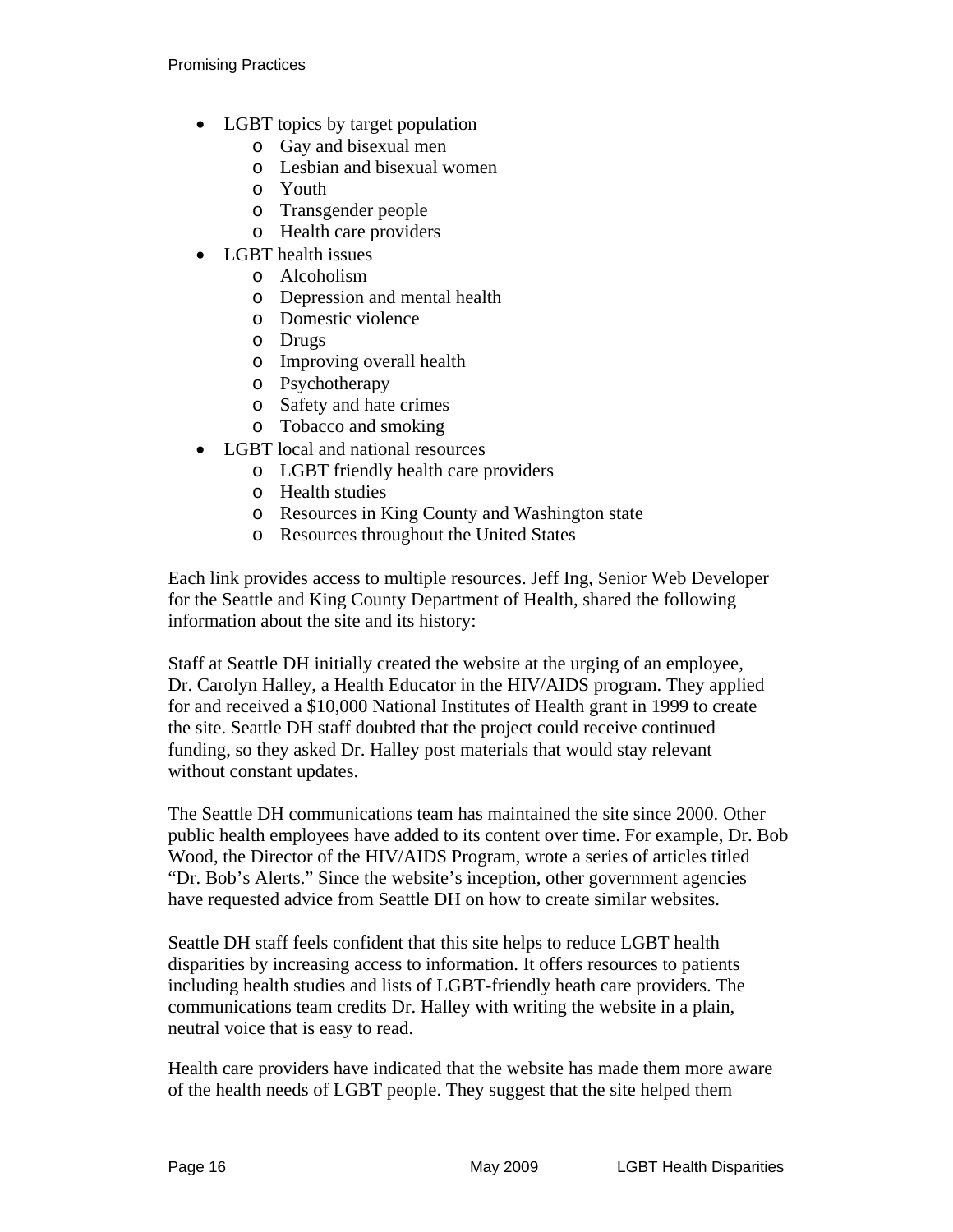rethink their practices. Seattle DH has heard that the sample patient intake form, for example, has helped providers design forms that create a more inclusive environment (see Appendix F for the sample form). Health care providers have also suggested that the website has given them the tools to foster discussion with LGBT patients about their specific health needs.

The website has its challenges. Project funding came entirely from the grant, and the site has not received additional funding since 2000. No one at Seattle DH keeps the resources on the site current. As a result, the posted information remains mostly the same as the day the site launched, leading to decreased web traffic over time. Further, only one original member of the team that created the site remains at Seattle DH, so the project lacks a core of employees with a knowledge of and investment in the project. The communications team also cites the lack of a reference list as a major weakness. This lack of sources can hurt their credibility with the public and other agencies.

The Seattle DH website provides an example of how a project with a limited scope can have a broad impact on LGBT health. Even though the website did not receive continued funding, it has remained live for almost a decade. This website offers increased access to LGBT health information, a goal that Wisconsin may want to pursue.

### *Extensive Data Collection: Kansas City, Missouri, Health Department's PULSE Surveys*

William D. Snook, Program Manager for Health and Social Marketing for the Kansas City, Missouri, Health Department, shared the following information:

In 2003, the Kansas City, Missouri, Health Department (Kansas City HD) administered an LGBT community health assessment survey called the PULSE. Kansas City HD believes that at that time, the PULSE was the second survey of its kind done in the United States. Kansas City HD designed this survey to obtain a baseline of the relative health and needs of the LGBT population in the Kansas City metropolitan area (see Appendix G for sampling methods). Kansas City HD employees suggest that the reputation of public health within the LGBT community was not strong. The survey allowed Kansas City HD an opportunity to rebuild bridges within the community.

Following the success of the PULSE, Kansas City HD administered Check the PULSE, the 2006 follow-up survey (see Appendix G for survey instrument and sampling methods). Check the PULSE also allowed respondents to identify whether they had participated in the initial survey (Kansas City, Missouri, Health Department, 2006). This identification created a panel of respondents that Kansas City HD could compare over time. Kansas City HD credits Check the PULSE as the first time a comprehensive LGBT health survey was repeated within the same community in the United States.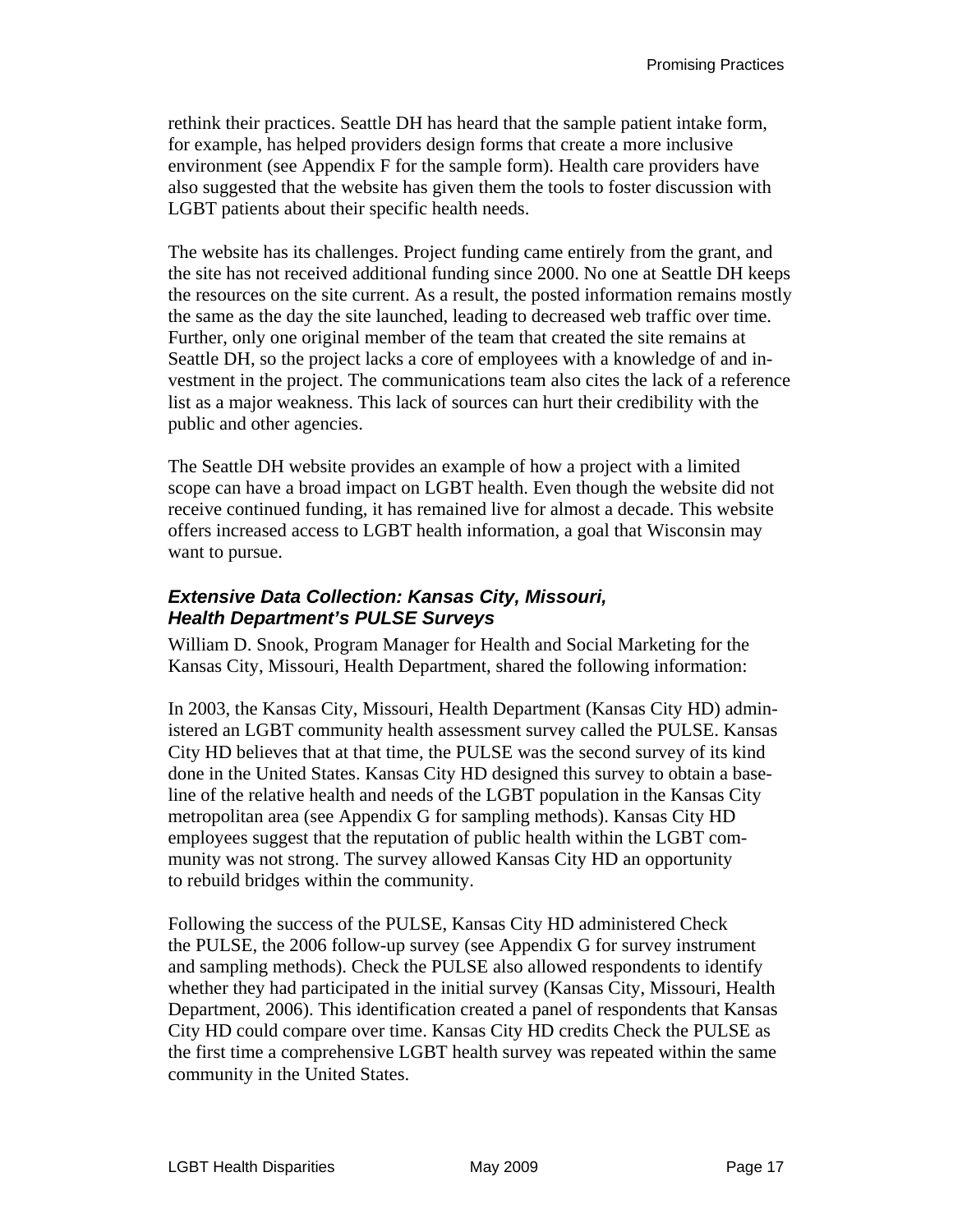Kansas City HD believes the PULSE surveys helped decrease LGBT health disparities in their community by allowing them to engage in more effective data collection. A high response rate was crucial, so Kansas City HD paid special attention to how it engaged participants and created excitement for the project (see Appendix G for promotion techniques). Kansas City HD's Division of Health Education and Health Communications gave the project a \$6,000 marketing grant that the survey's marketing team used to make it visible through advertisements in the community (Kansas City, Missouri, Health Department, 2003). Even without offering incentives to fill out the survey, the campaign generated enough interest within Kansas City's LGBT community to get a sizable response on the surveys.

The PULSE surveys further helped increase the size and quality of LGBT health data by asking questions that captured a respondent's current health condition, family health history, lifestyle, and access to health information and resources. The survey inquired about respondents' experiences with discrimination based on their orientation. With this full compilation of statistics, Kansas City HD could get a sense of the health status and needs of the LGBT population in their city, rather than having to rely on national data.

The PULSE surveys emphasized collaboration between community and agency leaders. Kansas City HD partnered with the Lesbian and Gay Community Center of Greater Kansas City to create and administer the survey. They formed joint working groups to decide what questions should be asked, how best to ask those questions, how to enlist respondents, and how to disseminate information from the analysis. The survey was advertised in the community spaces where volunteers were to conduct it. Giving the survey provided a method to disseminate health information: Kansas City HD trained volunteers to accurately and efficiently answer health-related questions from respondents, which included everything from knowing where to receive tobacco cessation materials to providing information on LGBT-friendly clinics. These steps helped foster more cooperation between Kansas City HD and the LGBT community.

The PULSE surveys also show a government agency taking a more comprehensive approach to addressing LGBT health disparities. As a result of the initial PULSE survey, Kansas City HD began to conduct more extensive and meaningful outreach in the community. It combined health campaigns targeted at the LGBT population to show a more multi-faceted approach to public health. For example, the Department offered Hepatitis A and B vaccines to PULSE respondents and, as a result, administered more than 4,000 vaccinations.

While the PULSE surveys have many strengths, they also suffer from weaknesses. The survey instruments do not capture the three components of sexual orientation. Both surveys only explicitly ask about behavior, not attraction or identity. Since respondents had to volunteer to take the survey, the responses may have only captured those comfortable with identifying openly as LGBT.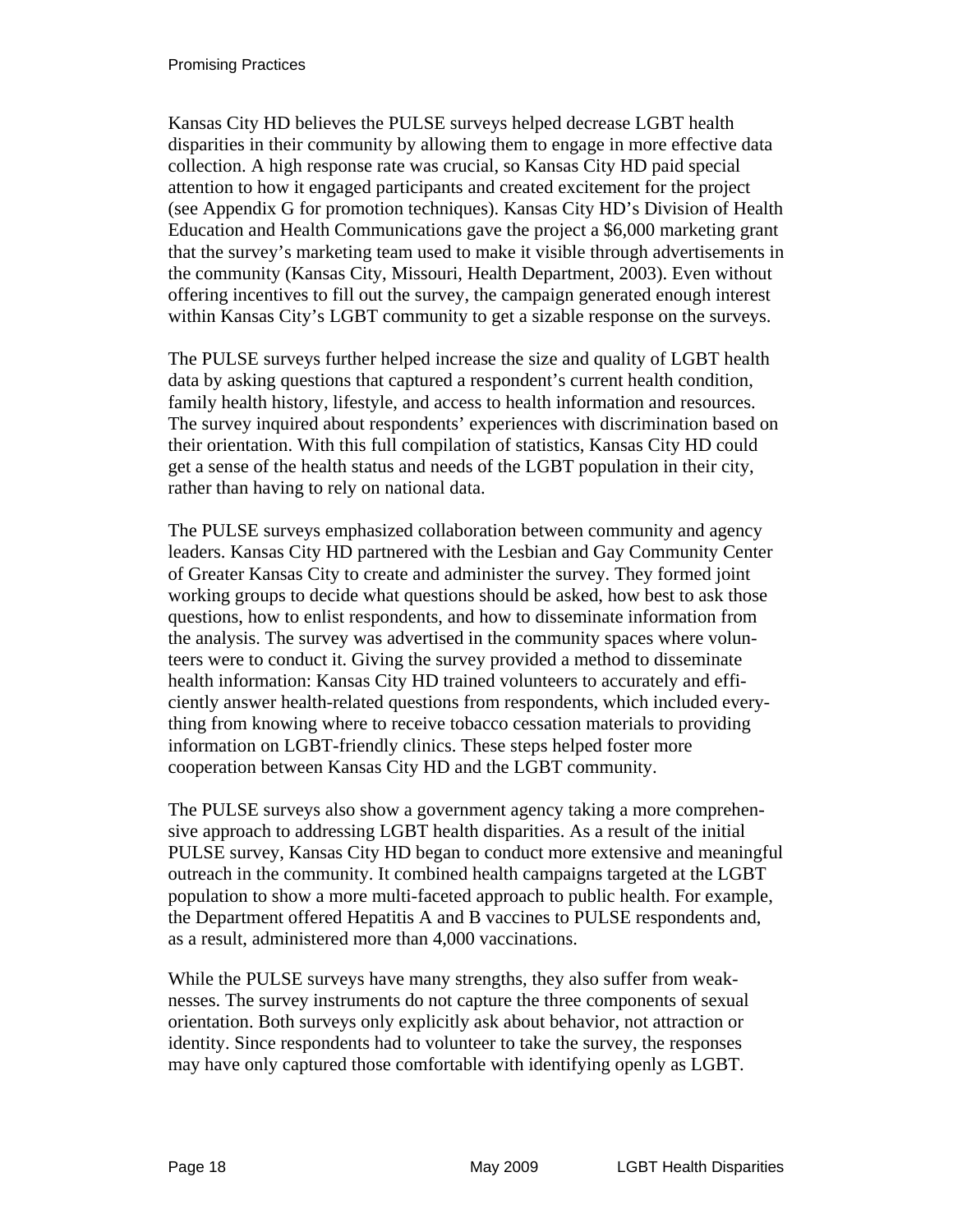The 2006 follow-up survey presented greater challenges for Kansas City HD than the 2003 effort. The PULSE staff and volunteers found it easier to create interest in the initial survey and could not replicate the same enthusiasm in 2006. The change in survey methods between 2003 and 2006 also presented difficulties. In 2003, respondents filled out the surveys with pens and paper. This allowed the surveys to be incredibly portable, with volunteers able to carry it on clipboards to anywhere in the community. It also provided respondents an opportunity to expand on questions and tell their story about health. This method, however, proved time-intensive during the analysis stage. To make analysis easier, respondents took the 2006 survey online. While this format made the data analysis simpler, it limited access to the survey and depersonalized the experience. This change in method resulted in an unanticipated change in the culture around the survey and its perception in the community. Survey respondents now felt the experience was cold and impersonal, and therefore became less likely to participate or complete the full survey (W. Snook, personal communication, April 1, 2009).

As of April 2009, Kansas City HD has no plan to conduct a follow-up to the 2006 survey. Kansas City HD staff report that the 2003 PULSE received recognition both inside Kansas City and from outside agencies. Kansas City HD continues to receive inquiries from agencies in the United States and around the world about the construction and analysis of the surveys. Wisconsin may find it beneficial to look to Kansas City for guidance when identifying new avenues of data collection for LGBT health.

### *Increasing Awareness and Understanding of LGBT Health Issues: City of Chicago Office of LGBT Health*

Simone Koehlinger, Director of the Office of LGBT Health in the city of Chicago's Department of Public Health, shared the following information:

The City of Chicago created the Office of LGBT Health in 1999, based on the model set forth by a similar New York City office that has since closed. On the vanguard of Chicago's campaign to address the needs of the LGBT community, the health office's initiatives include providing cultural competency trainings, public information and marketing materials regarding LGBT health issues, and community engagement work centered on LGBT health.

In 2001, the Chicago LGBT office produced "Kevin's Room," a dramatic film series portraying HIV/AIDS in the African-American community. The series brought attention to the health needs of LGBT people of color and won accolades for its positive portrayal of people of color within the LGBT community. Using a reality show format, "Kevin's Room" was produced as a series of three films. The series is a creative and entertaining means of encouraging viewers to be proactive in their health and well-being. It has been recognized inside and outside of the Chicago area.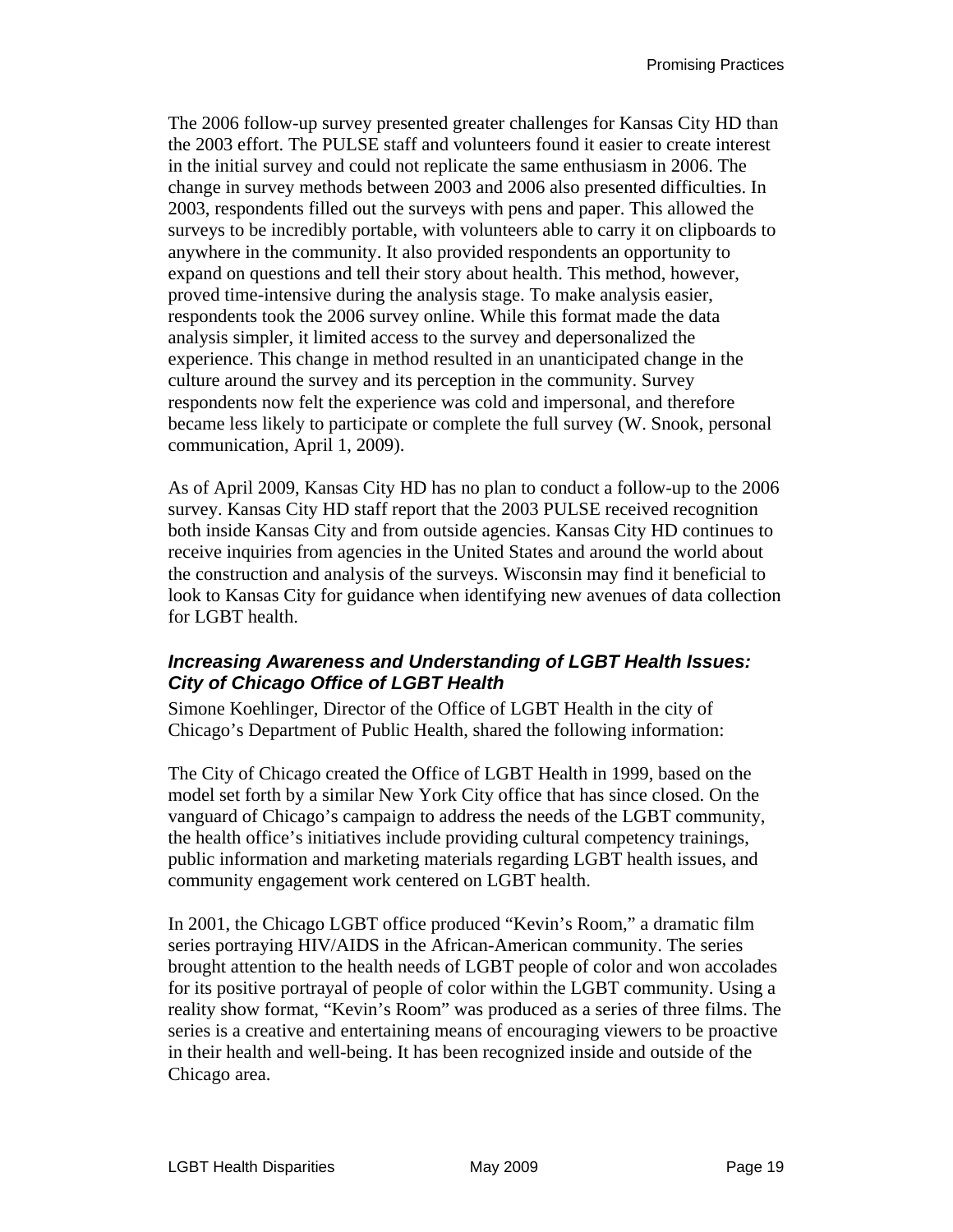The health office continues to produce other material and outreach efforts to improve the health status of LGBT individuals. These include social marketing campaigns, presentations at and co-convening community health forums, and efforts to increase awareness of LGBT health issues. The office is involved in several initiatives to address LGBT health. The "Crystal Breaks" campaign is a social marketing campaign to reduce use of crystal methamphetamine in the LGBT community. The campaign includes a website, advertisements on city buses and trains, and support for ending addiction to crystal methamphetamine. Another of the social marketing campaigns co-developed by the LGBT office focuses on the healthy choices and lifestyles of LGBT individuals, with the message, "How Are You Healthy?" By focusing on the positive, the campaign seeks to help LGBT individuals embrace healthy behaviors. The office is also coorganizing the national summit on lesbian, gay, bisexual, transgender, and intersexed health taking place in Chicago in August 2009.

In addition, the LGBT health office is addressing transgender issues by convening a transgender work group and helping pilot a transgender behavioral surveillance study in the city.

Data collection is not a priority for the Chicago LGBT health office, although it has been involved in data collection efforts. The office was instrumental in adding a sexual orientation question on the state's Youth Risk Behavior Survey, though efforts to get a sexual orientation question on the Behavior Risk Factor Survey were unsuccessful.

Funding for the office comes from a variety of sources. The Director's salary is paid through the City Commissioner's office, while other staff is largely grant supported. Their programs have a heavy reliance on funding from other divisions within the city health department, such the HIV/AIDS, mental health and substance abuse divisions. Funding for "Kevin's Room" came from the city commissioner's office, HIV/AIDS division, and pharmaceutical companies.

To date, the city has not formally evaluated the Chicago LGBT health office's programs. The office reports to the city on pre- and post-test measures for their cultural competency trainings. While office staff admits the measures are less than ideal, they are the only tangible evidence the office is able to track in terms of programmatic effectiveness.

Not all of the initiatives have met with success. A roundtable to facilitate discussion of lesbian health issues failed to garner enough interest to get off the ground. Also, LGBT health office Director Simone Koehlinger describes her agency's place within the city department of health as "bittersweet" because while staff are welcome and somewhat celebrated, some individuals in the department are not yet convinced of the health disparities. Koehlinger admits that the LGBT office's success, at least in part, can be attributed to the tremendous support it receives from the community, others within the city health department, and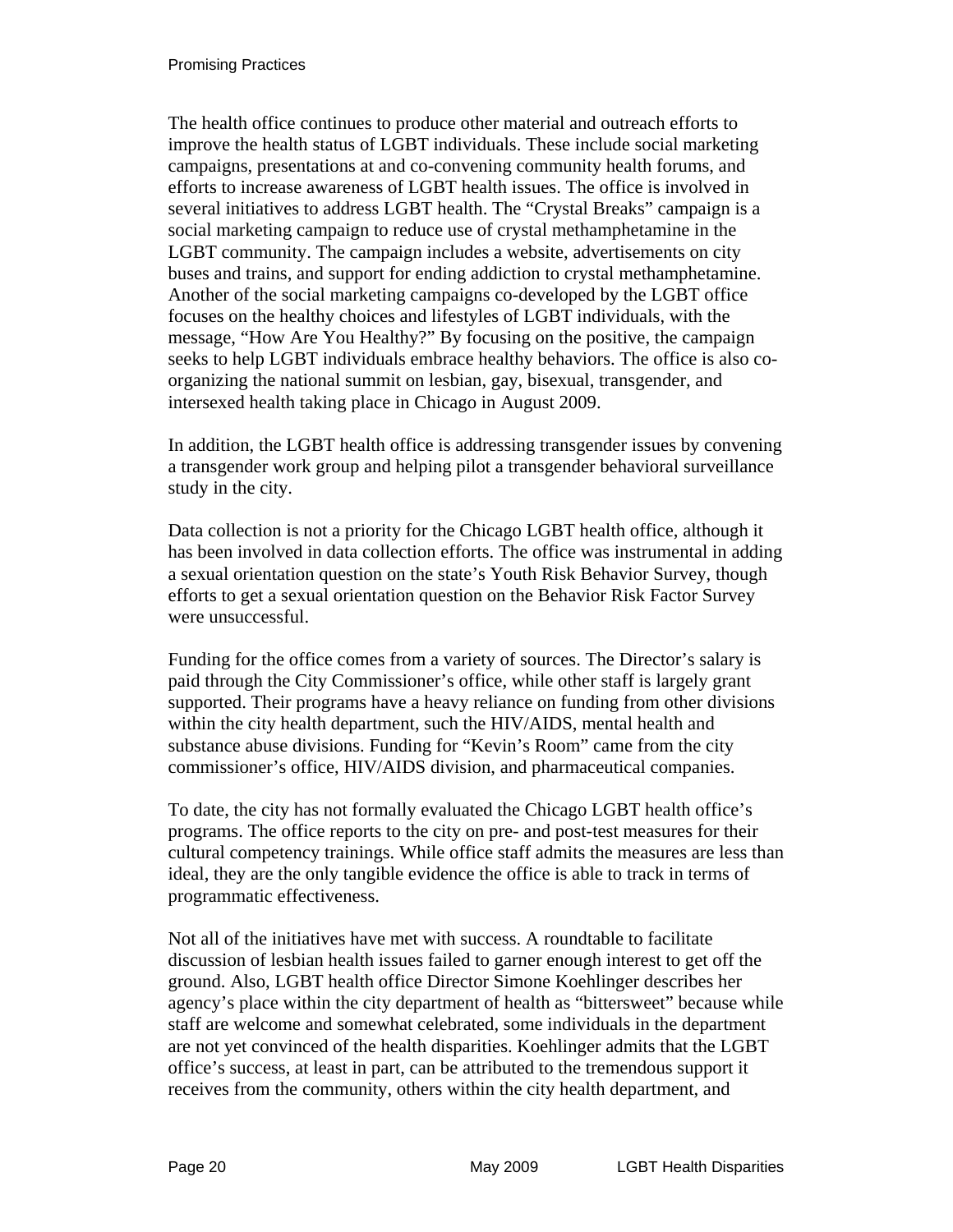political leaders, such as Mayor Richard Daley and city commissioners (S. Koehlinger, personal communication, April 14, 2009).

#### *Comprehensive Approach to Health Disparities: Massachusetts Department of Public Health*

Stewart Landers, Senior Program Director, Massachusetts Department of Public Health, shared the following information:

The state of Massachusetts leads the way in terms of its public health approach to addressing LGBT health disparities. Its comprehensive approach includes public/private partnerships, data collection, public information campaigns, and the creation of community task forces on specific LGBT health concerns.

The Massachusetts Department of Public Health, in collaboration with several other community partners, created the Access Project in the 1990s to focus on LGBT health issues. It promoted the message "Homophobia in health care is unhealthy" with posters, signs on buses, and other marketing techniques to reach the general public. During that project, one of the community partners developed the "Standards of Practice" for health professionals. The standards covered a range of topics, including employment policies, composition of boards of directors, nondiscrimination policies, and cultural competency training for professionals. While the initial goal was to require community partners contracting with the state to abide by these standards, the politics proved too difficult, and the standards were made advisory. The official partnership between the department and the Access Project has since ended, and staff describes the relationship as "not a rigid joint program anymore" although the department continues to fund the project at an annual level of \$125,000.

A primary focus of the Massachusetts Department of Public Health in 2009 is on collecting data on the LGBT population and LGBT health disparities. The department gathers data through the state's Youth Risk Behavior Survey (Massachusetts YRBS), Behavioral Risk Factor Survey (Massachusetts BRFS), and Youth Health Survey. The Department of Public Health administers the Youth Health Survey to high school and middle school students using a randomized sample survey method, similar to the administration of the Massachusetts YRBS. The department is also working on adding a question regarding transgender identification on the Youth Health Survey. The Massachusetts YRBS includes both a sexual identity and a sexual behavior question. By focusing on data collection, department staff feels they have had better success convincing policymakers and the public that health disparities do exist between the LGBT and the non LGBT populations.

In addition, the department surveyed community partners to find out what kinds of data they were gathering. This survey included community partners that worked with the department on a range of issues, including domestic violence, nutrition, and community health. This survey helped the health determine the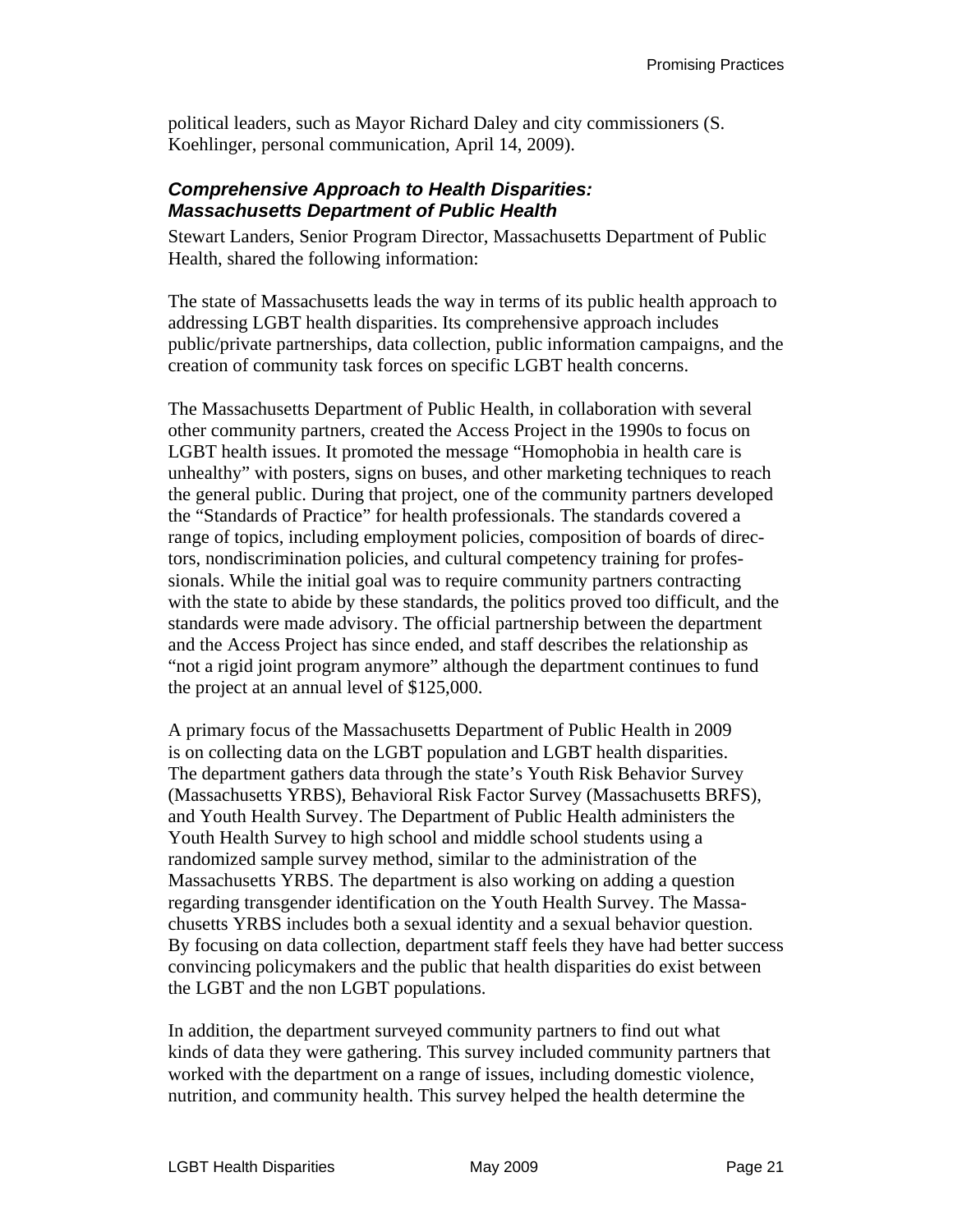quality and quantity of LGBT data being accumulated. In addition, it alerted the department to culturally insensitive data collection techniques (for example, one program was still asking individuals whether they were hermaphroditic instead of intersexed).

This information has enabled the Massachusetts Department of Public Health to raise awareness and increase community involvement around eliminating LGBT health disparities. In November 2008, the state published "A Health Profile of Massachusetts Adults by Sexual Orientation Identity: Results from the 2001-2006 Behavioral Risk Factor Surveillance System Surveys." This report detailed the state's health disparities between the LGB population and the non-LGB population and was widely cited.

The department has launched an LGBT task force to target substance abuse in the LGBT population. Additionally, an LGBT tobacco cessation task force is taking shape. Finally, the department provides a small amount of funding to a shelter for victims of domestic partner violence.

To date, rigorous evaluation of the Massachusetts Department of Public Health's efforts to reduce LGBT health disparities has been limited. Department staff believe disparities have been reduced in the last several years, but they recognize that it is difficult to attribute this reduction to any single initiative. In particular, staff cite the passage of Massachusetts' marriage law five years ago, which legally recognized same sex marriages, as well as the changes ushered in by a more progressive administration elected in November 2006, as having played a role in reducing LGBT health disparities.

Overall, the Massachusetts' Department of Public Health's data collection efforts, public education campaigns, and use of task forces provide examples of how a state public health entity might address LGBT health disparities. Although we cannot confirm whether these efforts alone have been effective in reducing the state's LGBT health disparities, the work Massachusetts has done to reduce and eliminate health disparities was the most comprehensive state-level approach we encountered and may serve as a useful model for DHS.

### *What Can We Learn From These Promising Practices?*

Analysis of these cases reveals a few common themes. Consideration of these themes might be useful in developing future initiatives to address LGBT health disparities in Wisconsin.

#### *Promising practices are motivated by a desire to show that LGBT health is more than just HIV/AIDS and sexually transmitted infections.*

Initiative leaders express a common desire to dispel the myth that LGBT health focuses primarily on HIV/AIDS and sexually transmitted infections. They work to increase the visibility of LGBT health disparities in their community. By doing so, they believe they are beginning to craft ways to overcome the structural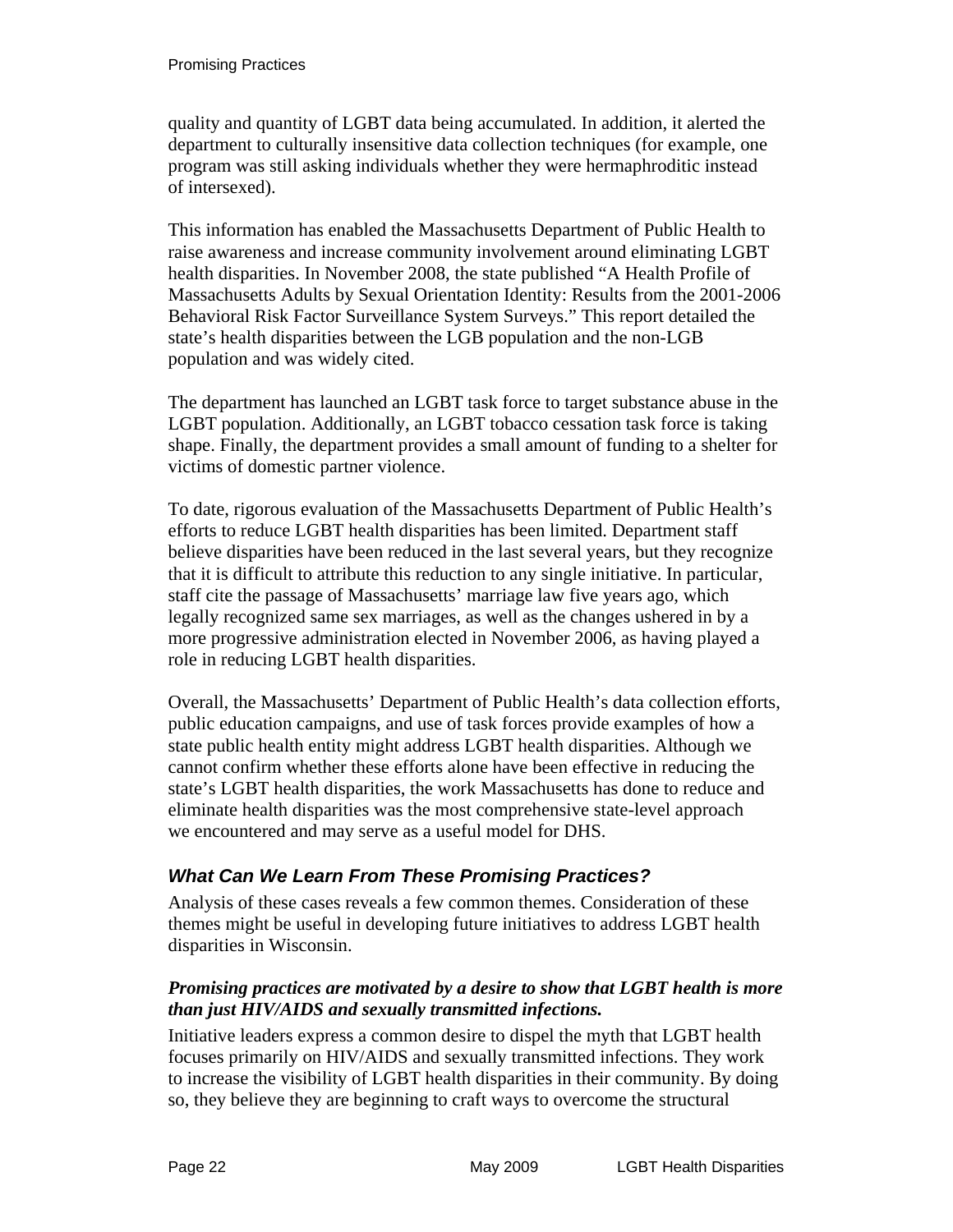barriers preventing the elimination of these disparities. They also are making efforts to break down health stereotypes within and around the LGBT community.

#### *Promising practices have support and involvement from community, agency, and political leaders.*

Our interviewees emphasize the importance of support and involvement from a variety of sources. Initiatives thrive when the leaders understand the local LGBT community's needs and collaborate with major groups in that community. This involvement typically begins with a program leader who was already a member of the local LGBT community. Agency support also is crucial to the longevity and scope of the initiative. Support from the political leaders in a community keeps these initiatives in existence. Finally, support and involvement from the community as a whole is integral to continued success.

#### *Promising practices are shaped by funding constraints.*

The type of funding shapes the construction of each initiative. Funding constraints dictates the scope, staffing, and longevity of each program. While each project struggles to find consistent financial support, they make the most of limited funds, sometimes employing creative techniques to garner and sustain funding.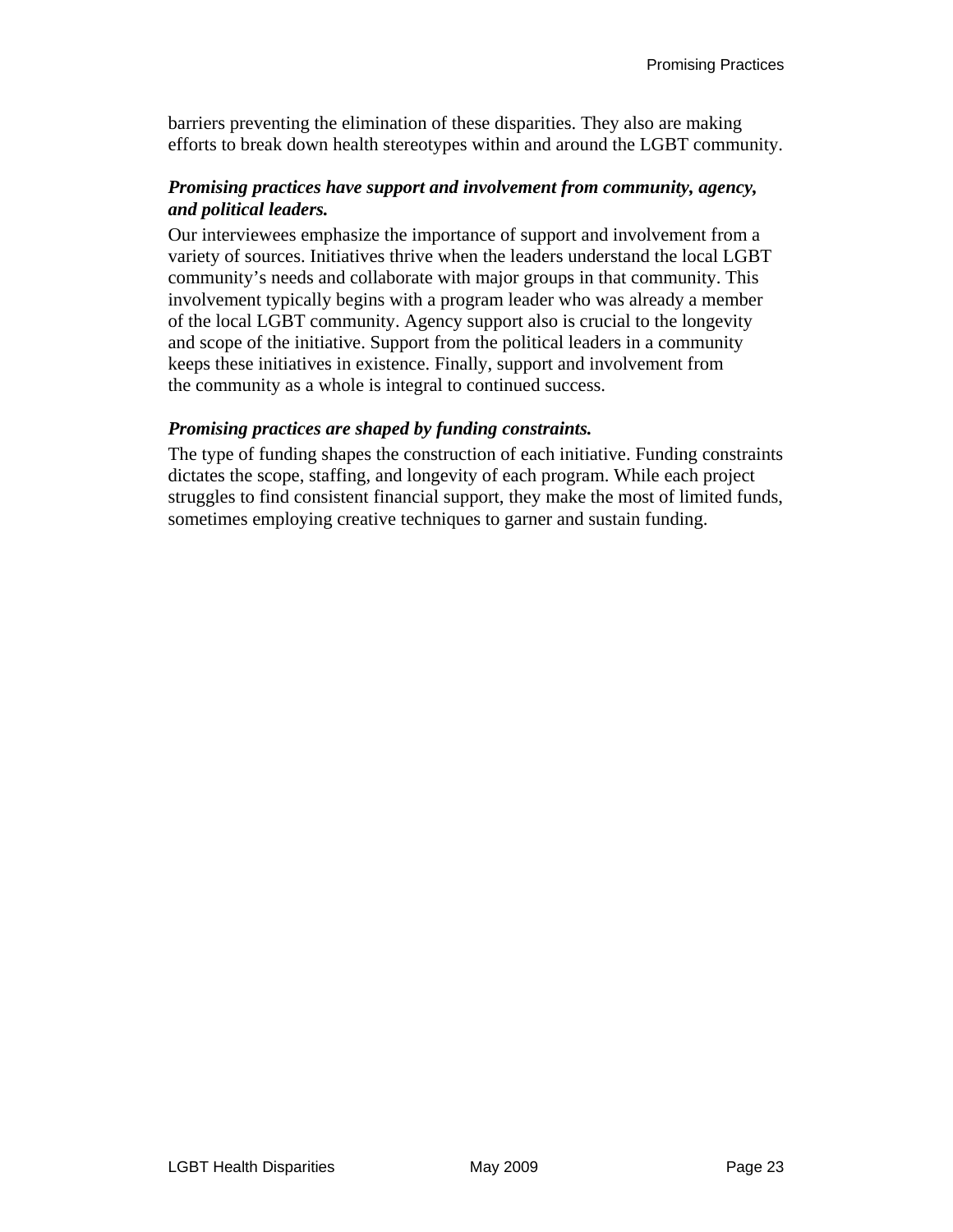# **Decision-Making Matrix**

The challenge of identifying and reducing LGBT health disparities may lead DHS to consider new policy options as it seeks to meet the needs of Wisconsin's population. Before implementing any initiative, DHS should evaluate alternatives within a framework that outlines the department's goals and desired effects.

We created a decision-making matrix to facilitate uniform comparison of potential policy options (see Appendix H for the decision-making matrix in table form with instructions). The matrix draws on the review of LGBT health literature, analysis of existing state data, and our exploration of promising programs throughout the country. The matrix contains four overarching goals. These goals are further divided into 10 impact categories. The impact categories aim to measure how well an initiative achieves the broader goals.

DHS can use this matrix to evaluate any potential change in organizational structure or new initiative to help combat LGBT health disparities. We created a list of questions for each goal to aid in the analysis. The following sections explain the four goals and corresponding impact categories.

#### *Goal 1: Effectiveness of Increasing Understanding and Awareness of LGBT Health Disparities*

Wisconsin faces a difficult challenge in LGBT health. The lack of health data and research focused exclusively on LGBT people has created a situation where agencies struggle to know how best to substantiate and address LGBT health disparities. DHS should analyze any new initiative by how well it increases understanding and awareness of LGBT health disparities for DHS, health professionals, the general public, and the LGBT community.

#### *Impact Category A: DHS*

DHS should consider how this potential initiative fits within its existing structure, mission, and programs. It may want to consider how well this initiative will address LGBT health data collection.

- How does this initiative fit with DHS's mission to protect and promote the health and safety of the people of Wisconsin?
- Could it help promote better data collection on LGBT health?
- Would it promote DHS's continuing goal to reduce health disparities throughout the state?
- Does DHS have the capacity to effect change within the health profession?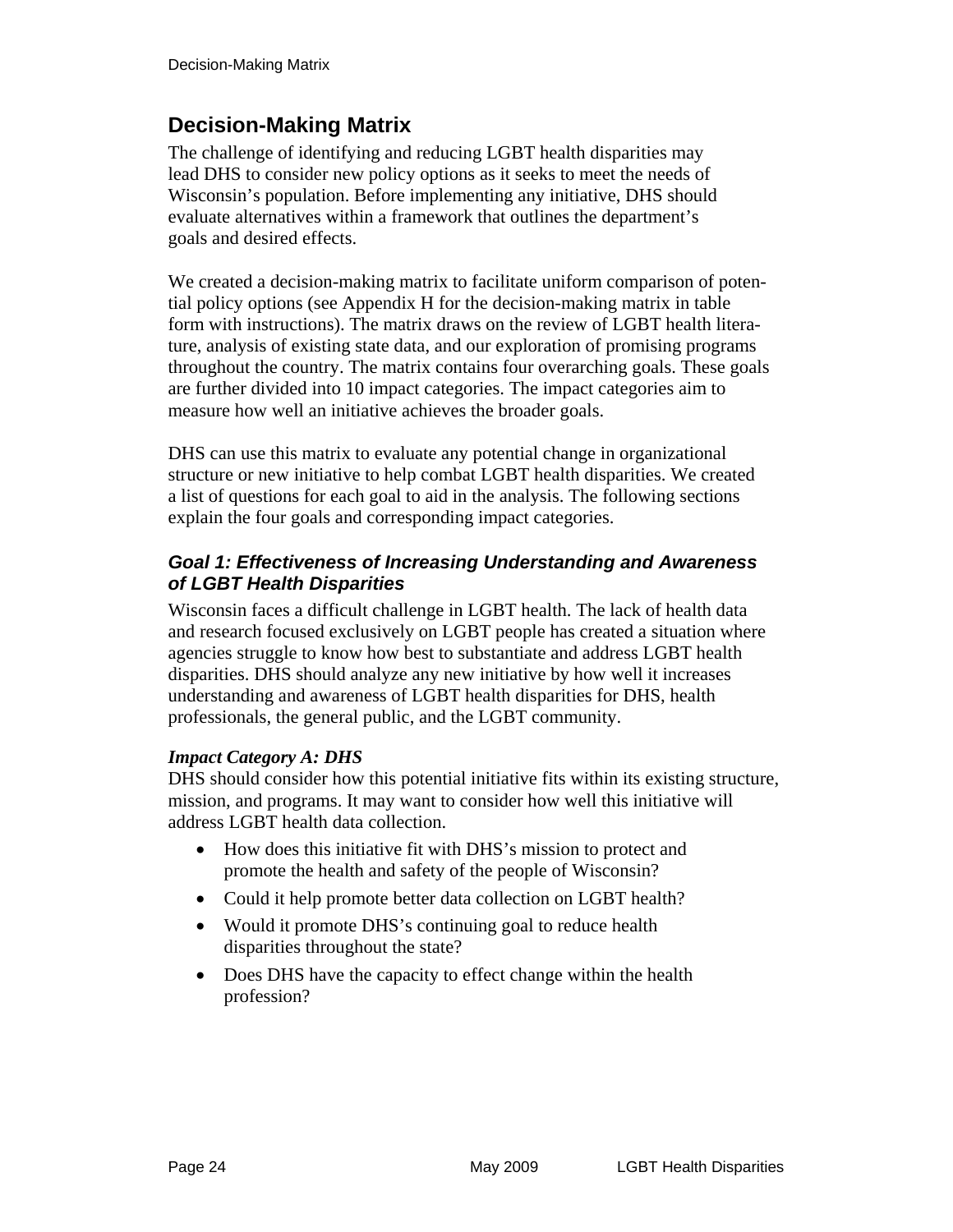#### *Impact Category B: Health professionals*

Health professionals in Wisconsin provide a critical resource that can improve LGBT health outcomes. DHS should consider how the initiative would affect the understanding and awareness of LGBT health issues for health professionals.

- How would health professionals receive this initiative?
- Would it affect the chances for collaboration around LGBT health with health professionals?
- Would it reach health professionals and help promote greater knowledge of LGBT health concerns and best practices?

#### *Impact Category C: General public*

Any new initiative would happen in the greater policy context. DHS should consider its impact on the perceptions and beliefs of the general public.

- How would the general public receive this initiative?
- Does it provide opportunities for the general public to participate in its creation and implementation?
- How would it break down stereotypes about LGBT people?

#### *Impact Category D: LGBT community*

Collaboration and involvement with the local LGBT community can affect the success of any new initiative. DHS should consider how the initiative would affect the understanding and awareness of LGBT health disparities within the local LGBT community.

- How would the LGBT community receive this initiative?
- Does it provide opportunities for the LGBT community to participate in its creation and implementation?
- Would it promote collaboration between DHS and the LGBT community?
- Would it foster a positive reputation for DHS in the LGBT community?

### *Goal 2: Manageable and Sustainable Cost to the Department*

DHS would need to evaluate the financial impact of any potential initiative to address LGBT health. As the case studies show, multiple sources of funding exist and can be effective in facilitating work around LGBT health. The source of funding, along with the likelihood that this funding can be renewed or increased, should be considered for the short- and long-term.

#### *Impact Category A: Short-term*

Questions regarding short-term funding include:

- What are the short-term costs?
- What are potential sources of short-term funding to jumpstart the initiative?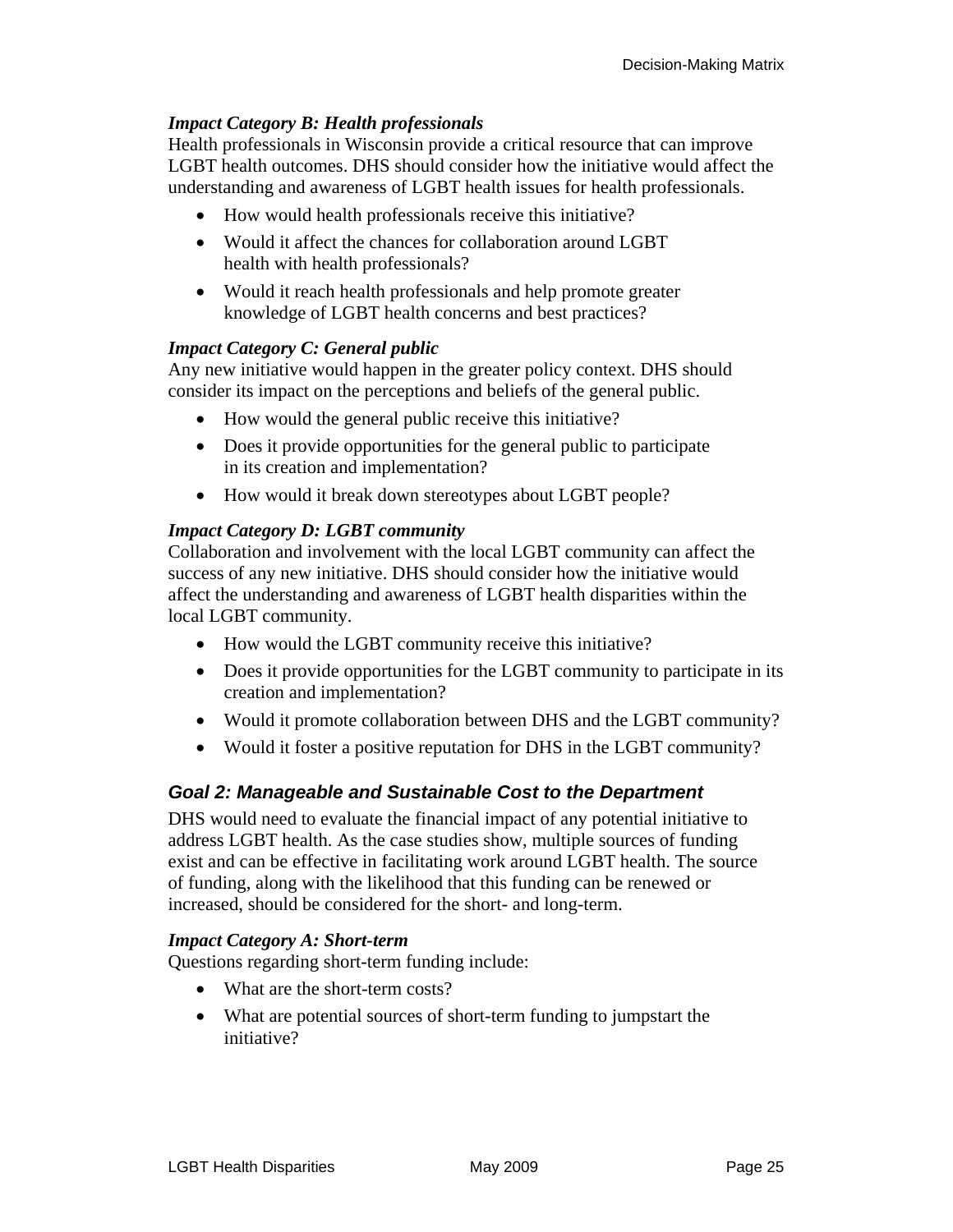#### *Impact Category B: Long-term*

Questions regarding long-term funding include:

- What are the long-term costs?
- What are the potential sources of long-term funding to sustain it?

### *Goal 3: Administrative Feasibility*

DHS should further consider the impact of any potential change on its administration. Determining the ease with which a change could be made, the administrative steps that would need to be taken to make this initiative happen, and the effect the initiative would have on infrastructure are important in analyzing whether the initiative might be successful. Questions regarding administrative feasibility can be categorized as short- or long-term.

#### *Impact Category A: Short-term*

Short-term considerations would include any immediate actions that DHS would need to take if this initiative were enacted.

- What immediate changes would need to take place within DHS?
- Should DHS create a task force or committee (with people from outside the agency) to examine alternatives?
- Where should DHS house this initiative?

#### *Impact Category B: Long-term*

Long-term considerations would refer to how this initiative might affect DHS over time. They also include questions regarding how DHS would continue the initiative and hold it accountable.

- Does this initiative promote growth and innovation within DHS and around LGBT health in general? If yes, then how?
- How would DHS hold this initiative accountable?
- Could DHS sustain it beyond changes in leadership?
- How long should DHS expect to continue it?
- How can DHS measure outcomes?

### *Goal 4: Political Feasibility*

Finally, DHS should consider how the political climate would affect the feasibility of the initiative. To do so, the department should consider internal and external political feasibility. In both cases, DHS should also evaluate how the change would affect the possibility for collaboration.

#### *Impact Category A: Internal feasibility*

Questions regarding internal feasibility focus on how various players within DHS would respond and interact once this initiative began.

- Who will be the internal advocates for the initiative?
- Who will be resistant to it within DHS? Why?
- How will advocates garner support?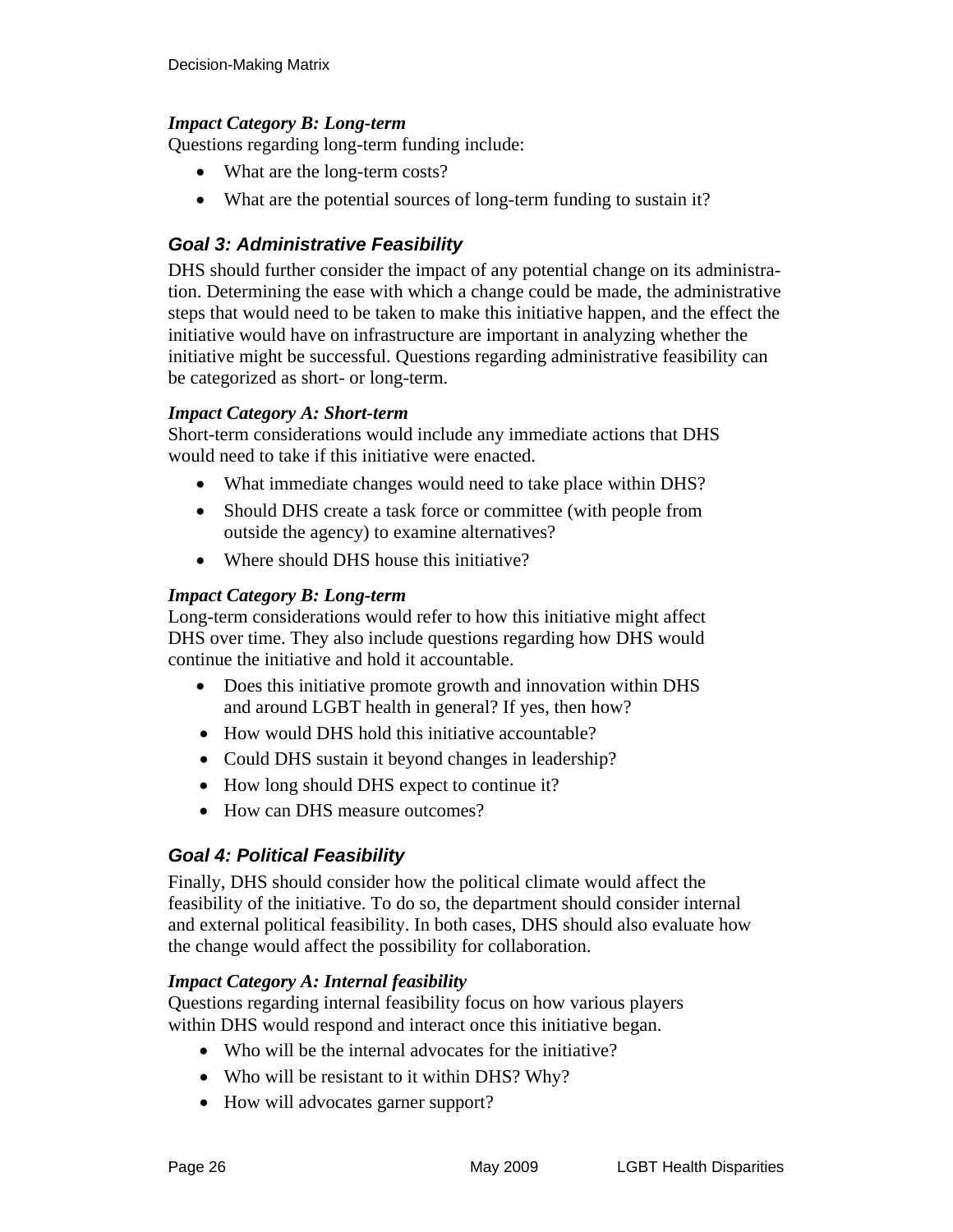#### *Impact Category B: External feasibility*

Conversely, questions regarding external feasibility investigate the potential for support from political leaders and other stakeholders outside DHS. These questions also consider how this initiative would affect the DHS's relationship with other state agencies.

- Will legislators and other elected officials support this initiative?
- Which external agencies should be consulted?
- How would it affect DHS's relationship with other state agencies?
- Would it affect the chances for collaboration around LGBT health with other state agencies?
- If not feasible now, could there be future support for it?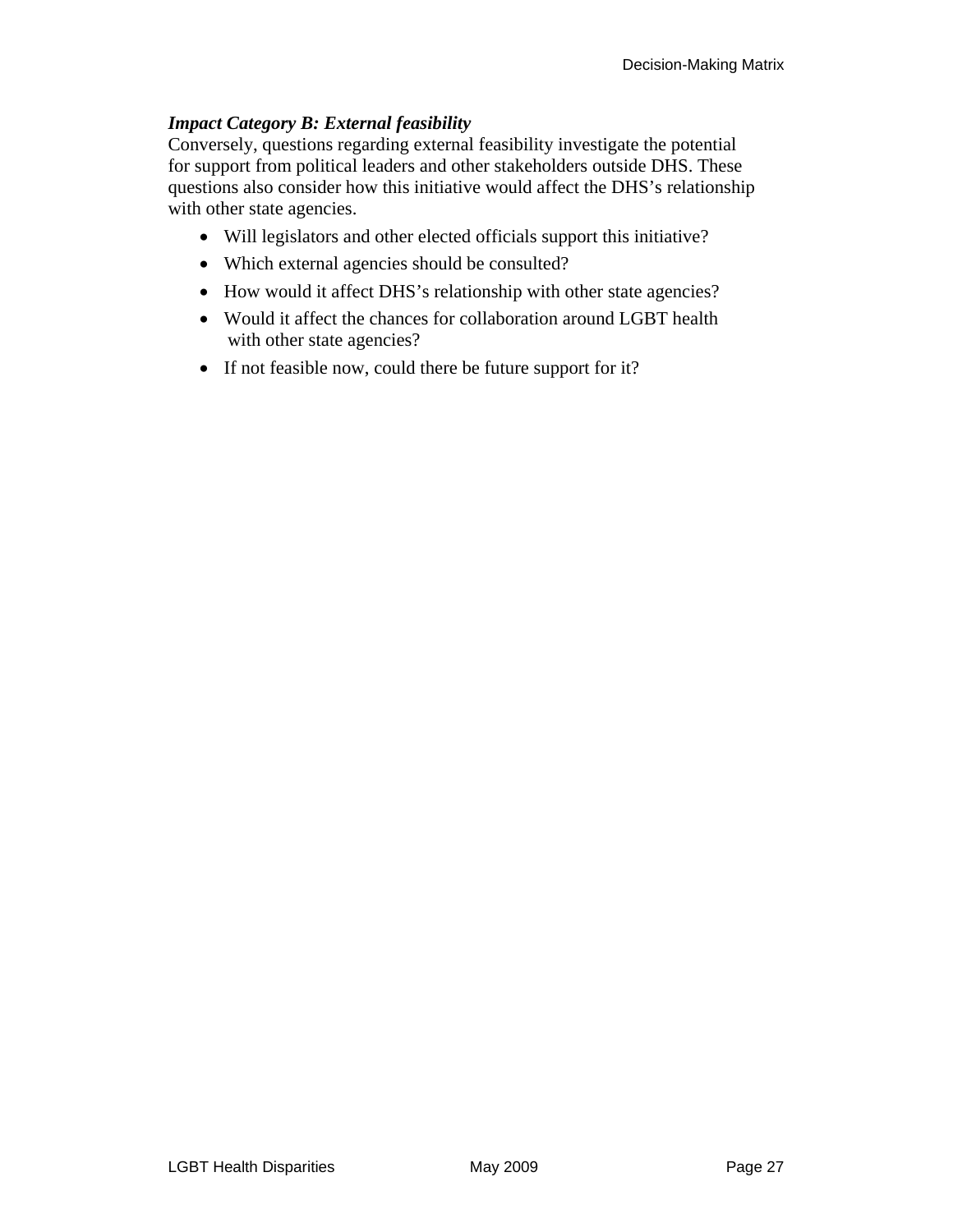# **Further Considerations**

As indicated in the promising practices section of this report, none of the case studies highlighted have been evaluated for their effectiveness. This presents a problem for assessing their appropriateness as a model for DHS. For this reason, we urge due diligence in thoroughly vetting potential initiatives. We further encourage DHS to include a process for in the design of any new initiative it undertakes to address LGBT health disparities. Evaluations can bolster arguments for increased resources, help other agencies determine what model they might use, and provide accountability to stakeholders.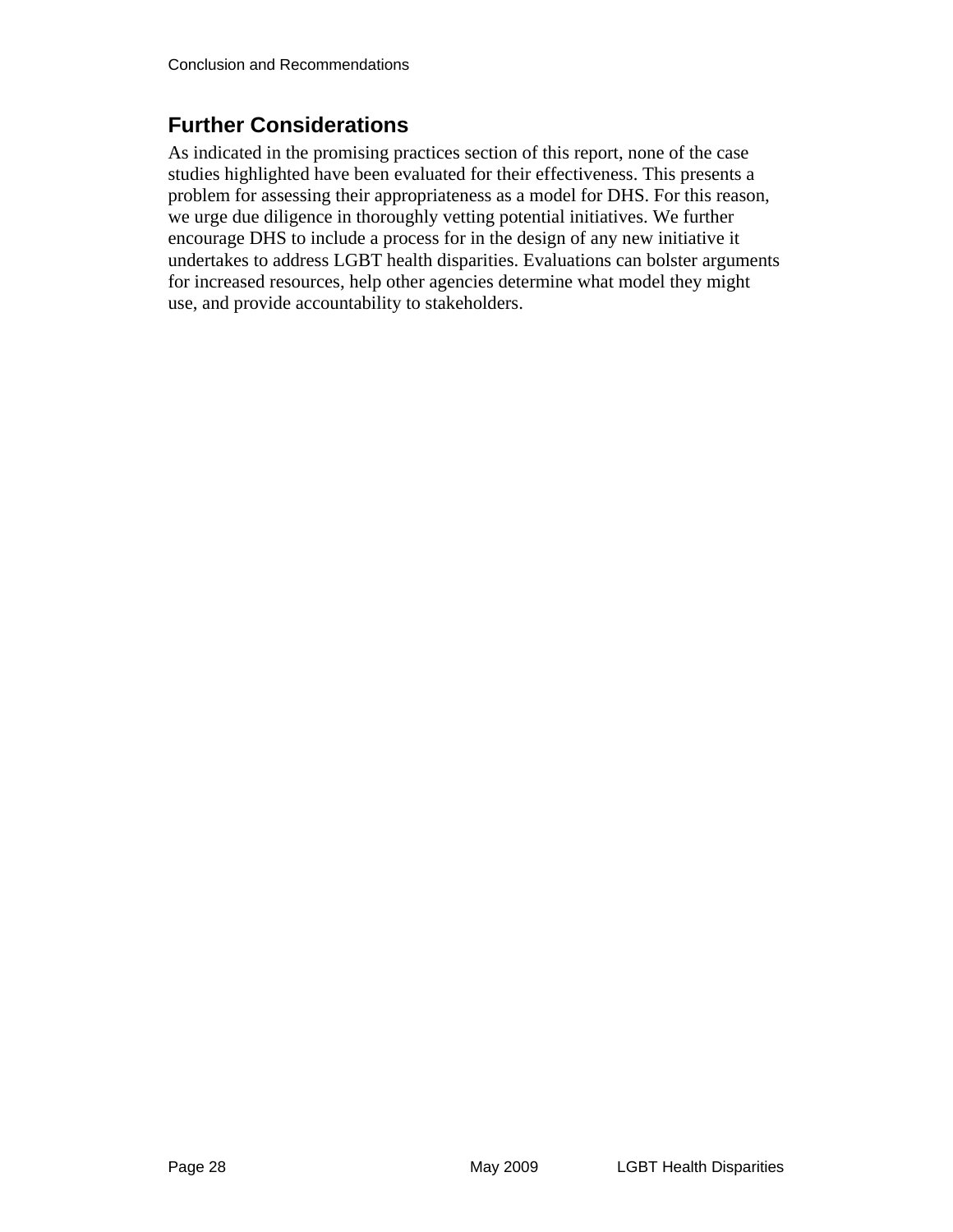# **Conclusion and Recommendations**

Understanding the health needs of Wisconsin's LGBT population presents particular health challenges for DHS. The complexities of sexual orientation and gender identification provide a data collection challenge for all health departments that rely on data to help measure health disparities in their communities.

Wisconsin can take some initial steps to help increase general understanding of its LGBT population and their health needs. First, DHS can strive to understand LGBT populations in a more comprehensive fashion. Questions on gender identity and sexual orientation (as measured by behavior, identity, and attraction) should be integrated into any data collection DHS undertakes. Informed and effective LGBT health policy only comes from knowing the scope of the problem Wisconsin faces.

Second, DHS can evaluate new policy options to address the obstacles that lead to LGBT health disparities. Ideally, this work would be done following initial research isolating the problems that apply specifically to Wisconsin. We have shown examples of how four public programs—Seattle, Kansas City, Massachusetts, and Chicago— have tried to combat three barriers to eliminating health disparities. These programs have used various techniques to increase general understanding of LGBT health issues, provide access to LGBT health information and resources, and develop a holistic treatment of LGBT health within public health departments. These initiatives may not yield the same results in the Wisconsin context but do provide a starting point from which to develop policy alternatives. The decision-making matrix gives DHS a framework for evaluating new policy options against the status quo. The matrix provides a uniform tool for analysis based on goals and impact categories rooted in research.

Our analysis of the available data indicates that Wisconsin's LGBT population faces many of the same health disparities that affect the national LGBT population. However, the data had significant limitations that make it difficult to draw any strong conclusions about the full extent of the disparity. In pursuing its mission of "protecting and promoting the health and safety of the people of Wisconsin," DHS should undertake steps to fully understand the scope of this problem. Once the nature of LGBT health disparities has been established, DHS can then choose to build off the success of other programs or create an initiative that would allow Wisconsin to be on the leading edge of addressing LGBT health disparities.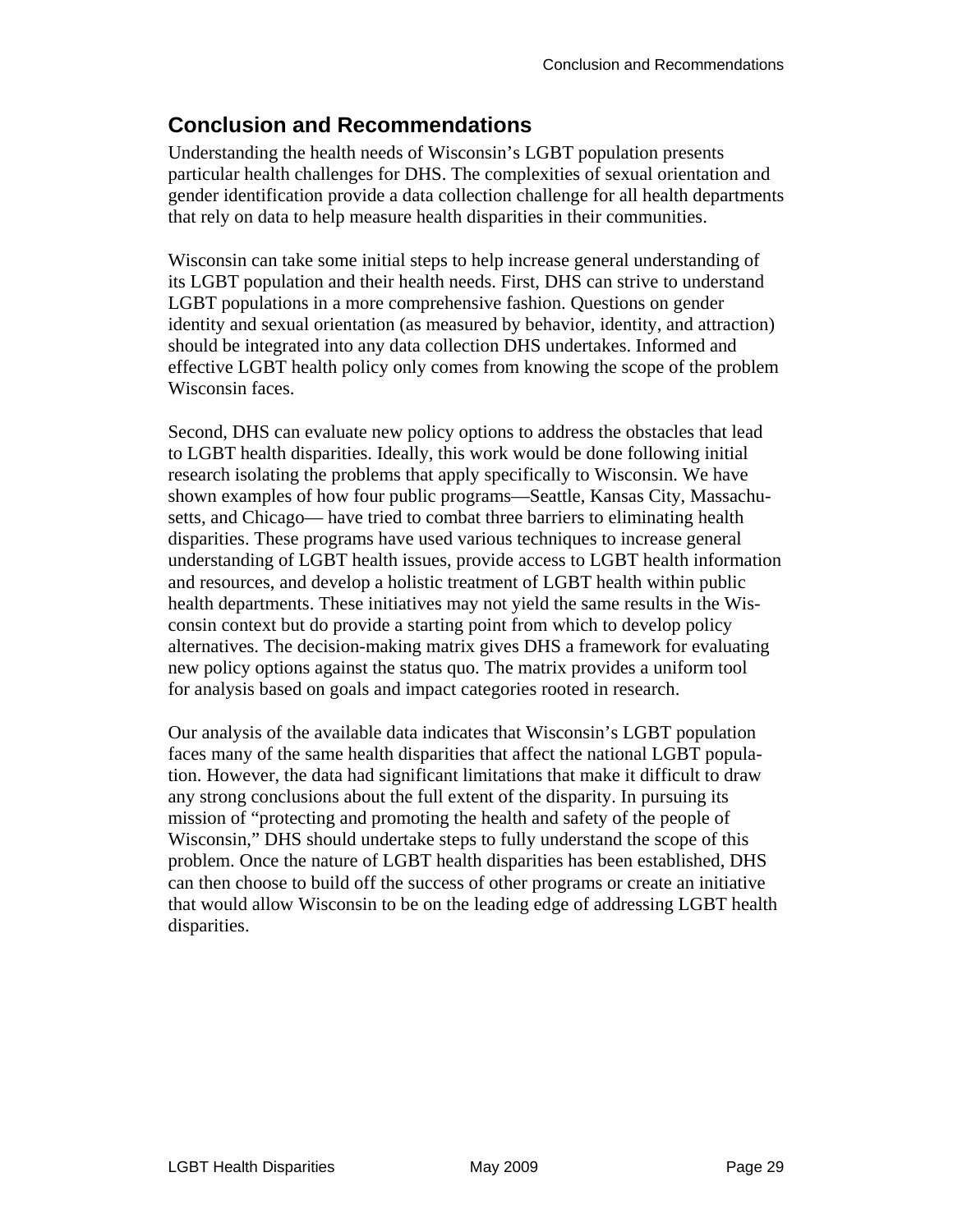# **Appendix A: Wisconsin Behavior Risk Factor Survey: Descriptive Statistics**

| Table 5: Description of Variables and Descriptive Statistics from the BRFS<br>$n=7,435$ |                                                                                                                                                                                                 |       |              |       |
|-----------------------------------------------------------------------------------------|-------------------------------------------------------------------------------------------------------------------------------------------------------------------------------------------------|-------|--------------|-------|
| <b>Variable Name</b>                                                                    | <b>Description</b>                                                                                                                                                                              | Mean  | Std.<br>Dev. | Freq. |
| LGB                                                                                     | 1 if respondent identifies as lesbian,<br>gay or bisexual, 0 otherwise                                                                                                                          | 0.014 | 0.119        | 101   |
| Male                                                                                    | 1 if male, 0 otherwise                                                                                                                                                                          | 0.599 | 0.49         | 4458  |
| Low Income                                                                              | 1 if income below \$50,000,<br>0 otherwise                                                                                                                                                      | 0.653 | 0.475        | 4357  |
| High School or<br>Less                                                                  | 1 if highest education completed<br>was high school or less, 0 otherwise                                                                                                                        | 0.451 | 0.497        | 3347  |
| Some College                                                                            | 1 if highest education completed<br>was some college, 0 otherwise                                                                                                                               | 0.269 | 0.443        | 2006  |
| Black                                                                                   | 1 if African American, 0 otherwise                                                                                                                                                              | 0.079 | 0.27         | 591   |
| Hispanic                                                                                | 1 if Hispanic, 0 otherwise                                                                                                                                                                      | 0.014 | 0.118        | 106   |
| Other Race                                                                              | 1 if race or ethnicity other than<br>Caucasian. African American<br>or Hispanic, 0 otherwise                                                                                                    | 0.038 | 0.192        | 287   |
| Rural                                                                                   | 1 if respondent lives in a rural area,<br>0 otherwise (i.e. urban or suburban)                                                                                                                  | 0.509 | 0.499        | 3787  |
| Received<br><b>Mental Health</b><br>Treatment                                           | 1 if respondent has received mental<br>health treatment, 0 otherwise                                                                                                                            | 0.062 | 0.242        | 467   |
| Smoker                                                                                  | 1 if respondent is a current smoker,<br>0 otherwise                                                                                                                                             | 0.199 | 0.399        | 1480  |
| High Blood<br>Pressure                                                                  | 1 if respondent has been diagnosed<br>with high blood pressure<br>(hypertension), 0 otherwise                                                                                                   | 0.339 | 0.473        | 2521  |
| Obese                                                                                   | 1 if respondent is obese<br>(based on BMI), 0 otherwise                                                                                                                                         | 0.275 | 0.447        | 2052  |
| Asthma                                                                                  | 1 if respondent has asthma,<br>0 otherwise                                                                                                                                                      | 0.121 | 0.327        | 907   |
| <10 Bad Mental<br>Health Days/<br>Month                                                 | 1 if respondent has fewer than 10<br>bad mental health days per month,<br>0 otherwise                                                                                                           | 0.046 | 0.21         | 346   |
| 10-20 Bad<br>Mental Health<br>Days/ Month                                               | 1 if respondent has 10 to 20 bad<br>mental health days per month,<br>0 otherwise                                                                                                                | 0.037 | 0.19         | 279   |
| 20-30 Bad<br><b>Mental Health</b><br>Days/ Month                                        | 1 if respondent has 20 to 30 bad<br>mental health days per month,<br>0 otherwise                                                                                                                | 0.049 | 0.217        | 371   |
| Personal Doctor                                                                         | 1 if respondent has a personal doctor,<br>0 otherwise                                                                                                                                           | 0.874 | 0.331        | 6483  |
| <b>Binge Drinking</b>                                                                   | 1 if respondent has been calculated to<br>be a binge drinker (5 or more alcoholic<br>beverages at one time for males, 4 or<br>more alcoholic beverages at one time<br>for females), 0 otherwise | 0.189 | 0.391        | 1360  |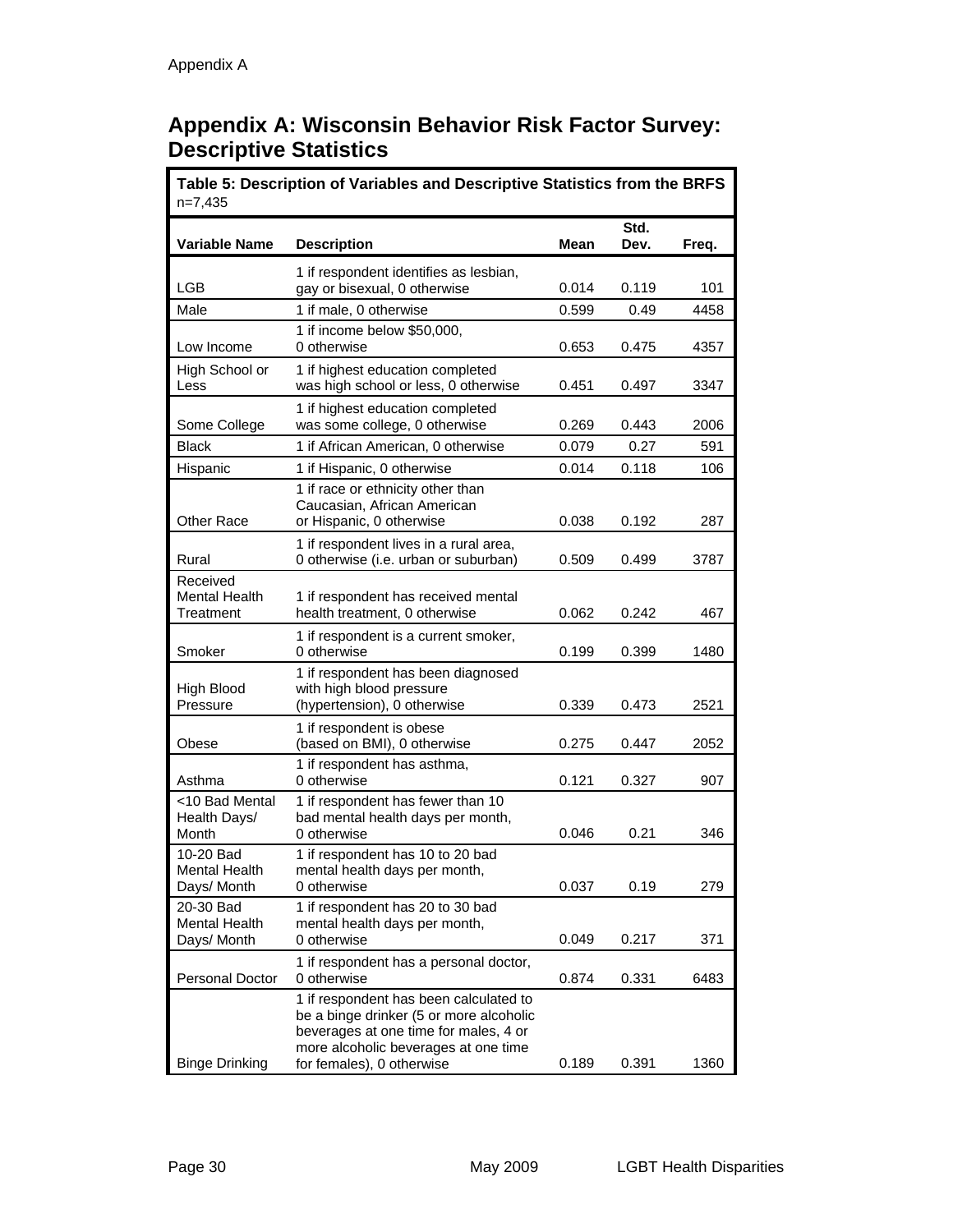| Variable Name                | <b>Description</b>                                                                                                                                                                                                           | Mean  | Std.<br>Dev. | Freq.                             |
|------------------------------|------------------------------------------------------------------------------------------------------------------------------------------------------------------------------------------------------------------------------|-------|--------------|-----------------------------------|
| Mental Health<br>Categorical | 1 if 5 or fewer bad mental health<br>days/month, 2 if 5-10 bad mental<br>health days/month, 3 if 10-20 bad<br>mental health days/month, 4 if 20-30<br>bad mental health days/month                                           | 1.874 | 1.147        | 1:1310<br>2:346<br>3:279<br>4:371 |
| Check Up                     | 1 if respondent has had a physical<br>exam in the past year, 2 if last physical<br>exam between 1 and 2 years ago, 3 if<br>last physical exam between 2 and 5<br>years ago, 4 if last physical exam<br>more than 5 years ago | 1.549 | 0.950        | 1:5122<br>2:970<br>3:655<br>4:582 |
| Smoked Ever                  | 1 if respondent has ever smoked,<br>0 otherwise                                                                                                                                                                              | 0.494 | 0.500        | 3680                              |
| Authors' calculations        |                                                                                                                                                                                                                              |       |              |                                   |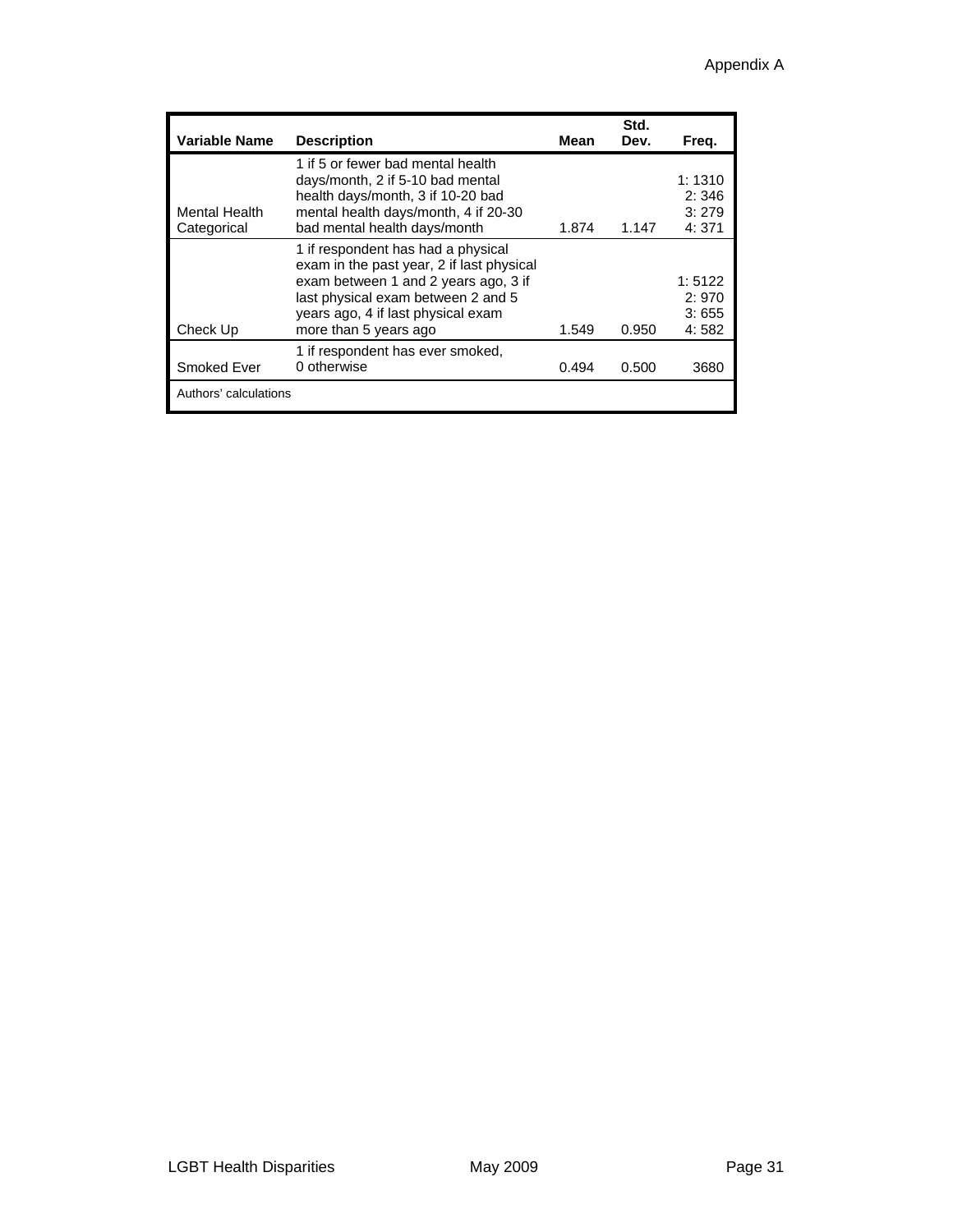# **Appendix B: Wisconsin Youth Risk Behavior Survey: Descriptive Statistics**

| Table 6: Description of Variables and Descriptive Statistics from the YRBS<br>$n=2,094$ |                                                                                                                       |       |              |                          |
|-----------------------------------------------------------------------------------------|-----------------------------------------------------------------------------------------------------------------------|-------|--------------|--------------------------|
| <b>Variable Name</b>                                                                    | <b>Description</b>                                                                                                    | Mean  | Std.<br>Dev. | Freq.                    |
| LGB                                                                                     | 1 if respondent has had same-sex<br>sexual contact, 0 otherwise                                                       | 0.053 | 0.224        | 111                      |
| <b>NSG</b>                                                                              | 1 if respondent is not sexually<br>active, 2 if respondent is non-LGB,<br>3 if respondent is gay                      | 1.674 | 0.571        | 1:787<br>2:1181<br>3:111 |
| No Sex                                                                                  | 1 if respondent has had no sexual<br>contact, 0 otherwise                                                             | 0.378 | 0.485        | 787                      |
| Male                                                                                    | 1 if respondent is male, 0 otherwise                                                                                  | 0.508 | 0.500        | 1064                     |
| <b>Upper Class</b>                                                                      | 1 if respondent is in 11th or 12th<br>grade, 0 otherwise                                                              | 0.515 | 0.499        | 1073                     |
| <b>Black</b>                                                                            | 1 if respondent is Black 0 otherwise                                                                                  | 0.069 | 0.253        | 145                      |
| Hispanic                                                                                | 1 if respondent is Hispanic,<br>0 otherwise                                                                           | 0.065 | 0.248        | 137                      |
| Asian                                                                                   | 1 if respondent is Asian,<br>0 otherwise                                                                              | 0.036 | 0.188        | 77                       |
| <b>Native</b>                                                                           | 1 if respondent is Native American,                                                                                   |       |              |                          |
| American                                                                                | 0 otherwise<br>1 if respondent is Pacific Islander,                                                                   | 0.013 | 0.116        | 29                       |
| Pacific Islander                                                                        | 0 otherwise                                                                                                           | 0.004 | 0.068        | 10                       |
| Multiracial                                                                             | 1 if respondent is multiracial,<br>0 otherwise                                                                        | 0.039 | 0.195        | 81                       |
| Family<br>Supportive                                                                    | 1 if respondent's family is<br>supportive, 0 otherwise                                                                | 0.865 | 0.341        | 1799                     |
| Safe at School                                                                          | 1 if respondent reports feeling safe<br>at school, 0 otherwise                                                        | 0.908 | 0.288        | 1898                     |
| Overweight                                                                              | 1 if respondent is overweight<br>(calculated based on BMI),<br>0 otherwise                                            | 0.107 | 0.309        | 225                      |
| Asthma                                                                                  | 1 if respondent has asthma,<br>0 otherwise                                                                            | 0.211 | 0.408        | 442                      |
| Long Term<br><b>Mental Health</b><br>Problem                                            | 1 if respondent has been diagnosed<br>with a long-term mental health<br>problem, 0 otherwise                          | 0.162 | 0.368        | 339                      |
| <b>Sexual Assault</b>                                                                   | 1 if respondent has had unwanted<br>sexual contact, 0 otherwise                                                       | 0.098 | 0.298        | 201                      |
| Binge Drink 5                                                                           | 1 if respondent has had 5 or more<br>alcoholic drinks within a couple of<br>hours in the last 30 days, 0<br>otherwise | 0.068 | 0.252        | 140                      |
|                                                                                         | 1 if respondent has uses tobacco                                                                                      |       |              |                          |
| Tobacco Use                                                                             | in the last 30 days, 0 otherwise<br>1 if respondent is LGB and has                                                    | 0.274 | 0.446        | 548                      |
| LGB Tobacco<br>Use                                                                      | used tobacco in the last 30 days,<br>0 otherwise                                                                      | 0.031 | 0.175        | 63                       |
| Marijuana Use                                                                           | 1 if respondent has used marijuana,<br>0 otherwise                                                                    | 0.381 | 0.485        | 799                      |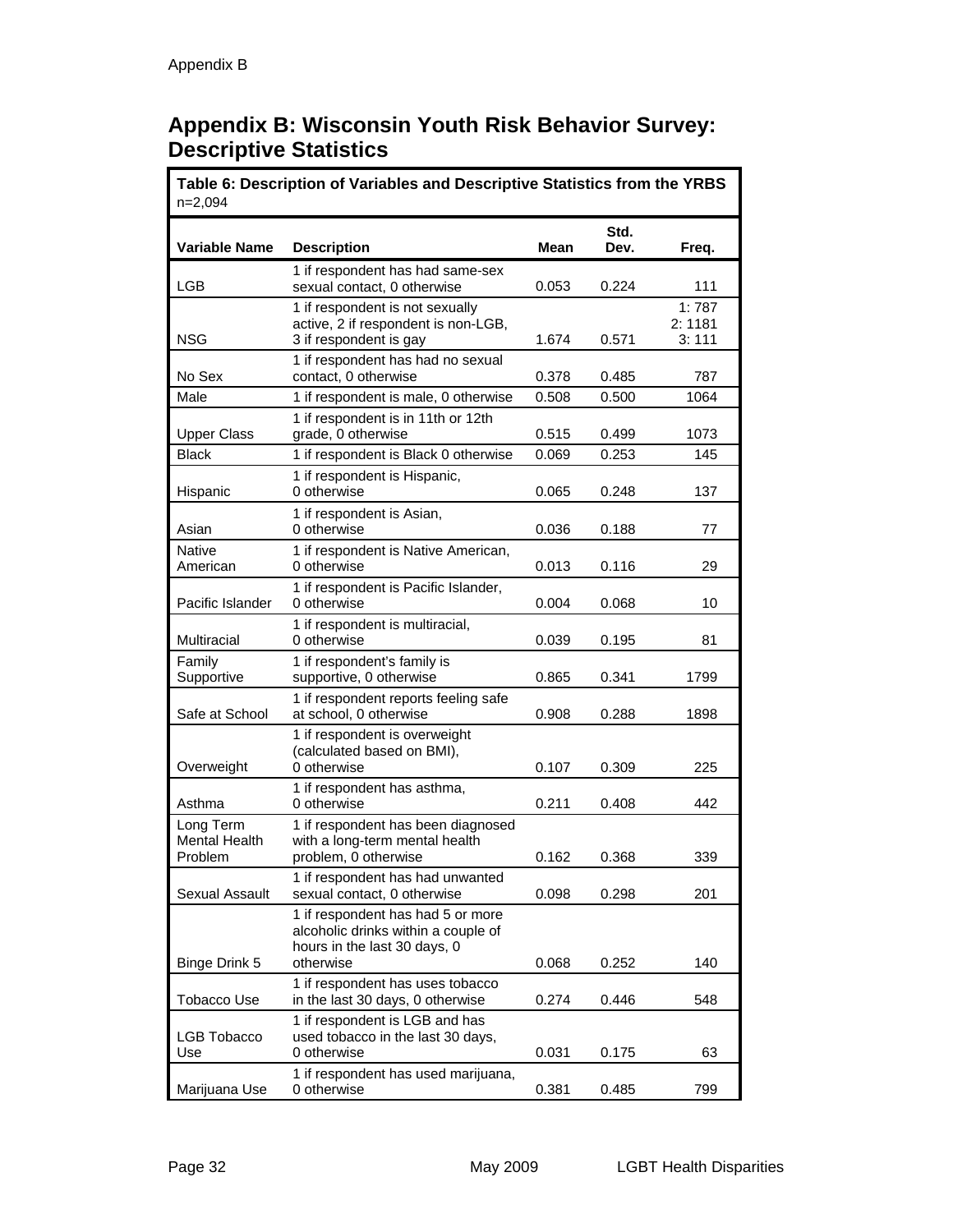| Variable Name         | <b>Description</b>                                                                       | Mean  | Std.<br>Dev. | Freq. |
|-----------------------|------------------------------------------------------------------------------------------|-------|--------------|-------|
| Other Drug Use        | 1 if respondent has used other<br>drugs, 0 otherwise                                     | 0.184 | 0.387        | 386   |
| Suicide               | 1 if respondent has attempted to<br>commit suicide in the last 12<br>months, 0 otherwise | 0.149 | 0.356        | 312   |
| Lose Weight           | 1 if respondent is trying to lose<br>weight, 0 otherwise                                 | 0.451 | 0.497        | 939   |
| Authors' calculations |                                                                                          |       |              |       |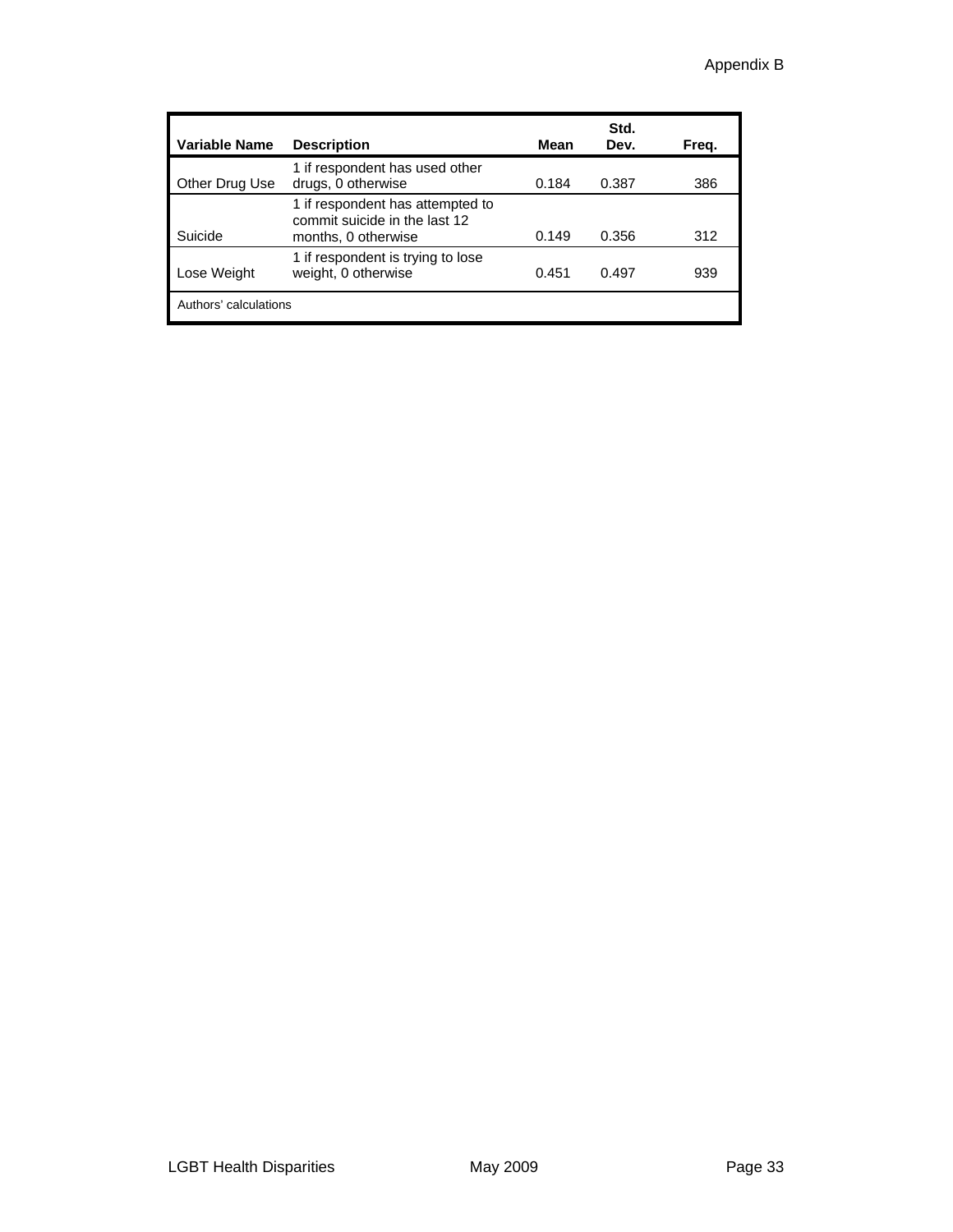# **Appendix C: Dane County Youth Assessment 2005: Descriptive Statistics**

**Table 7: Description of Variables and Descriptive Statistics from the 2005 Dane County Youth Assessment**  n=23,129 **Variable Name Description Mean Accord Mean Accord Mean Accord Mean Accord Mean Accord Mean Accord Mean Accord Mean Accord Mean Accord Mean Accord Mean Accord Mean Accord Mean Accord Mean Accord Mean Accord Mean Accord Mean Accord Std. Dev. Freq.**  LGB 1 if identifies as lesbian, gay or bisexual, 0 otherwise **1961 0.092** 0.289 1961 Black 1 if African American, 0 otherwise 0.055 0.229 1233 Hispanic 1 if Hispanic, 0 otherwise 0.036 0.187 809 Native<br>American 1 if Native American, 0 otherwise  $0.009$  0.099 221 Asian 1if Asian, 0 otherwise 0.029 0.168 647 Hmong 1 if Hmong, 0 otherwise 10.020 0.142 461 Mixed Race 1 if respondent identifies as being of mixed race/ethnicity, 0 otherwise 0.061 0.240 1370 **Other** 1 if respondent identifies with an unlisted race/ethnicity, 0 otherwise  $0.021$  0.146 486 **Overweight** 1 if respondent is overweight, 0 otherwise 0.169 0.375 3560 Smoked 1 if respondent has smoked, 0 otherwise 0.133 0.340 2987 Drink 1 if respondent has consumed alcohol in the last year, 0 otherwise 0.502 0.500 11,239 Binge Drinking 1 if respondent has engaged in binge drinking, 0 otherwise **1.1 cm**  $\overline{a}$  0.247 0.431 5534 Marijuana 1 if respondent has smoked marijuana, 0 otherwise 0.133 0.340 2998 Other Drugs 1 if respondent used drugs other than marijuana, 0 otherwise 10.025 0.158 579 Depressed 1 if respondent has been depressed, 0 otherwise 0.612 0.487 13.616 Authors' calculations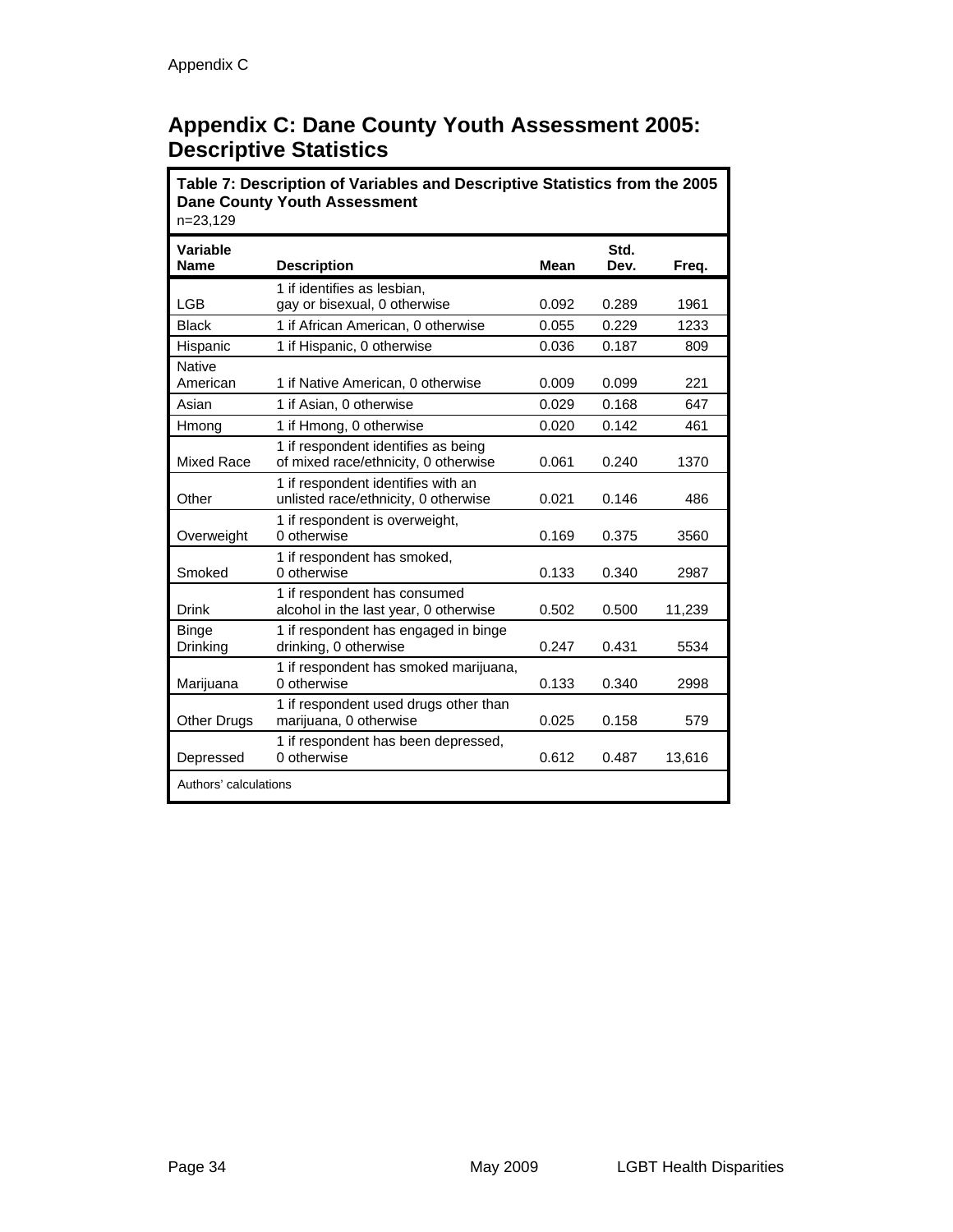# **Appendix D: Regression Analysis Results**

This appendix provides additional comments on methodology and the results from all regressions performed on the YRBS and BRFS data, including those not discussed in the body of the report. All results are based on the authors' calculations.

### *Methodology*

We used binary logistic regressions when the dependent variables (i.e. the health outcome) assumed a value of one or zero. For example, respondents are classified as smokers  $(=1)$  or nonsmokers  $(=0)$ . We estimated multinomial logistic regressions when the variable had three or more categorical values (e.g., respondent smoked one pack per week, two packs per week, three packs or more per week). Multinomial models allow one to examine differences in the likelihood of exhibiting a health status that is identified by more than two categories as compared to a base category.

We utilized the provided weights for the YRBS and BRFS in calculating the ANOVAs. The YRBS codebook introduction indicates that these weighted data are representative of "students across your site," in this case, Wisconsin (Centers for Disease Control and Prevention, 2007). Similarly, the BRFS data were weighted to represent the Wisconsin population (Centers for Disease Control and Prevention, 2008). Weights were not used in the regression analysis because weighting in regressions in essence increases the sample size, potentially leading to significant results that are not warranted. These weights are intended to take account of the characteristics that determined different sampling and response rates, including oversampling of Hispanics and African Americans. We included these demographic categories as independent variables in the regression to isolate the effects of these groups.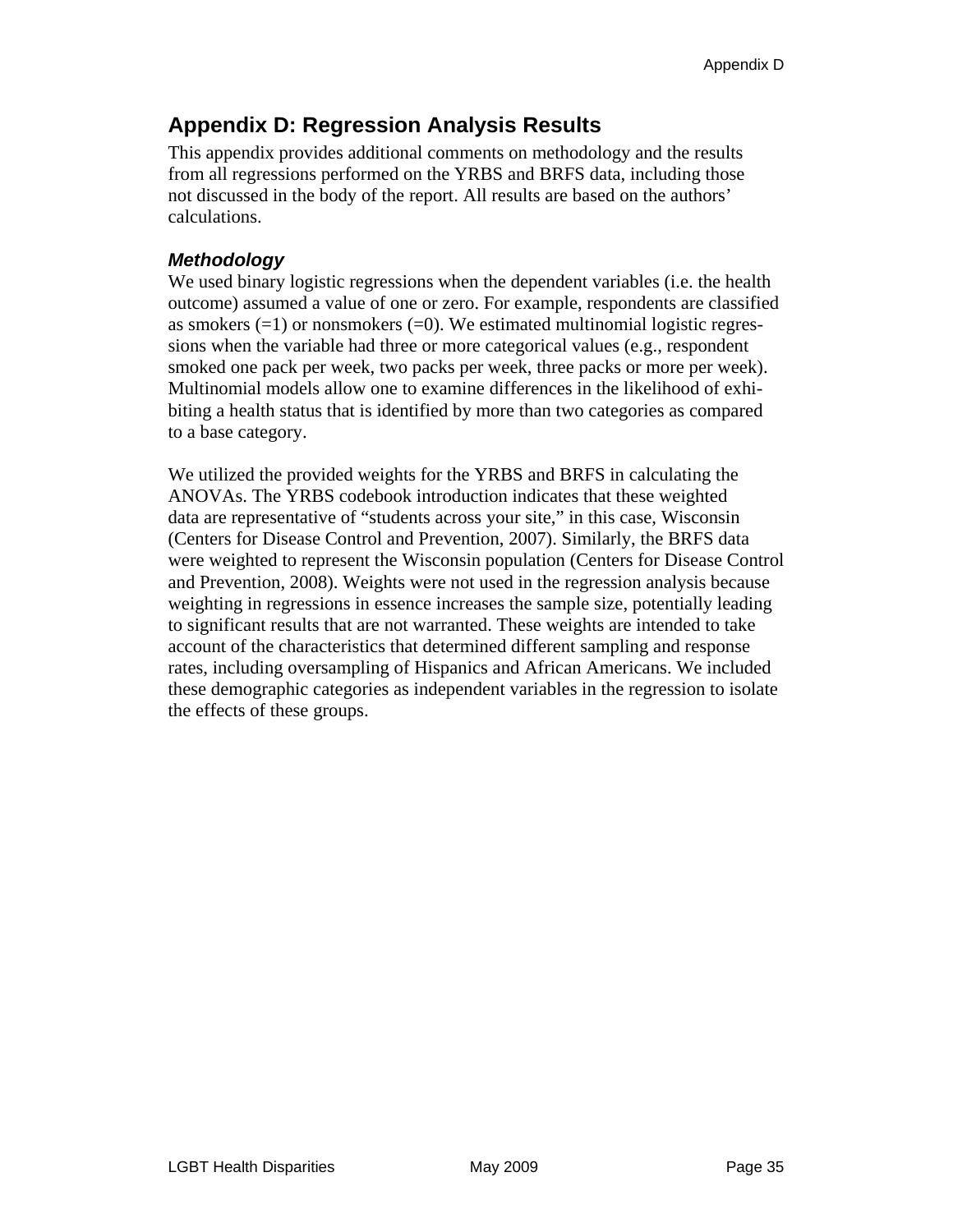### *Youth Risk Behavior Survey*

| Table 8: Regression, Tobacco Use-Youth<br>Multiple logistic regressions predicting the odds of tobacco<br>use in the last month among Wisconsin youth: YRBS data.<br>Model 1 controls for demographic characteristics; Model 2<br>controls for both demographic and behavior characteristics. |           |                    |  |
|-----------------------------------------------------------------------------------------------------------------------------------------------------------------------------------------------------------------------------------------------------------------------------------------------|-----------|--------------------|--|
|                                                                                                                                                                                                                                                                                               |           | <b>Odds Ratios</b> |  |
|                                                                                                                                                                                                                                                                                               | Model 1   | Model 2            |  |
| <b>LGB</b>                                                                                                                                                                                                                                                                                    | 3.096**   | $2.012*$           |  |
| No Sex                                                                                                                                                                                                                                                                                        | $0.175**$ | $0.410**$          |  |
| Male                                                                                                                                                                                                                                                                                          | 1.868**   | 1.969**            |  |
| <b>Upper Class</b>                                                                                                                                                                                                                                                                            | $1.525**$ | $1.357*$           |  |
| <b>Family Support</b>                                                                                                                                                                                                                                                                         |           | 0.923              |  |
| Safe at School                                                                                                                                                                                                                                                                                |           | $0.603*$           |  |
| Overweight                                                                                                                                                                                                                                                                                    |           | 1.176              |  |
| <b>Black</b>                                                                                                                                                                                                                                                                                  | $0.534**$ | $0.362**$          |  |
| Hispanic                                                                                                                                                                                                                                                                                      | $1.677*$  | 1.351              |  |
| Asian                                                                                                                                                                                                                                                                                         | 0.896     | 0.746              |  |
| Native American                                                                                                                                                                                                                                                                               | 1.346     | 0.512              |  |
| Pacific Islander                                                                                                                                                                                                                                                                              | 0.310     | $0.064**$          |  |
| Multiracial                                                                                                                                                                                                                                                                                   | 1.032     | 0.603              |  |
| Sexual Assault                                                                                                                                                                                                                                                                                |           | 1.130              |  |
| Binge Drink 5                                                                                                                                                                                                                                                                                 |           | $6.359**$          |  |
| Marijuana Use                                                                                                                                                                                                                                                                                 |           | 7.683**            |  |
| Other Drug Use                                                                                                                                                                                                                                                                                |           | $2.402**$          |  |
| Suicide                                                                                                                                                                                                                                                                                       |           | 1.459              |  |
| Long-Term Mental Health Problems                                                                                                                                                                                                                                                              |           | $1.448*$           |  |
| Pseudo $R^2$                                                                                                                                                                                                                                                                                  | 0.132     | 0.353              |  |
| **Significant at p<0.01 *Significant at p<0.05                                                                                                                                                                                                                                                |           |                    |  |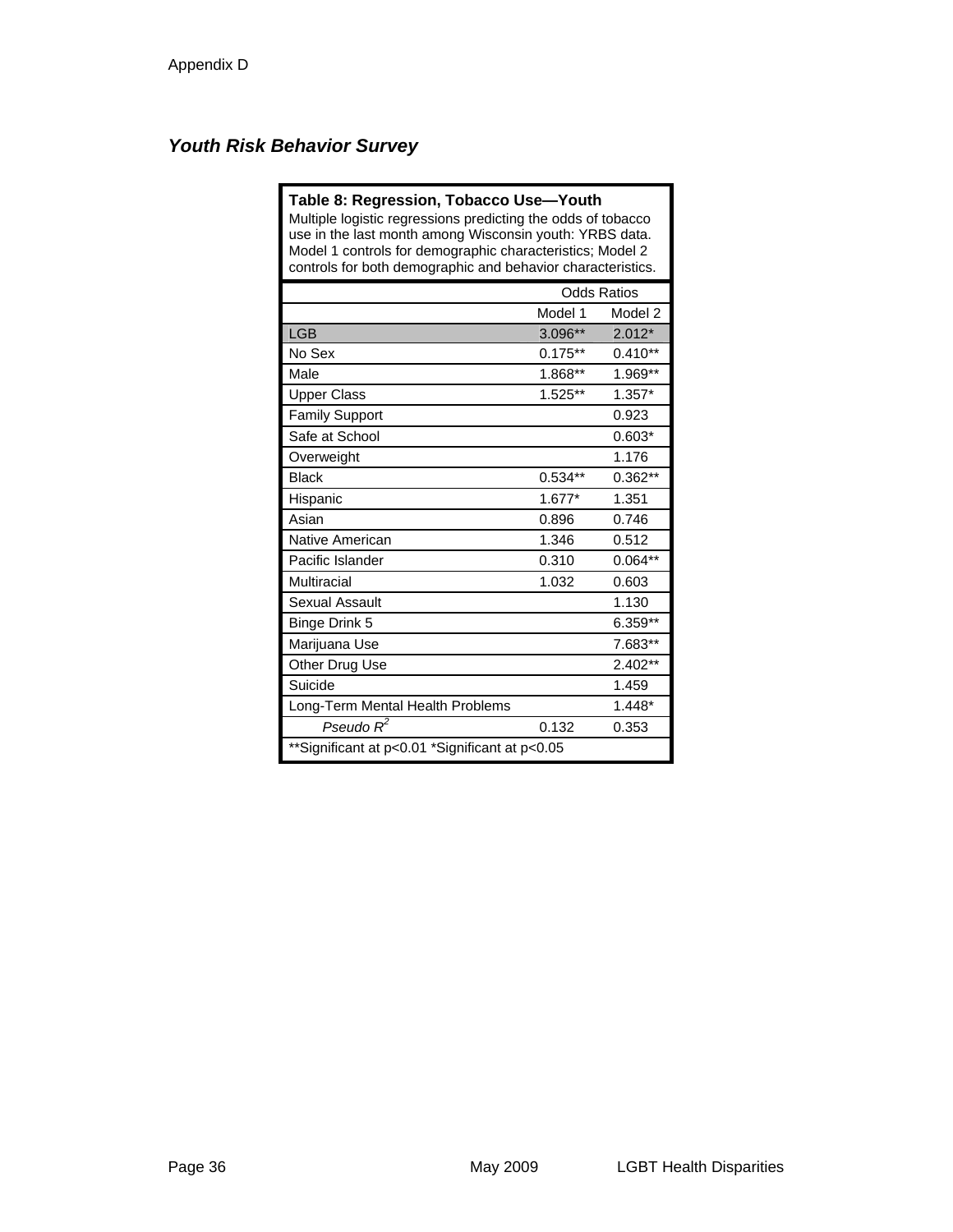#### **Table 9: Regression, Binge Drinking—Youth**

Multiple logistic regressions predicting the odds of binge drinking five or more times in the last month among Wisconsin youth: YRBS data. Model 1 controls for demographic characteristics; Model 2 controls for both demographic and behavior characteristics.

|                                                | <b>Odds Ratios</b> |          |  |
|------------------------------------------------|--------------------|----------|--|
|                                                | Model 1            | Model 2  |  |
| <b>LGB</b>                                     | 1.527              | 0.816    |  |
| No Sex                                         | $0.127**$          | $0.378*$ |  |
| Male                                           | 1.580*             | 1.462    |  |
| <b>Upper Class</b>                             | 1.567*             | 1.347    |  |
| <b>Family Support</b>                          |                    | $0.587*$ |  |
| Safe at School                                 |                    | 1.216    |  |
| Overweight                                     |                    | 0.910    |  |
| <b>Black</b>                                   | 0.402              | 0.455    |  |
| Hispanic                                       | 1.685              | 1.107    |  |
| Asian                                          | 1.126              | 0.069    |  |
| Native American                                | 1.713              | 1.296    |  |
| Pacific Islander                               | 4.370*             | 4.147    |  |
| Multiracial                                    | 0.991              | 1.127    |  |
| Sexual Assault                                 |                    | 1.519    |  |
| LGB Tobacco Use                                |                    | 0.947    |  |
| <b>Tobacco Use</b>                             |                    | 6.558**  |  |
| Marijuana Use                                  |                    | 2.664**  |  |
| Other Drug Use                                 |                    | 1.465    |  |
| Suicide                                        |                    | 1.374    |  |
| Long-Term Mental Health Problems               |                    | 0.845    |  |
| Pseudo $R^2$                                   | 0.098              | 0.270    |  |
| **Significant at p<0.01 *Significant at p<0.05 |                    |          |  |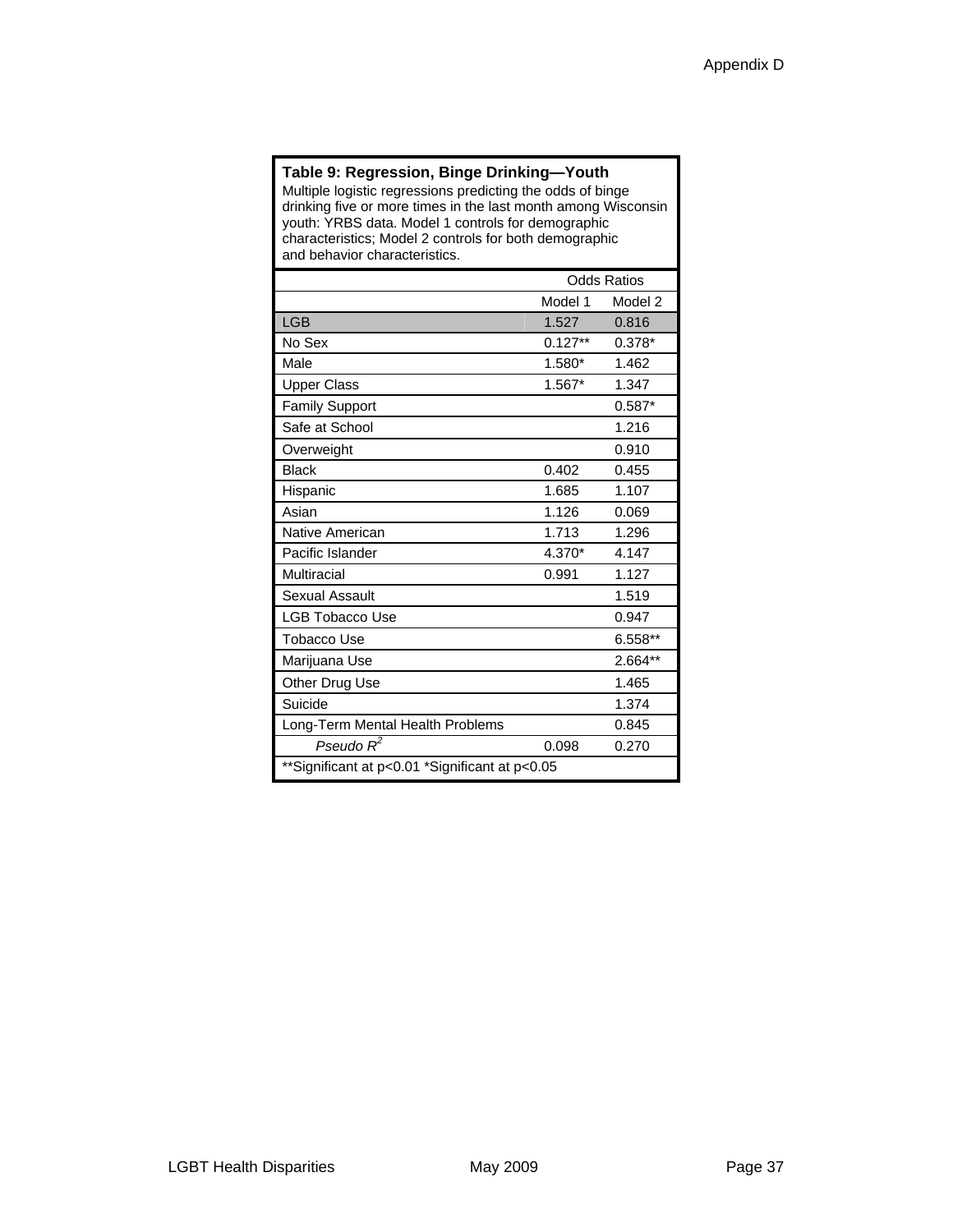#### **Table 10: Regression, Marijuana Use—Youth**

Multiple logistic regressions predicting the odds of marijuana use among Wisconsin youth: YRBS data. Model 1 controls for demographic characteristics; Model 2 controls for both demographic and behavior characteristics.

|                                                | <b>Odds Ratios</b> |           |
|------------------------------------------------|--------------------|-----------|
|                                                | Model 1            | Model 2   |
| <b>LGB</b>                                     | 2.689**            | 1.901     |
| No Sex                                         | $0.146**$          | $0.219**$ |
| Male                                           | 1.359**            | 1.035     |
| <b>Upper Class</b>                             | 1.560**            | $1.481**$ |
| <b>Family Support</b>                          |                    | $0.511**$ |
| Safe at School                                 |                    | 1.501     |
| Overweight                                     |                    | 1.328     |
| <b>Black</b>                                   | 1.762**            | $2.714**$ |
| Hispanic                                       | 1.359              | 0.835     |
| Asian                                          | 1.012              | 0.987     |
| Native American                                | 3.381**            | $3.475*$  |
| Pacific Islander                               | 1.987              | 2.148     |
| Multiracial                                    | $2.418**$          | 2.739**   |
| Sexual Assault                                 |                    | 1.083     |
| Binge Drink 5                                  |                    | $2.671**$ |
| <b>LGB Tobacco Use</b>                         |                    | 0.429     |
| <b>Tobacco Use</b>                             |                    | 8.136**   |
| Other Drug Use                                 |                    | $5.154**$ |
| Suicide                                        |                    | 0.914     |
| Long-Term Mental Health Problems               |                    | 0.954     |
| Pseudo $R^2$                                   | 0.159              | 0.361     |
| **Significant at p<0.01 *Significant at p<0.05 |                    |           |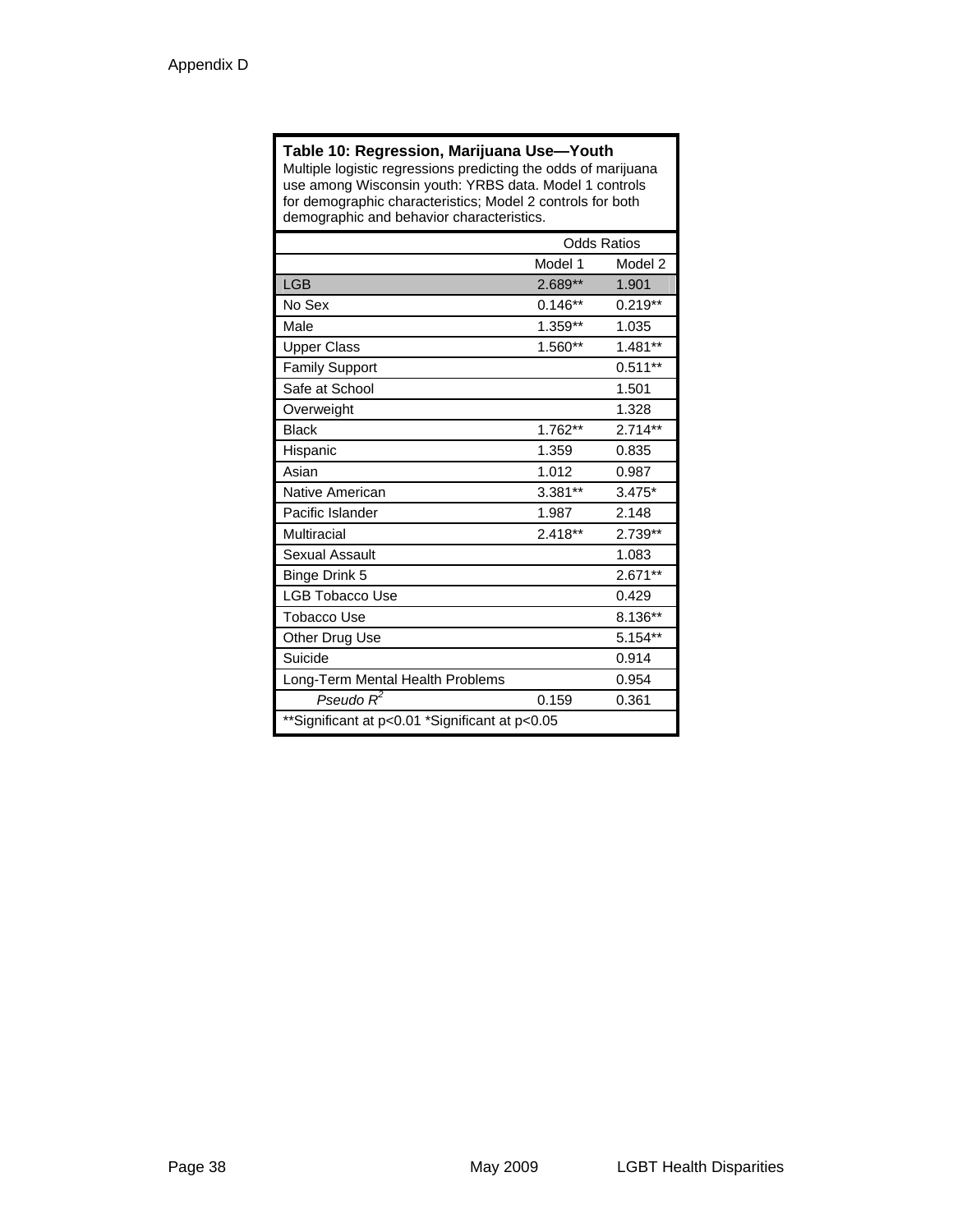#### **Table 11: Regression, Other Drug Use—Youth**

Multiple logistic regressions predicting the odds of drug use (other than marijuana) among Wisconsin youth: YRBS data. Model 1 controls for demographic characteristics; Model 2 controls for both demographic and behavior characteristics.

|                                                | <b>Odds Ratios</b> |           |
|------------------------------------------------|--------------------|-----------|
|                                                | Model 1            | Model 2   |
| <b>LGB</b>                                     | $3.073**$          | 0.965     |
| No Sex                                         | $0.309**$          | 0.965     |
| Male                                           | 1.241              | 1.221     |
| <b>Upper Class</b>                             | 0.964              | 0.809     |
| <b>Family Support</b>                          |                    | $0.645*$  |
| Safe at School                                 |                    | $0.563*$  |
| Overweight                                     |                    | 0.794     |
| <b>Black</b>                                   | 0.864              | 0.691     |
| Hispanic                                       | $2.189**$          | 1.755     |
| Asian                                          | 1.260              | 1.191     |
| Native American                                | 2.080              | 0.881     |
| Pacific Islander                               | 1.097              | 0.328     |
| Multiracial                                    | 1.566              | 1.180     |
| <b>Sexual Assault</b>                          |                    | 1.587     |
| Binge Drink 5                                  |                    | 1.550     |
| <b>LGB Tobacco Use</b>                         |                    | 1.526     |
| <b>Tobacco Use</b>                             |                    | $2.361**$ |
| Marijuana Use                                  |                    | 5.318**   |
| Suicide                                        |                    | 1.808**   |
| Long-Term Mental Health Problems               |                    | $2.204**$ |
| Pseudo $R^2$                                   | 0.069              | 0.266     |
| **Significant at p<0.01 *Significant at p<0.05 |                    |           |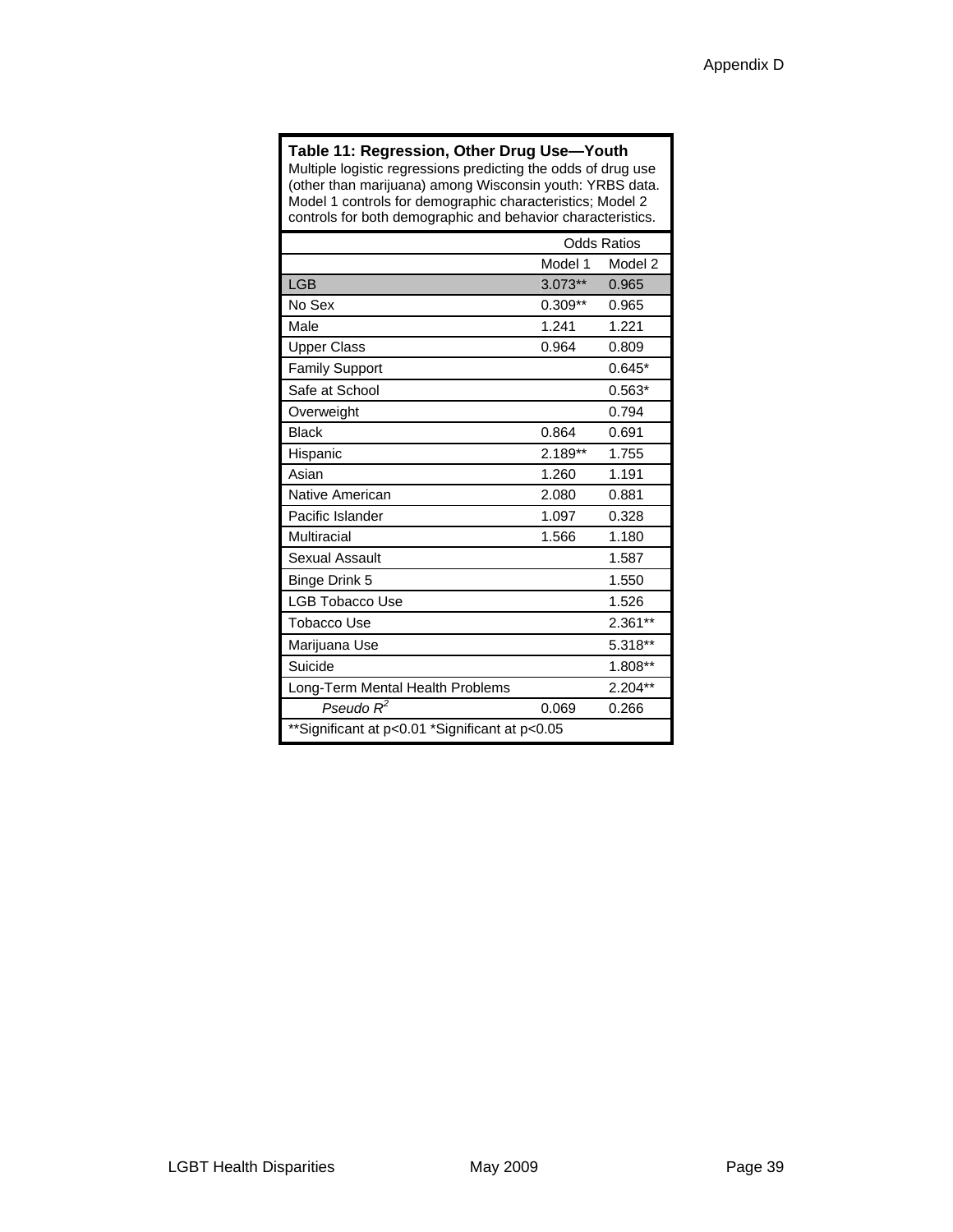#### **Table 12: Regression, Asthma—Youth**

Multiple logistic regressions predicting the odds of having asthma among Wisconsin youth: YRBS data. Model 1 controls for demographic characteristics; Model 2 controls for both demographic and behavior characteristics.

|                                                | <b>Odds Ratios</b> |          |
|------------------------------------------------|--------------------|----------|
|                                                | Model 1            | Model 2  |
| <b>LGB</b>                                     | $1.880**$          | $2.100*$ |
| No Sex                                         | 0.829              | 0.829    |
| Male                                           | $0.746**$          | $0.782*$ |
| <b>Upper Class</b>                             | 1.065              | 1.124    |
| <b>Family Support</b>                          |                    | 1.093    |
| Safe at School                                 |                    | 0.565**  |
| Overweight                                     |                    | 1.191    |
| <b>Black</b>                                   | 1.216              | 1.301    |
| Hispanic                                       | 1.041              | 1.154    |
| Asian                                          | 0.649              | 0.674    |
| Native American                                | 0.806              | 0.931    |
| Multiracial                                    | 1.157              | 1.173    |
| Sexual Assault                                 |                    | 1.269    |
| <b>Binge Drink 5</b>                           |                    | 1.027    |
| <b>LGB Tobacco Use</b>                         |                    | 0.661    |
| Tobacco Use                                    |                    | 1.053    |
| Marijuana Use                                  |                    | 0.828    |
| Suicide                                        |                    | 1.097    |
| Long-Term Mental Health Problems               |                    | 1.605**  |
| Pseudo $R^2$                                   | 0.012              | 0.025    |
| **Significant at p<0.01 *Significant at p<0.05 |                    |          |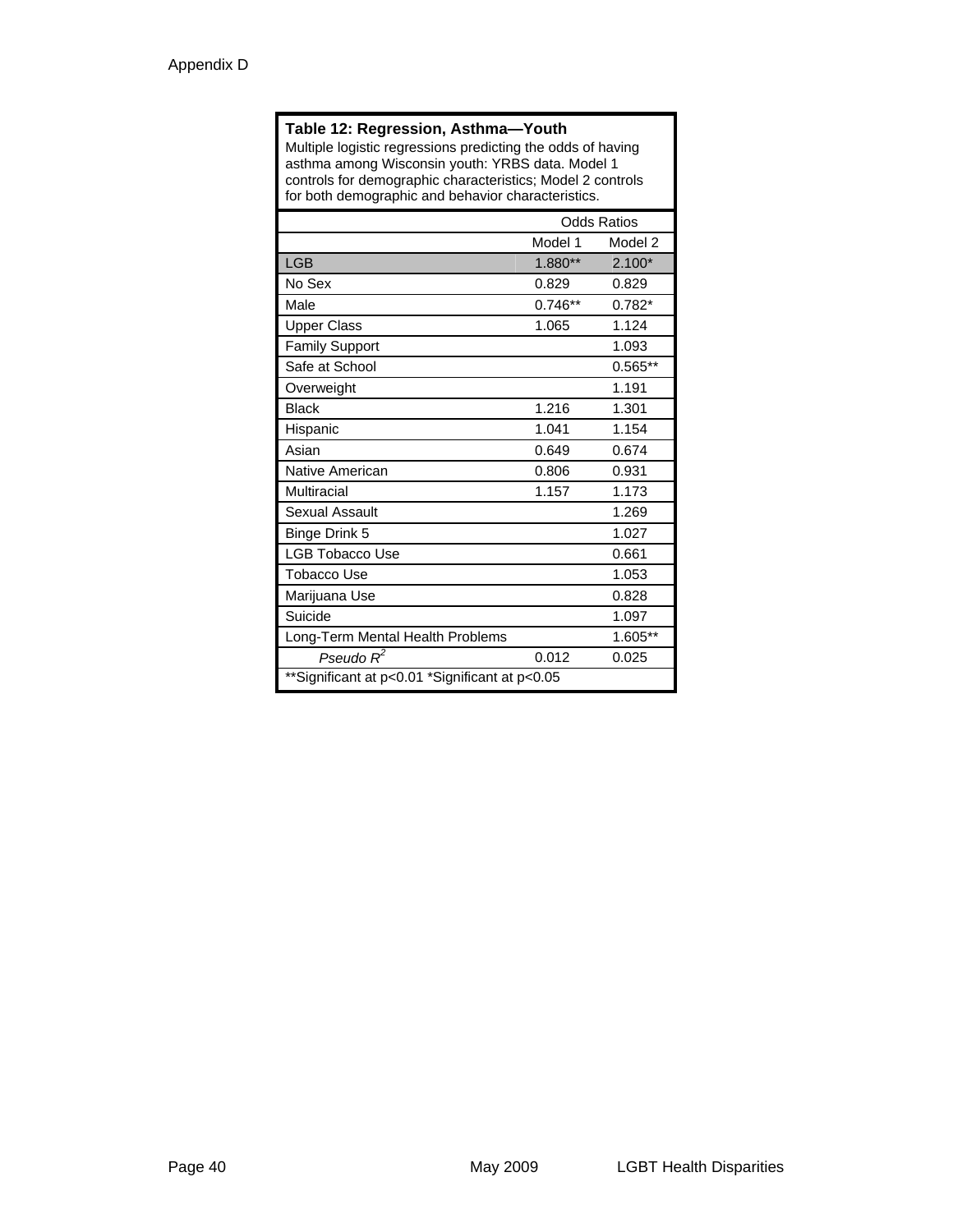#### **Table 13: Regression, Trying to Lose Weight—Youth**  Multiple logistic regressions predicting the odds of trying to lose weight among Wisconsin youth: YRBS data. Model 1 controls for demographic characteristics; Model 2 controls for both demographic and behavior characteristics.

|                                                | <b>Odds Ratios</b> |           |
|------------------------------------------------|--------------------|-----------|
|                                                | Model 1            | Model 2   |
| <b>LGB</b>                                     | $1.732*$           | 3.979**   |
| No Sex                                         | 1.013              | 1.188     |
| Male                                           | $0.277**$          | $0.237**$ |
| <b>Upper Class</b>                             | 1.147              | 1.144     |
| <b>Family Support</b>                          |                    | 0.910     |
| Safe at School                                 |                    | 1.174     |
| Overweight                                     |                    | 5.953**   |
| <b>Black</b>                                   | $0.450**$          | $0.430**$ |
| Hispanic                                       | $1.761*$           | 1.786*    |
| Asian                                          | 1.119              | 1.041     |
| Native American                                | 0.611              | 0.706     |
| Pacific Islander                               | 0.278              | 0.335     |
| Multiracial                                    | 1.760*             | 1.541     |
| <b>Sexual Assault</b>                          |                    | 1.197     |
| Binge Drink 5                                  |                    | 0.720     |
| <b>LGB Tobacco Use</b>                         |                    | $0.196**$ |
| Tobacco Use                                    |                    | 1.509**   |
| Marijuana Use                                  |                    | 1.074     |
| Suicide                                        |                    | $2.014**$ |
| Long-Term Mental Health Problems               |                    | 1.074     |
| Pseudo $R^2$                                   | 0.083              | 0.139     |
| **Significant at p<0.01 *Significant at p<0.05 |                    |           |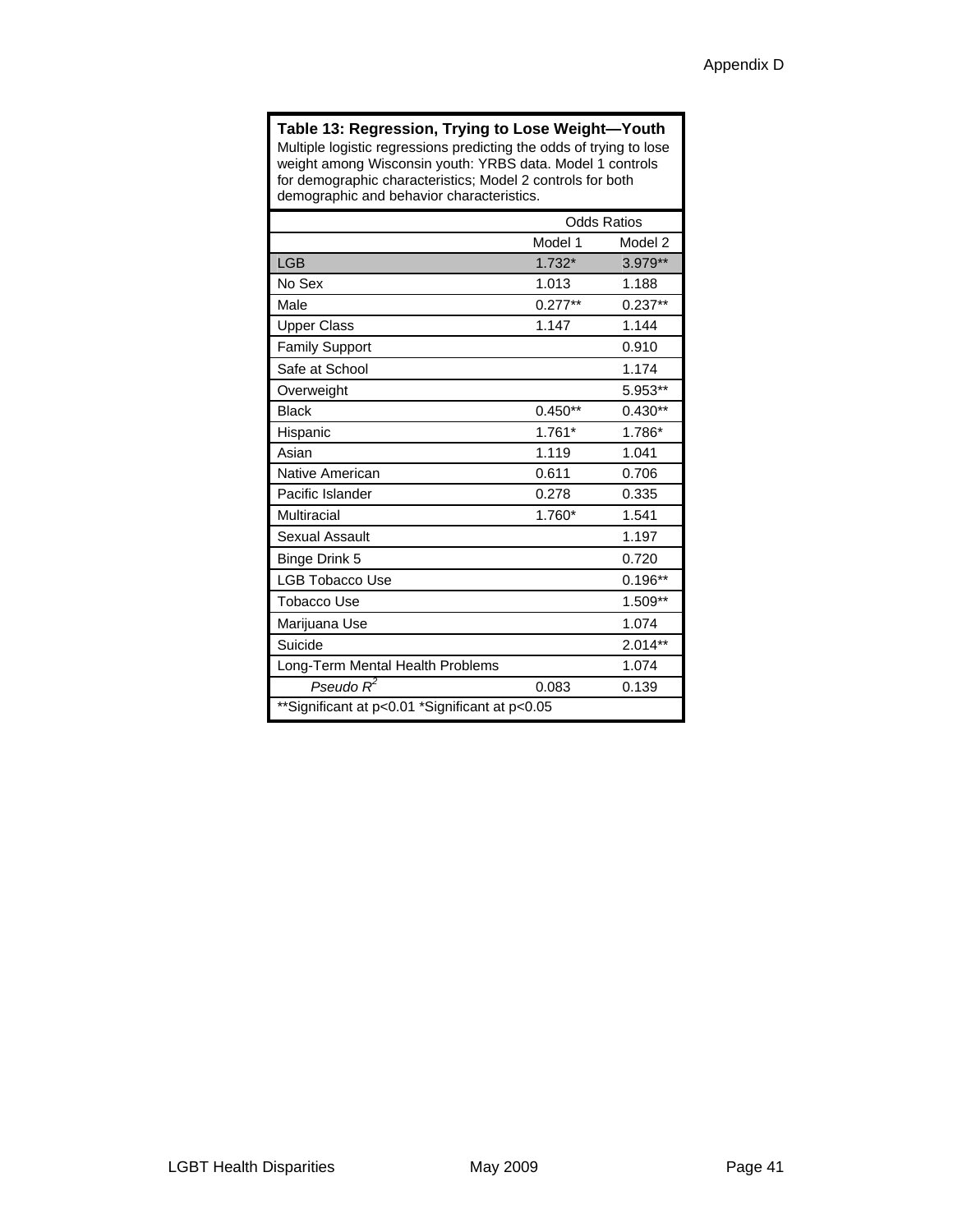### *Behavior Risk Factor Survey*

#### **Table 14: Regression, Smoking—Adults**

Multiple logistic regressions predicting the odds of smoking among Wisconsin adults: BRFS data. Model 1 controls for demographic characteristics; Model 2 controls for both demographic and behavior characteristics.

|                                    | <b>Odds Ratios</b> |           |
|------------------------------------|--------------------|-----------|
|                                    | Model 1            | Model 2   |
| <b>LGB</b>                         | 1.068              | 0.957     |
| Male                               | 0.986              | 1.032     |
| Low Income                         | $1.301**$          | 1.264**   |
| High School or Less                | $3.279**$          | 3.407**   |
| Some College                       | 2.910**            | $2.950**$ |
| <b>Black</b>                       | $1.432**$          | $1.499**$ |
| Hispanic                           | 1.176              | 1.068     |
| <b>Other Race</b>                  | $2.133**$          | $2.073**$ |
| Rural                              | 0.894              | 0.918     |
| <10 Bad Mental Health Days/Month   |                    | 1.236     |
| 10-20 Bad Mental Health Days/Month |                    | 2.491**   |
| 20-30 Bad Mental Health Days/Month |                    | 2.995**   |
| Asthma                             |                    | 1.069     |
| <b>High Blood Pressure</b>         |                    | $1.219**$ |
| Obese                              |                    | $0.690**$ |
| Pseudo $R^2$                       | 0.045              | 0.071     |
| **Significant at p<0.01            |                    |           |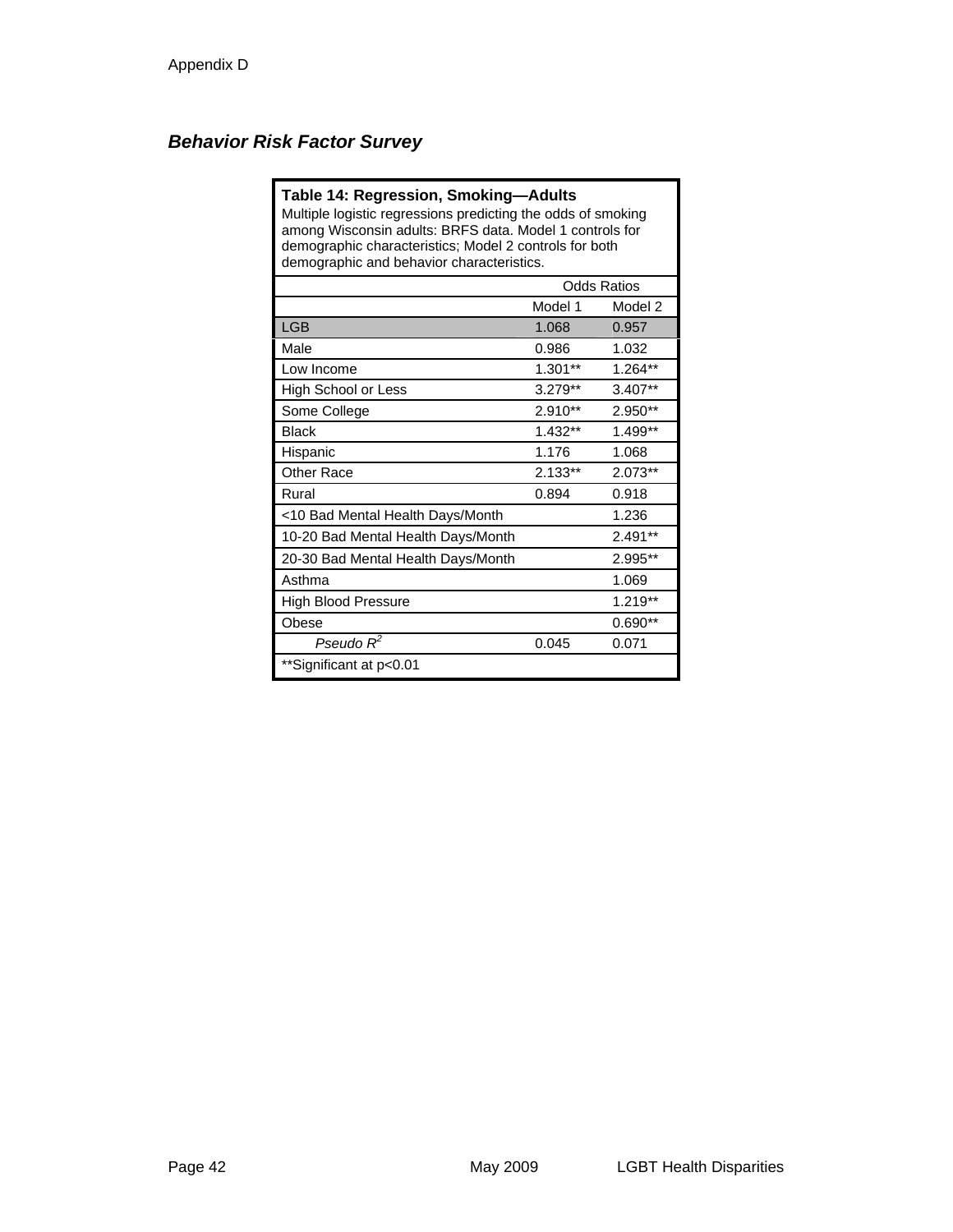#### **Table 15: Regression, Binge Drinking—Adults**

Multiple logistic regressions predicting the odds of binge drinking among Wisconsin adults: BRFS data. Model 1 controls for demographic characteristics; Model 2 controls for both demographic and behavior characteristics.

|                                                | <b>Odds Ratios</b> |           |
|------------------------------------------------|--------------------|-----------|
|                                                | Model 1            | Model 2   |
| <b>LGB</b>                                     | 0.904              | 0.896     |
| Male                                           | $2.107**$          | 2.199**   |
| Low Income                                     | $0.680**$          | $0.670**$ |
| High School or Less                            | 1.446**            | $1.243*$  |
| Some College                                   | $1.484**$          | 1.282**   |
| <b>Black</b>                                   | 0.772              | $0.688*$  |
| Hispanic                                       | 1.038              | 0.964     |
| <b>Other Race</b>                              | 0.970              | 0.822     |
| Rural                                          |                    | 0.929     |
| <10 Bad Mental Health Days/Month               |                    | 1.221     |
| 10-20 Bad Mental Health Days/Month             |                    | 0.961     |
| 20-30 Bad Mental Health Days/Month             |                    | 1.185     |
| Received Mental Health Treatment               |                    | 0.780     |
| Asthma                                         |                    | 0.949     |
| Smoker                                         |                    | 2.798**   |
| High Blood Pressure                            |                    | $1.227**$ |
| Obese                                          |                    | 1.012     |
| Pseudo $R^2$                                   | 0.031              | 0.068     |
| **Significant at p<0.01 *Significant at p<0.05 |                    |           |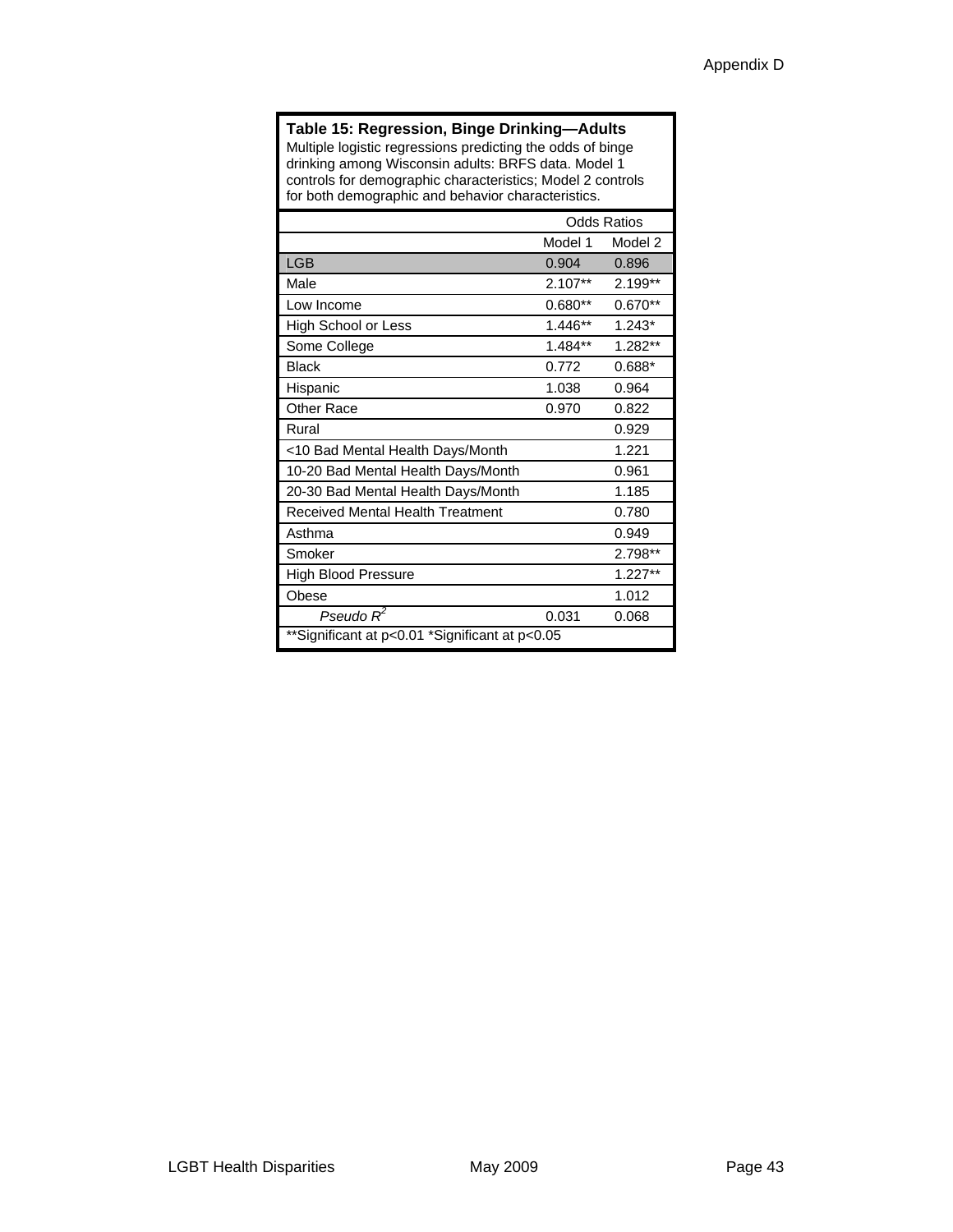#### **Table 16: Regression, Asthma—Adults**

Multiple logistic regressions predicting the odds of having asthma among Wisconsin adults: BRFS data. Model 1 controls for demographic characteristics; Model 2 controls for both demographic and behavior characteristics.

|                                                | <b>Odds Ratios</b> |           |
|------------------------------------------------|--------------------|-----------|
|                                                | Model 1            | Model 2   |
| <b>LGB</b>                                     | 1.107              | 0.984     |
| Male                                           | $1.540**$          | 1.516**   |
| Low Income                                     | 1.187              | 1.189     |
| High School or Less                            | $0.823*$           | $0.817*$  |
| Some College                                   | 0.928              | 0.898     |
| <b>Black</b>                                   | $1.767**$          | $1.348*$  |
| Hispanic                                       | 1.197              | 1.035     |
| <b>Other Race</b>                              | 1.816**            | 1.728**   |
| Rural                                          |                    | $0.708**$ |
| Received Mental Health Treatment               |                    | 1.643**   |
| Smoker                                         |                    | 1.126     |
| High Blood Pressure                            |                    | 0.936     |
| Obese                                          |                    | $1.438**$ |
| Pseudo $R^2$                                   | 0.015              | 0.028     |
| **Significant at p<0.01 *Significant at p<0.05 |                    |           |

#### **Table 17: Regression, Obesity—Adults**

Multiple logistic regressions predicting the odds of being obese among Wisconsin adults: BRFS data. Model 1 controls for demographic characteristics; Model 2 controls for both demographic and behavior characteristics.

|                                                | <b>Odds Ratios</b> |           |
|------------------------------------------------|--------------------|-----------|
|                                                | Model 1            | Model 2   |
| LGB                                            | 1.008              | 1.002     |
| Male                                           | $1.137*$           | $1.146*$  |
| Low Income                                     | 0.977              | $0.866*$  |
| High School or Less                            | $1.440**$          | $1.443**$ |
| Some College                                   | 1.528**            | 1.604**   |
| <b>Black</b>                                   | 2.128**            | 2.316**   |
| Hispanic                                       | 1.224              | 1.360     |
| Other Race                                     | 1.263              | 1.287     |
| Rural                                          |                    | 1.185**   |
| Asthma                                         |                    | 1.446**   |
| Received Mental Health Treatment               |                    | $1.364**$ |
| Smoker                                         |                    | $0.725**$ |
| <b>High Blood Pressure</b>                     |                    | $0.671**$ |
| Pseudo $R^2$                                   | 0.013              | 0.047     |
| **Significant at p<0.01 *Significant at p<0.05 |                    |           |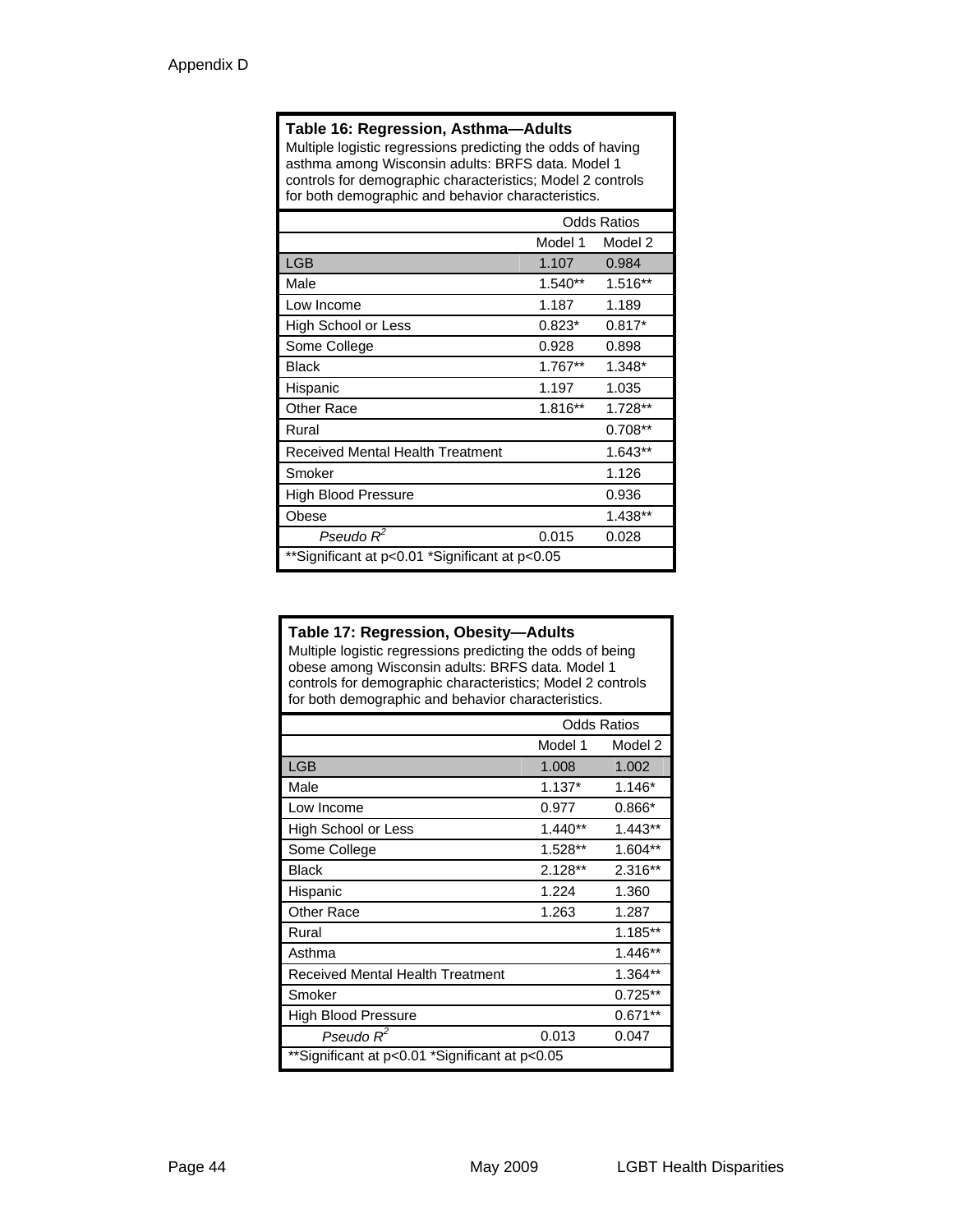#### **Table 18: Regression, Personal Doctor—Adults**

Multiple logistic regressions predicting the odds of having a personal doctor among Wisconsin adults: BRFS data. Model 1 controls for demographic characteristics; Model 2 controls for both demographic and behavior characteristics.

|                                                | <b>Odds Ratios</b> |           |
|------------------------------------------------|--------------------|-----------|
|                                                | Model 1            | Model 2   |
| <b>LGB</b>                                     | 0.835              | 0.780     |
| Male                                           | $0.373**$          | $0.359**$ |
| Low Income                                     | $0.768**$          | $0.732**$ |
| High School or Less                            | $0.756**$          | $0.746**$ |
| Some College                                   | $0.680**$          | $0.686**$ |
| <b>Black</b>                                   | 0.890              | 0.703     |
| Hispanic                                       | 1.023              | 1.007     |
| <b>Other Race</b>                              | 0.809              | 0.781     |
| Rural                                          |                    | $0.762**$ |
| <10 Bad Mental Health Days/Month               |                    | 1.084     |
| 10-20 Bad Mental Health Days/Month             |                    | 0.733     |
| 20-30 Bad Mental Health Days/Month             |                    | 0.772     |
| Asthma                                         |                    | 1.132     |
| <b>High Blood Pressure</b>                     |                    | $0.604**$ |
| Obese                                          |                    | 1.165     |
| Pseudo $R^2$                                   | 0.039              | 0.073     |
| **Significant at p<0.01 *Significant at p<0.05 |                    |           |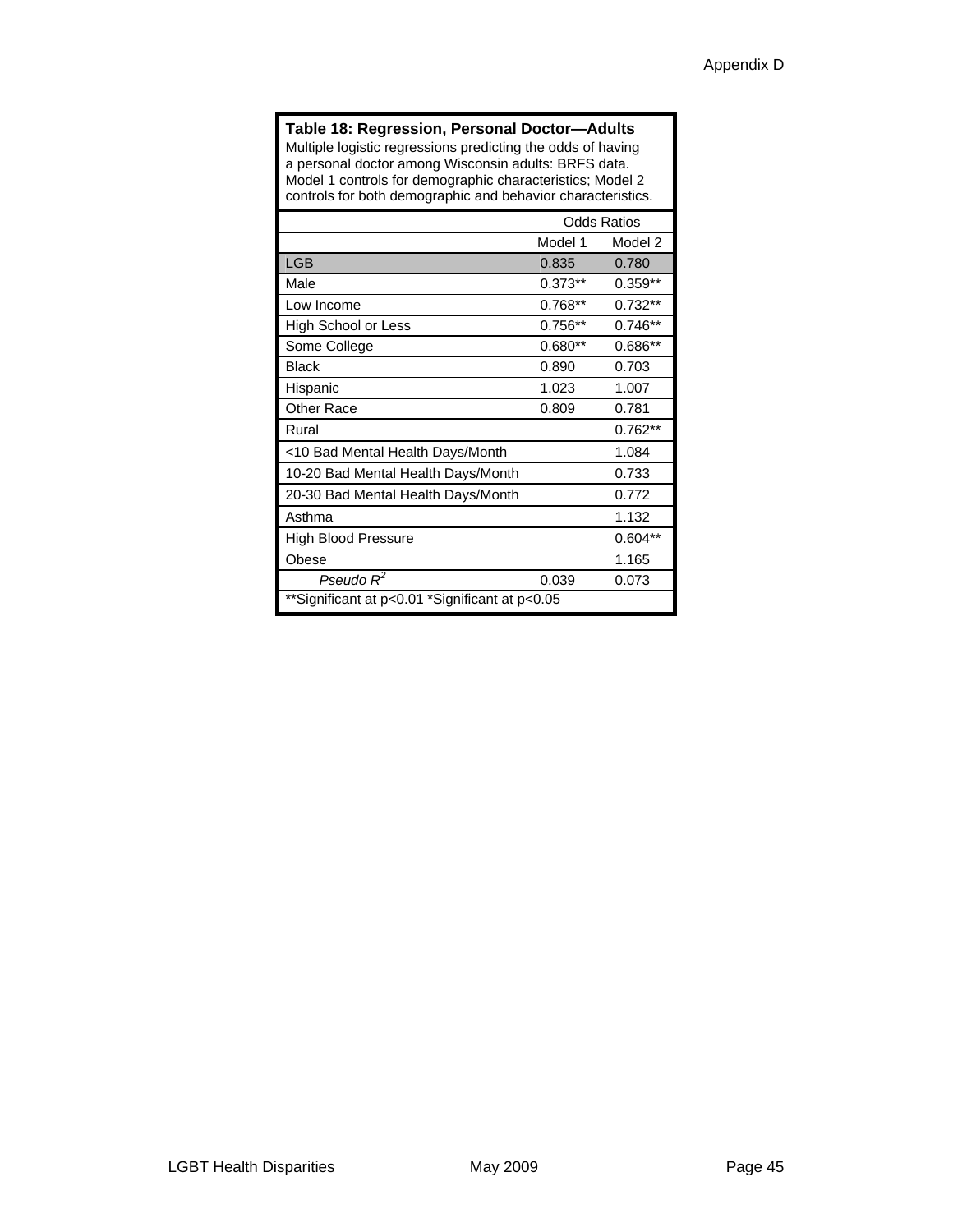# **Appendix E: Promising Practices Methodology**

Our study of promising practices consisted of a three-step process.

#### **Step One: Identifying Key Barriers**

First, we used our literature review and data analysis to isolate a few key barriers that contribute to LGBT health disparities. These barriers include:

- A lack of understanding of LGBT health issues within the LGBT community and health professionals
- A lack of access to LGBT health information for the LGBT community and health professionals
- A lack of comprehensive LGBT health data to help determine the presence of and size of the disparity
- The complexity of identity and the difficulty of capturing it in a survey
- The fracturing of approaches to address LGBT health concerns, rather than a comprehensive treatment of LGBT health

#### **Step Two: Identify Promising Programs**

Second, we conducted an environmental scan of the LGBT health programs. We identified promising initiatives led by government at the state, county, or municipal level. We created a list of 25 initiatives. We then evaluated the initiatives on the list based on a variety of factors, including:

- scope of the goals of the project
- innovative methods used to address disparity
- involvement of community partners
- longevity of program
- location/region of the country
- specific targeting a particular subsection of the LGBT community
- funding structure
- LGBT health concern addressed

In addition to these factors, we considered how these programs would fit into the Wisconsin context. We selected five programs to further study: the Seattle and King County LGBT website; the Kansas City, Missouri, Health Department PULSE and Check the PULSE surveys; the City of Chicago's Office of LGBT Health; the Massachusetts Department of Public Health; and the North Dakota Department of Health's Office for the Elimination of Health Disparities. After conducting the initial contact interviews, we determined that despite the content on its website, the North Dakota office does not conduct any programs dedicated to eliminating LGBT health disparities. We then dropped North Dakota from our analysis.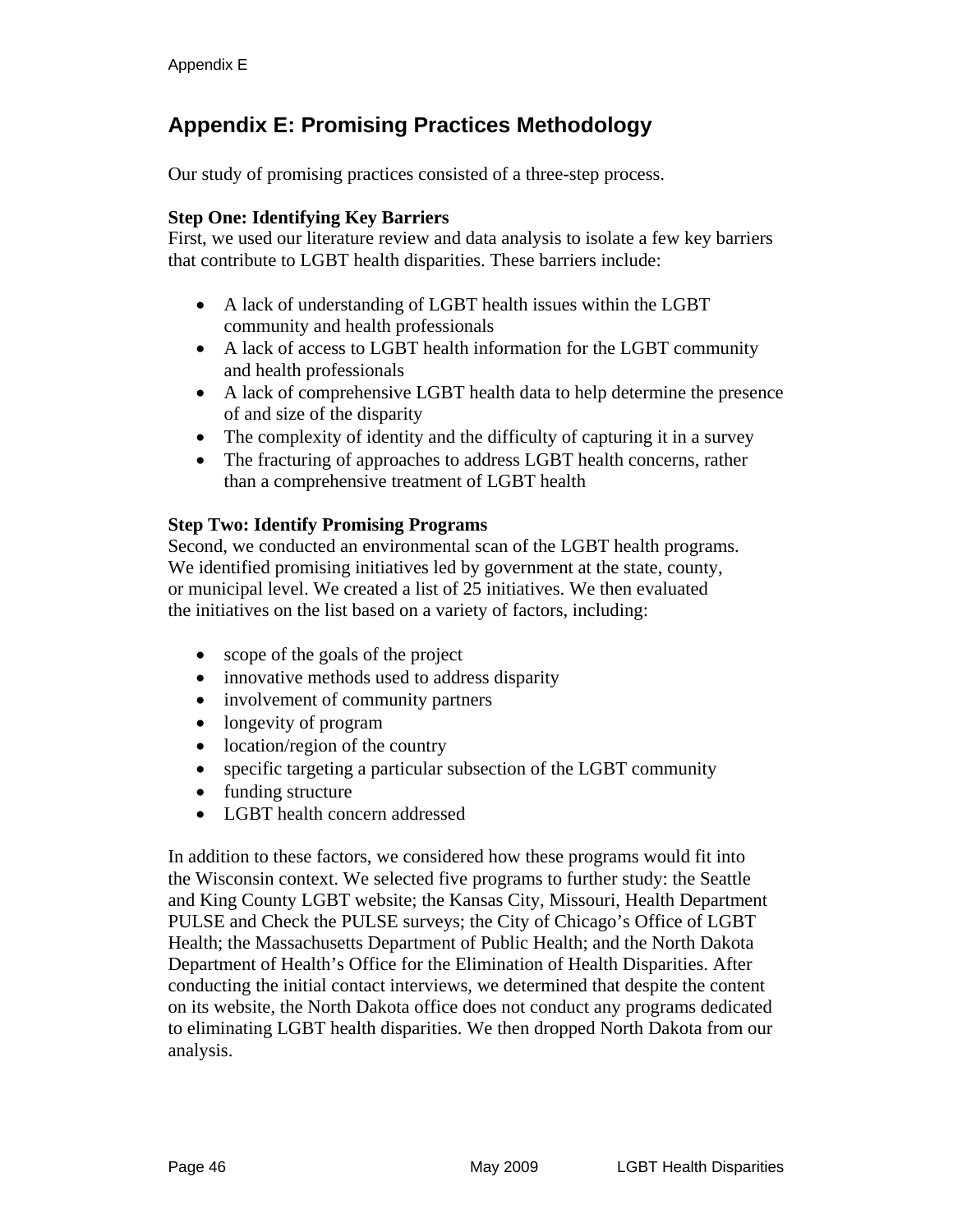#### **Step Three: In-Depth Interviews**

Third, we conducted telephone and email interviews with initiative staff in the Seattle, Kansas City, Chicago, and Massachusetts offices.

#### *Points of Contact*

We identified a point of contact for each of the initiatives. In some instances, we chose this person specifically based on our previous research. In others, we inquired generally about the initiative and we were directed to her or him based on our requests. These people became our primary resources with regard to their initiatives. With their help, we conducted the interviews, received additional materials, and developed a greater understanding of each project.

*Seattle:* Jeff Ing, Senior Web Developer for the Seattle and King County Department of Health

- participated in an interview via email on March 31, 2009
- provided follow-up emails to answer outstanding questions

*Kansas City*: William D. Snook, Program Manager for Health and Social Marketing for the Kansas City, Missouri, Health Department

- participated in an interview via phone on April 1, 2009
- provided follow-up emails to answer outstanding questions
- sent additional materials, including copies of presentation slides from two conferences

*Chicago:* Simone Koehlinger, Director, Office of LGBT Health, Chicago Department of Public Health

- participated in an interview via phone on April 14, 2009
- provided follow-up emails to answer outstanding questions

*Massachusetts:* Stewart Landers, Senior Program Director, Massachusetts Department of Public Health

- participated in an interview via phone on April 8, 2009
- provided follow-up emails to answer outstanding questions

#### *Interview Questions*

In preparing for the interviews, we drafted a set of standard questions, described below:

- 1. Could you describe the initiative in a little more detail?
- 2. How is the initiative organized in terms of staff and division of tasks? What is your role in the initiative?
- 3. Was the initiative designed to specifically address LGBT health disparities?
- 4. How did you build support (political, community, etc) initially to launch this initiative? How did you show that there was a health disparity to address?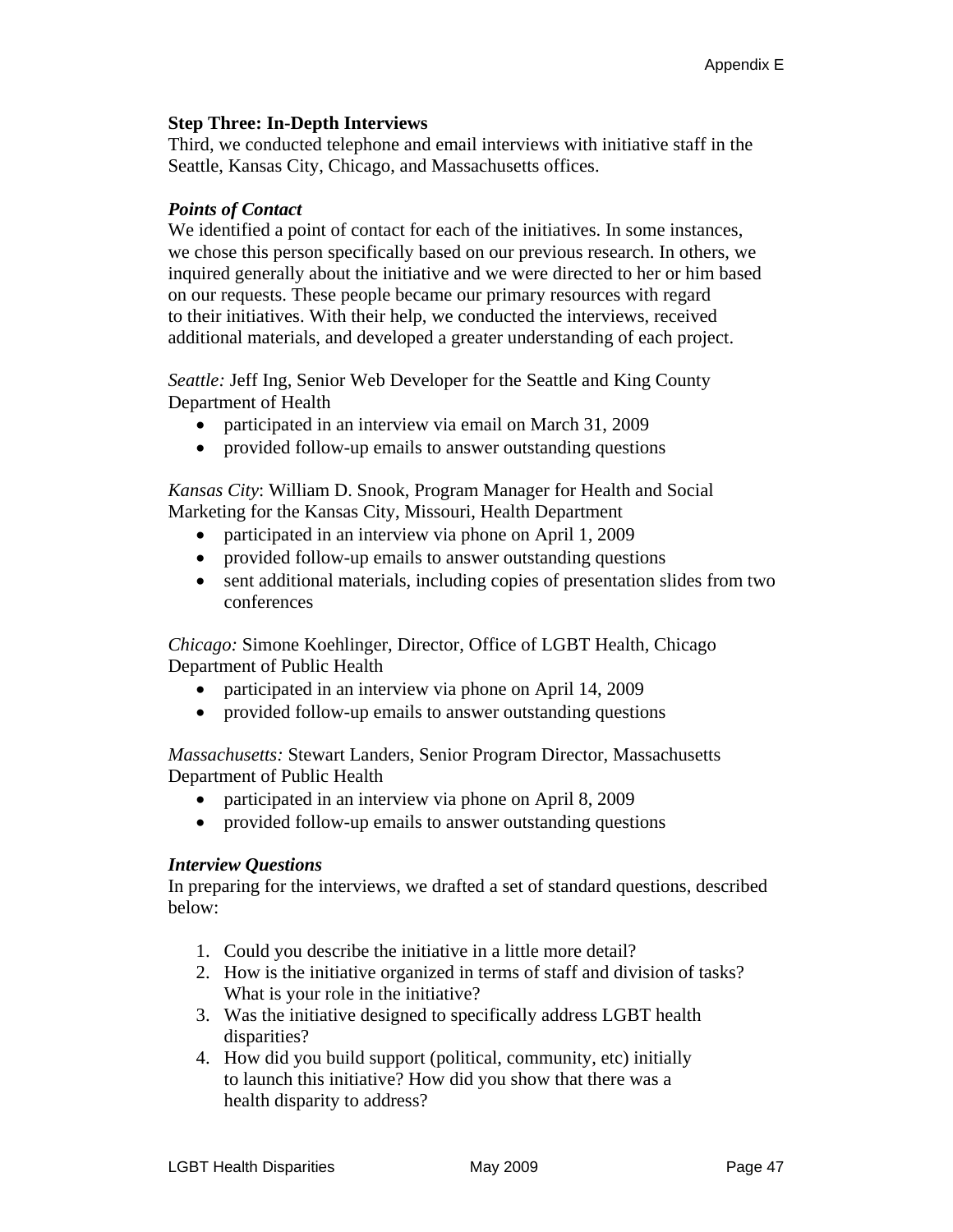- 5. Was this initiative based on another existing program?
- 6. Is the initiative design based on any kind of research?
- 7. Do you have a strategic plan or annual benchmarks that you can send us?
- 8. What are the strengths and weaknesses of the initiative?
- 9. Do you feel that the initiative has been effective in reducing the LGBT health disparity?
- 10. How has the community received the initiative? Health providers? Other state agencies?
- 11. Is it effective at reaching/serving the transgender community? Do you employ different strategies to reach/serve this community?
- 12. Is there anything you would change about the structure of the initiative given unlimited resources?
- 13. Do you know of any other initiative that you think are effective at addressing LGBT health disparities?
- 14. Has there been any kind of formal evaluation of the initiative yet? If so, can you send us the report, evaluation design, etc?
- 15. Does your agency collect any data through surveys? If so, what questions do you use to identify LGBT individuals?
- 16. What are the costs of the initiative? Have they increased over time?
- 17. Where does the initiative's funding coming from?

#### *Conducting the Interview*

For each interview, we tailored the questions to fit the specific context of the project. We conducted the interviews between March 30 and April 15, 2009. We used email and telephone conversations for any follow-up questions. We also received additional program materials, such as conference presentations and training videos, from these contacts.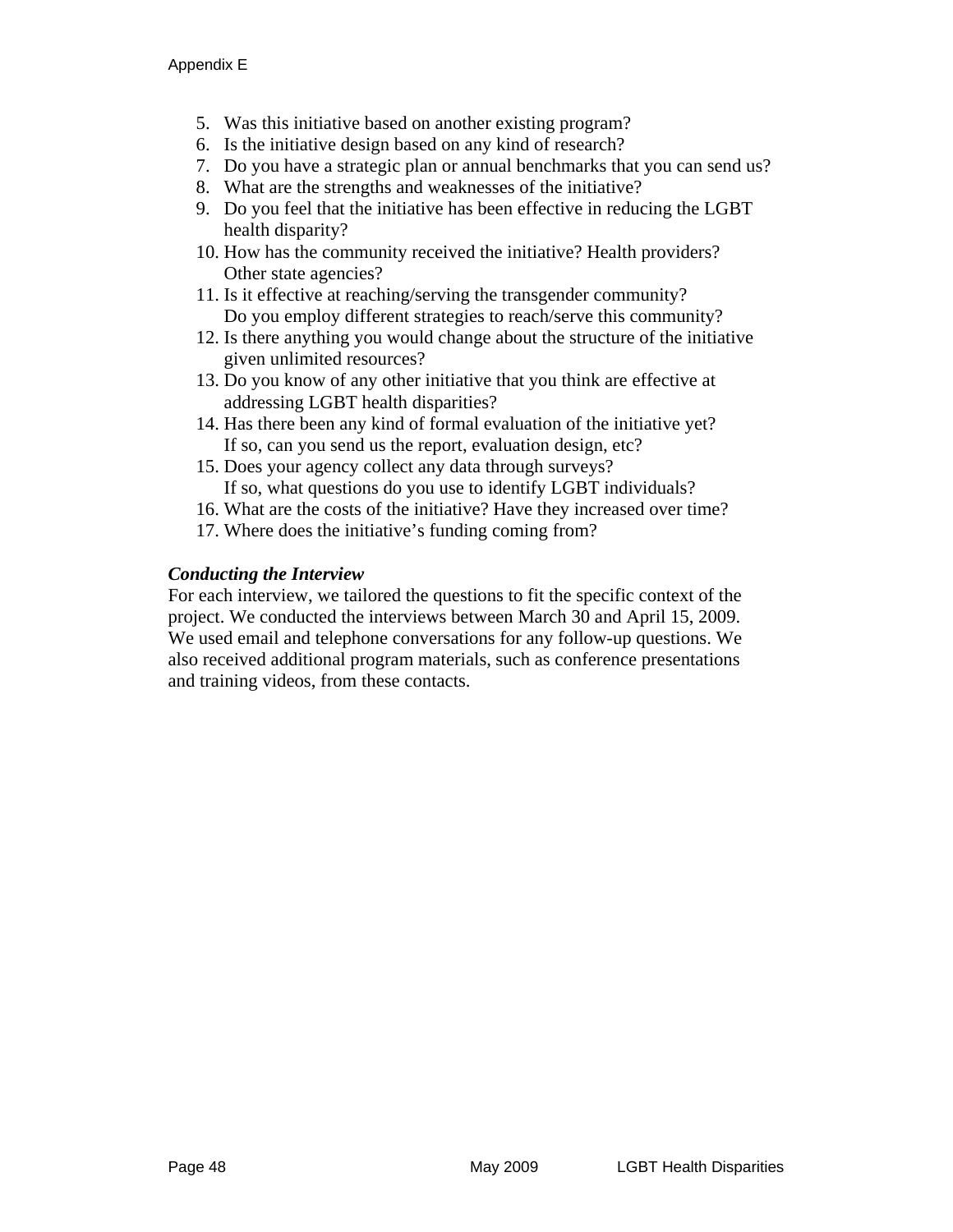### **Appendix F: Sample Patient Intake Form**

This sample form is available from the Seattle and King County Public Health Department's LGBT Resource Page, http://www.kingcounty.gov/healthservices/health/personal/glbt/IntakeForm.aspx.

Note: This is not intended to be a complete patient intake instrument, but for incorporation into existing forms.

What is your gender? Male Female Transgendered (check one: MTF FTM) What is your relationship status? Single Legally married Domestic partner relationship Widowed Other (please specify) Gender of current sexual partner(s) (circle all that apply) Male Female Transgendered (check one: MTF FTM) Not currently sexually active with others Gender of past sexual partner(s) (circle all the apply) Male Female Transgendered (check one: MTF FTM) Not currently sexually active with others Are you in a relationship with another person right now? Yes No If yes, is this relationship a good one for you? Yes No Not sure Not in a relationship right now Do you need birth control? Yes No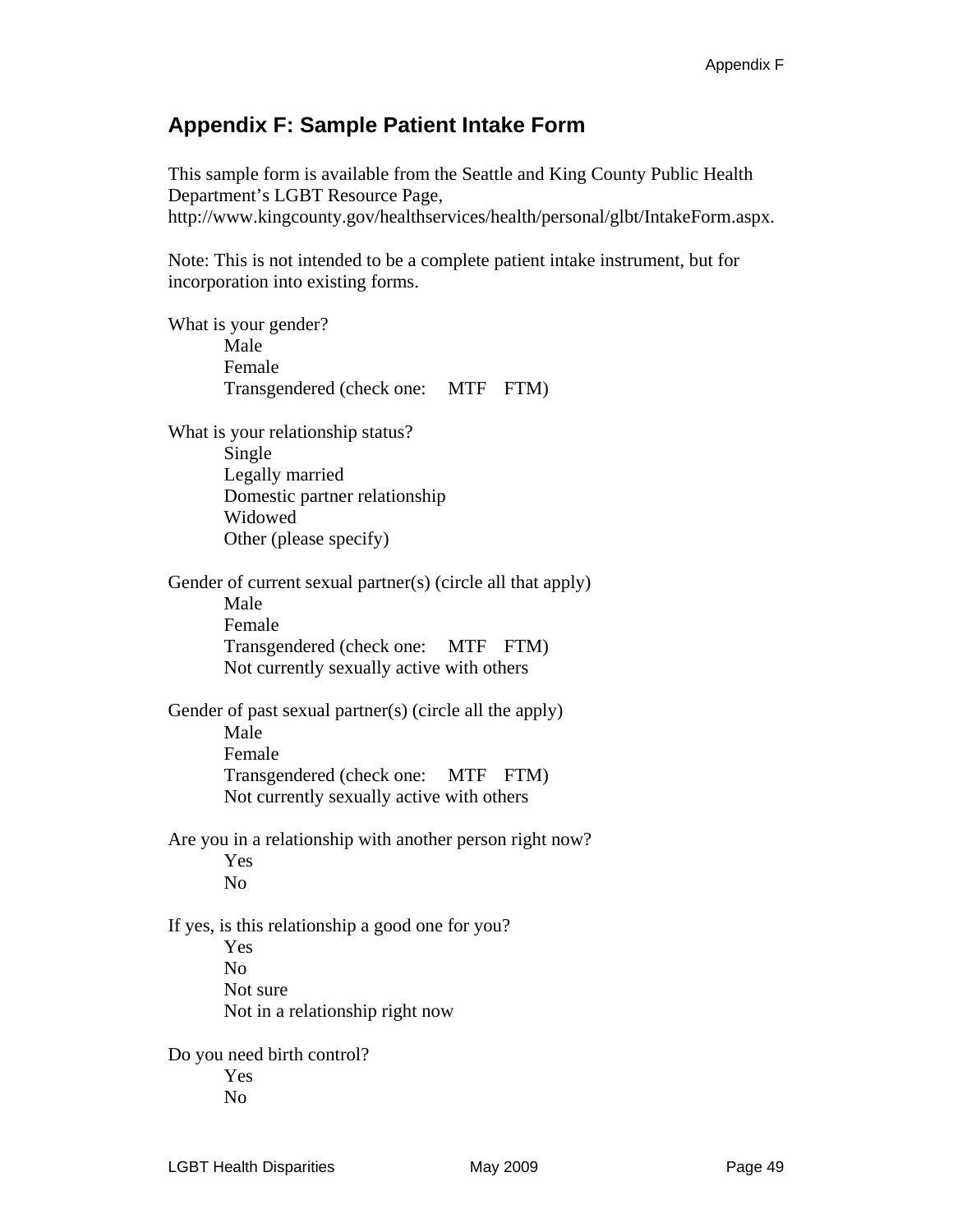Are you currently using birth control? Yes (please specify type) No Do you have any questions about sex or sexuality? Yes (you may state your question here or we can talk in person) No Do you or your partner(s) have any children? Yes No Do any children live in your household? Yes No Do you need to discuss any of the following with us? (check all that apply) Safety concerns now or a history of physical, sexual or emotional abuse Getting along with parents Getting along with friends Getting along with partner Privacy/confidentiality Loneliness, depression, anxiety or problems eating or sleeping Weight, bodybuilding or eating concerns Safer sex or sexually transmitted diseases Pregnancy test or options for starting, ending or continuing a pregnancy Other (please specify)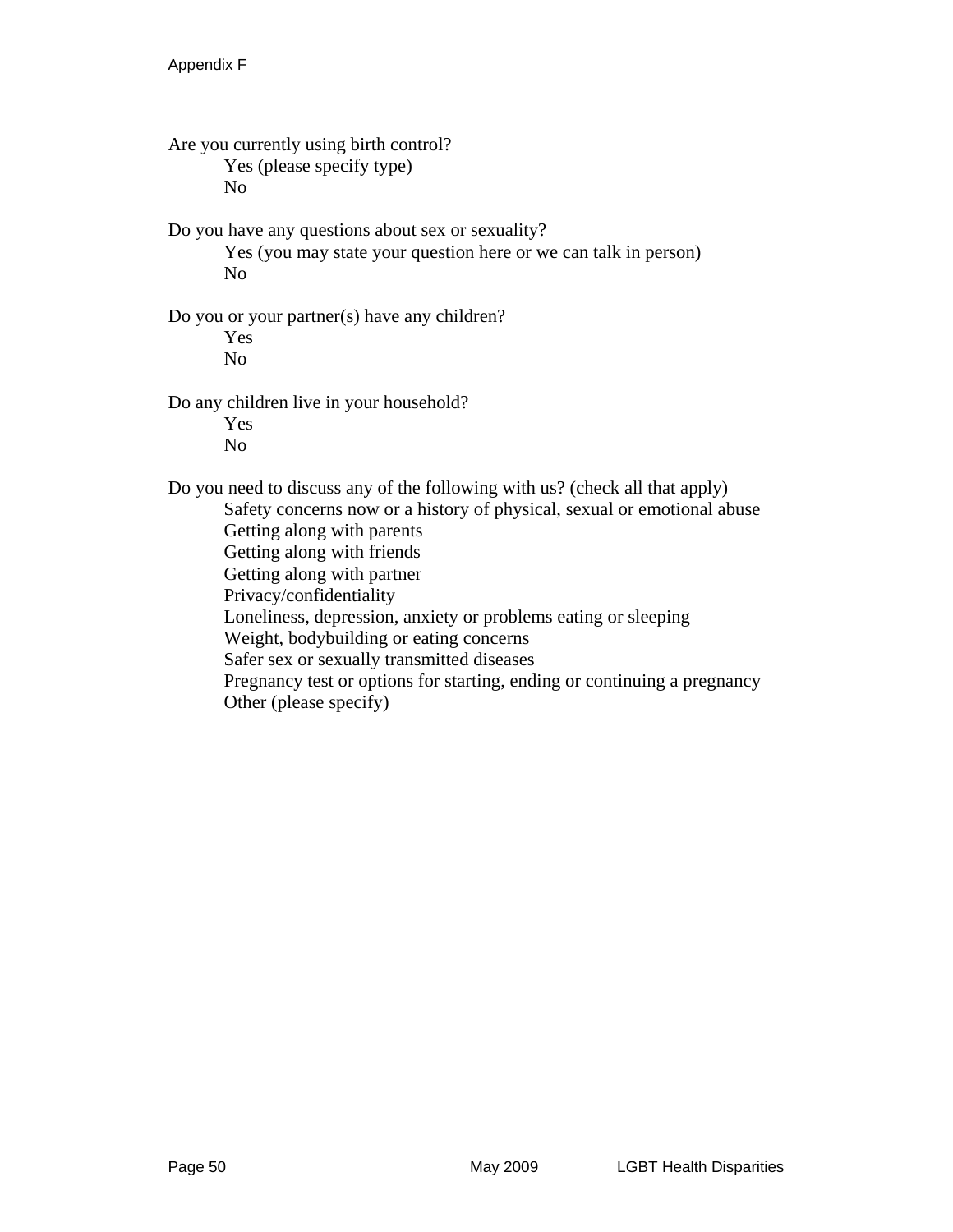# **Appendix G: PULSE Survey Instruments**

This section contains information regarding the PULSE and Check the PULSE survey instruments.

### *PULSE 2003: Survey Specifics*

Kansas City, Missouri, Health Department published the summary report of findings from the PULSE 2003. The 2003 survey instrument can be found within this report. The report is available online at: http://www.kcmo.org/health/pdf/thePULSE.pdf.

This comprehensive survey of 1,143 people who identified LGB spanned more than 10 pages. In these pages, the survey asked participants demographic and health-related questions. They compared these results with survey results from control groups, including heterosexuals who reside within the metropolitan area and LGB individuals who reside outside Kansas City. They also surveyed transgender individuals, but could not produce reliable analysis due to a small sample size.

### *PULSE 2003: Promotion*

To promote the survey, Kansas City HD employees implemented a variety of techniques. The print campaign contained images that reflected the lesbian, drag, and young gay male community. The posters used local LGBT celebrities to boost the credibility of the survey. Kansas City HD did not compensate respondents for their time beyond offering them a bottle of water with the label,  $H_2OMO$ , a play on the abbreviations for water and Missouri.



*Poster from PULSE 2003 Promotional Campaign.*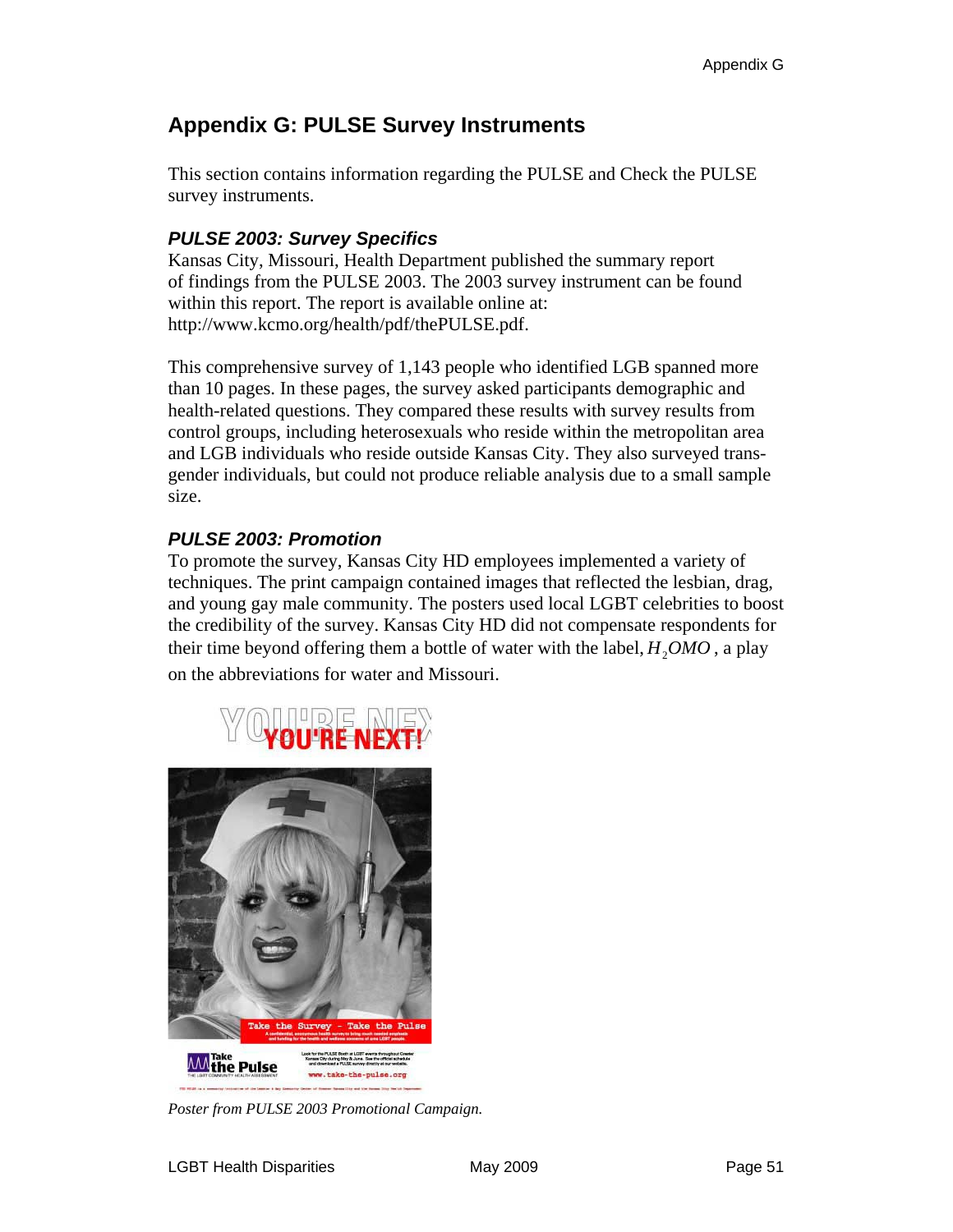

*Label on Bottle of Water Given to PULSE 2003 Respondents.* 

### *Check the PULSE 2006: Survey Specifics*

Check the PULSE received 1,060 responses, although Kansas City HD could only analyze 580 due to an error in the identification question. As in 2003, the analysis excluded transgender respondents due to small sample size. Check the PULSE contained five pages of questions and an additional page devoted to the department's upcoming syphilis campaign. The survey instrument can be found with the 2006 summary of the PULSE survey results, accessed online at http://www.kcmo.org/health/pdf/thePULSE2006.pdf.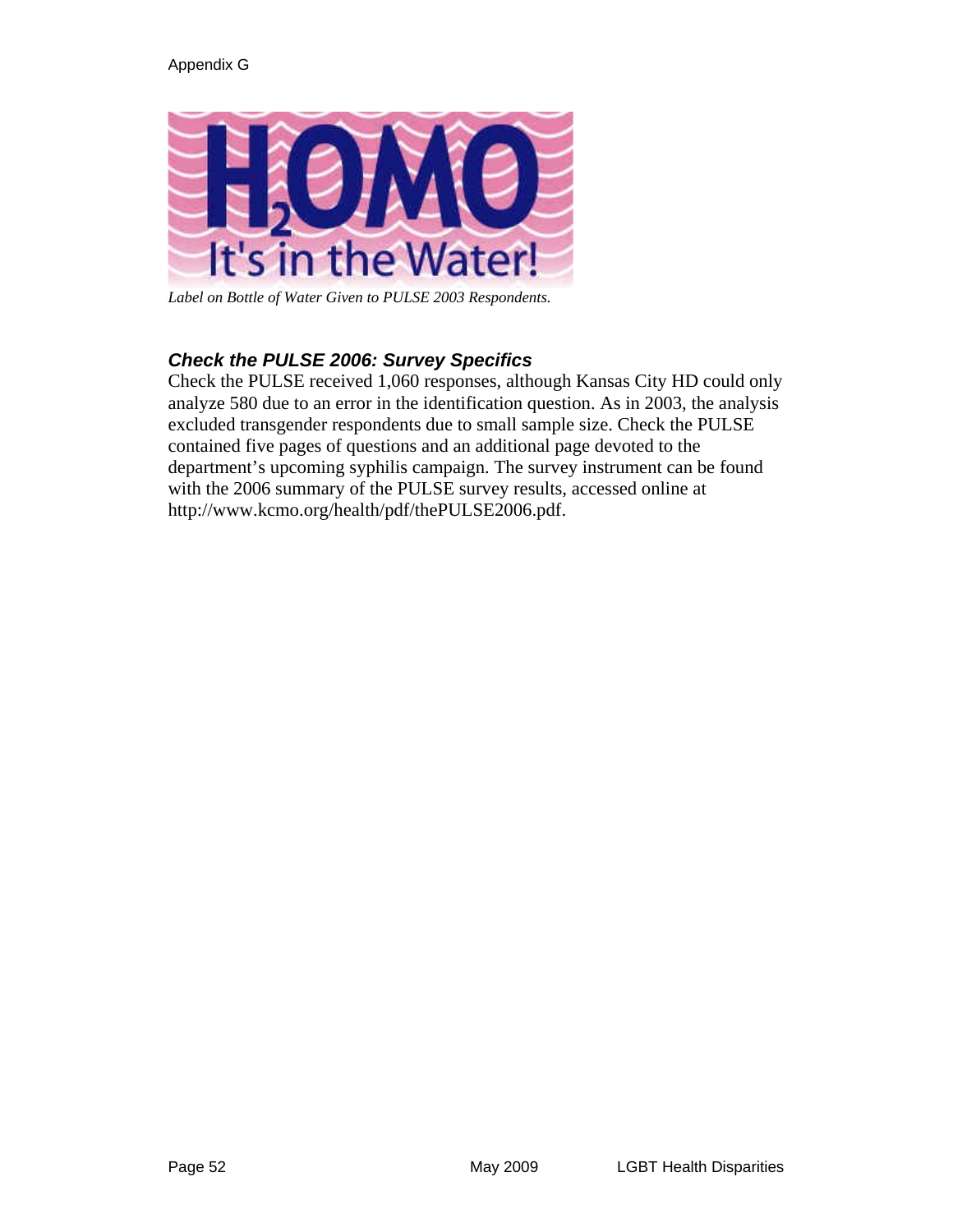| Goals                                          | Impact<br>Categories            | Status Quo | Initiative 1 | Initiative 2 |
|------------------------------------------------|---------------------------------|------------|--------------|--------------|
| <b>Effectiveness</b>                           | <b>Within DHS</b>               |            |              |              |
| at Increasing<br><b>Awareness</b>              | With Health<br>Professionals    |            |              |              |
| and<br>Understanding                           | With General<br>Public          |            |              |              |
| of LGBT<br><b>Health</b><br><b>Disparities</b> | <b>Within LGBT</b><br>community |            |              |              |
| <b>Manageable</b><br>and                       | Short-term                      |            |              |              |
| <b>Sustainable</b><br><b>Costs</b>             | Long-term                       |            |              |              |
| <b>Administrative</b>                          | Short-term                      |            |              |              |
| <b>Feasibility</b>                             | Long-term                       |            |              |              |
| <b>Political</b>                               | Internal                        |            |              |              |
| <b>Feasibility</b>                             | External                        |            |              |              |

### **Appendix H: Decision-Making Matrix**

#### *How to Use the Matrix*

This matrix is designed to help score the various policy options DHS staff may explore. Any version of this matrix should include consideration of the status quo as one option. This inclusion not only helps DHS staff to think critically about current programs, but it also provides a baseline by which to evaluate alternatives.

For each impact category, DHS staff would give a score of one through five, with one being the lowest score and five being the highest (for explanation of scoring, see Musso, Biller, & Myrtle, 2000). Once DHS completes the scoring for all goals and impact categories, staff can then sum the total for that alternative. With this scoring system, the highest score signals the policy option that best accomplishes these goals.

The matrix can be adapted for particular goals or impact categories that may be more influential at that time. For example, if manageable and sustainable costs are the primary driver of this policy choice, DHS can give that goal's score twice the value of all others. Similarly, DHS staff can deemphasize certain goals. For example, if DHS considers administrative feasibility a minor factor, staff can multiply these scores by one-half to reduce their impact.

For more information on goals matrices as a tool for policy analysis, see Weimer and Vining (2004) *Policy Analysis: Concepts and Practice 4th Edition,* 2004.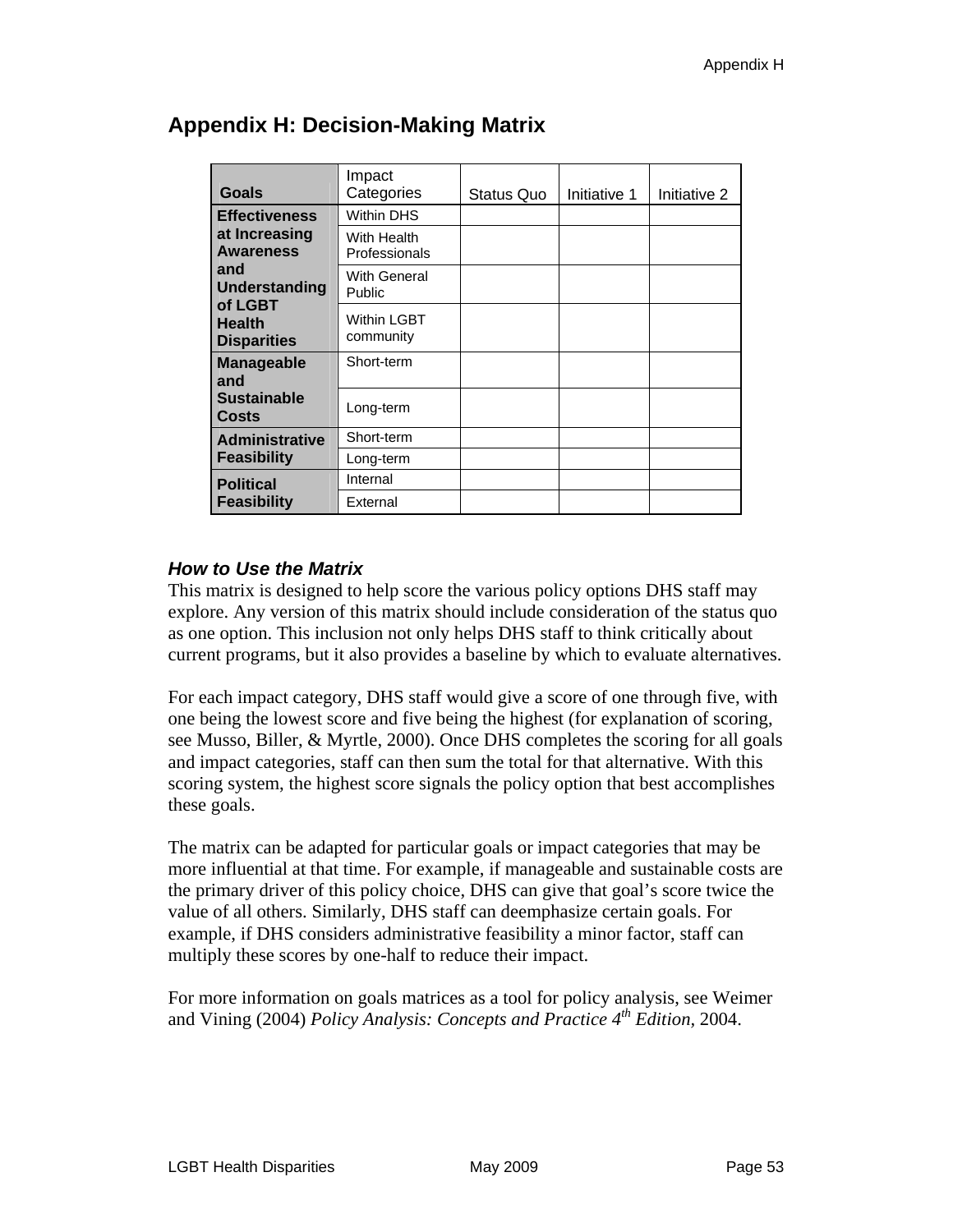### **References**

- Aaron, D. J. et al. (2001). Behavioral Risk Factors for Disease and Preventive Health Practices Among Lesbians. *American Journal of Public Health 91*(6): 972-975.
- Boehmer, U. (2002). Twenty Years of Public Health Research: Inclusion of Lesbian, Gay, Bisexual, and Transgender Populations. *American Journal of Public Health 92*(7): 1125-1130.
- Boehmer, U., Bowen, D. J. & Bauer, G. R. (2007). Overweight and Obesity in Sexual Minority Women: Evidence from Population-Based Data. *American Journal of Public Health 97*(6): 1134-1140.
- Bontempo, D. E. & D'Augelli, A. R. (2002). Effects of At-School Victimization and Sexual Orientation on Lesbian, Gay, or Bisexual Youths' Health Risk Behavior. *Journal of Adolescent Health 30*(5): 364-374.
- Centers for Disease Control and Prevention. (2007). 2007 National YRBS High School Codebook Introduction. Atlanta: Centers for Disease Control and Prevention.
- Centers for Disease Control and Prevention. (2008). 2007 BRFS Weighting Documentation. Atlanta: Centers for Disease Control and Prevention.
- Conron, K. J., Mimiaga, M. J. & Landers, S. J. (2008). *A Health Profile of Massachusetts Adults by Sexual Orientation Identity: Results from the 2001- 2006 Behavioral Risk Factor Surveillance System Surveys.* Boston: Massachusetts Department of Public Health**.**
- Dean L. et al. (2000). Lesbian, Gay, Bisexual, and Transgender Health: Findings and Concerns. *Journal of Gay Lesbian Medical Association 4*: 102-151.
- Espelage, D. L., Aragon, S. R., Birkett, M. & Koenig, B. W. (2008). Homophobic Teasing, Psychological Outcomes, and Sexual Orientation Among High School Students: What Influence Do Parents and Schools Have? *School Psychology Review 37*(2): 202-216.
- Garofalo, R. et al. (1998). The Association Between Health Risk Behaviors and Sexual Orientation Among a School-Based Sample of Adolescents. *Pediatrics 101*(5): 895-902.
- Gay and Lesbian Medical Association. (2001). *Healthy People 2010 Companion Document for Lesbian, Gay, Bisexual, and Transgender (LGBT) Health*. San Francisco: Gay and Lesbian Medical Association.
- Gruskin, E., Greenwood, G., Matevia, M., Pollack, L. & Bye, L. (2007). Disparities in Smoking Between the Lesbian, Gay, and Bisexual Population and the General Population in California. *American Journal of Public Health 97*(8): 1496-1502.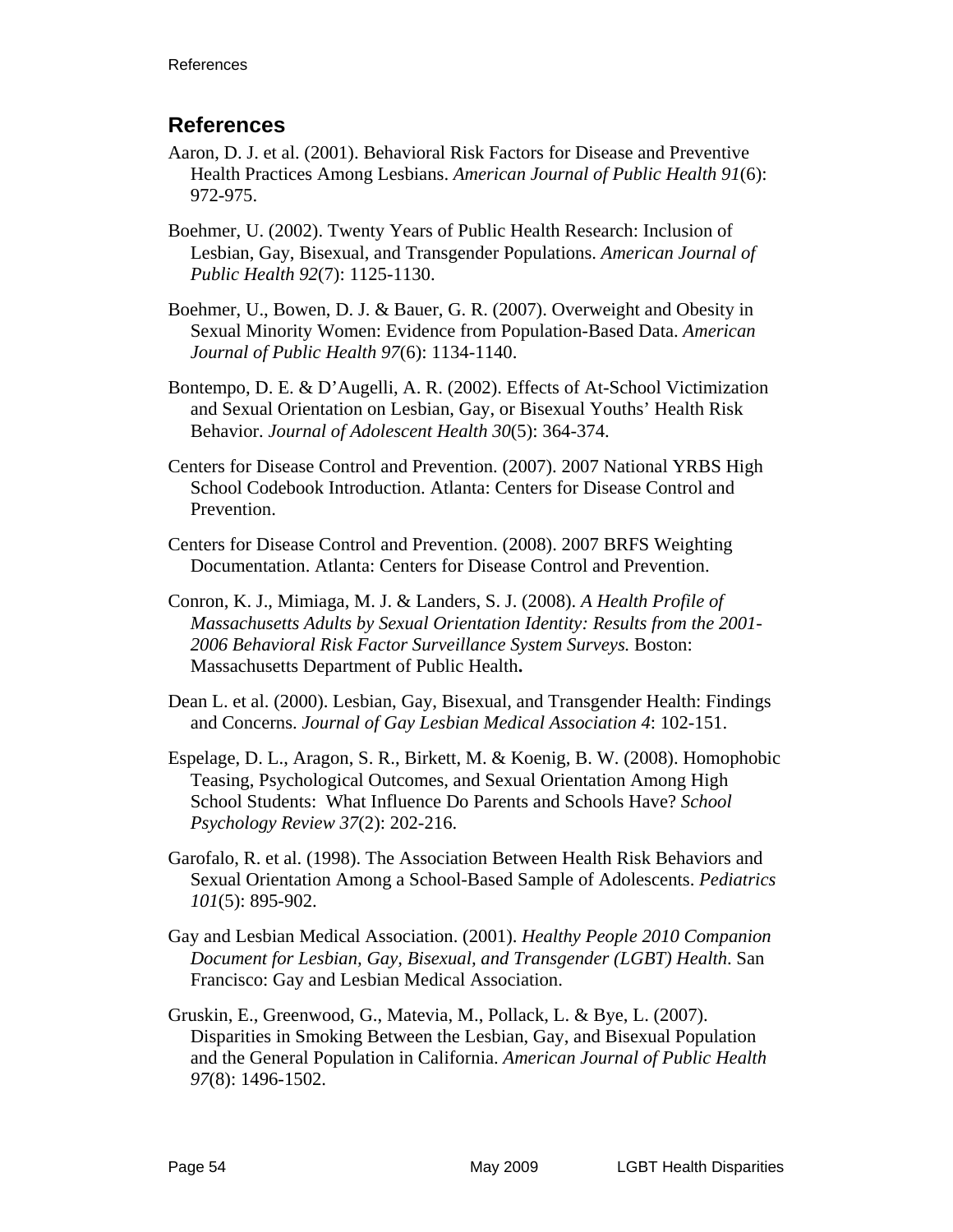- Harcourt, J. (2006). Current Issues in Lesbian, Gay, Bisexual, and Transgender (LGBT) Health. *Journal of Homosexuality* 51(1): 1-11.
- Johnson, C., Mimiaga, M. & Bradford, J. (2008). Health Care Issues Among Lesbian, Gay, Bisexual, Transgender and Intersex (LGBTI) Populations in the United States: Introduction. *Journal of Homosexuality 54*(3): 213-224.
- Kansas City, Missouri, Health Department. (2003, April). The PULSE: A Health Assessment of the Lesbian, Gay, Bisexual, & Transgendered (LGBT) Community in the Kansas City, Missouri, Bi-State Metropolitan Area. Kansas City. Retrieved March 12, 2009, from http://www.kcmo.org/health/pdf/thePULSE.pdf.
- Kansas City, Missouri, Health Department. (2006, November). The PULSE 2006: A Health Assessment of the Lesbian, Gay, Bisexual, & Transgendered (LGBT) Community in the Kansas City, Missouri, Bi-State Metropolitan Area. Kansas City. Retrieved March 12, 2009, from http://www.kcmo.org/health/pdf/thePULSE2006.pdf.
- Kinsey, A. C., Pomeroy, W. B., Martin, C. E. & Gebhard, P. H. (1948). *Sexual Behavior in the Human Male*. Philadelphia: Saunders.
- Laumann, E. O., Gagnon, J. H., Michael, R. T. & Michaels, S. (1994). *The Social Organization of Sexuality: Sexual Practices in the United States*. Chicago: University of Chicago Press.
- Mays, V. M, Yancey, A. K., Cochran, S. D., Weber, M. & Feilding, J. E. (2002). Heterogeneity of Health Disparities Among African American, Hispanic, and Asian American Women: Unrecognized Influences of Sexual Orientation. *American Journal of Public Health 92(*4): 632-639.
- McGarry, K., Clarke, J., Landau, C. & Cyr, M. (2008). Caring for Vulnerable Populations: Curricula in U.S. Internal Medicine Residencies. *Journal of Homosexuality 54*(3): 225-232.
- McNair, R. P. (2003). Lesbian Health Inequalities: A Cultural Minority Issue for Health Professionals. *The Medical Journal of Australia 178*(12): 643-645.
- Meyer, I. (2001). Why Lesbian, Gay, Bisexual, and Transgender Public Health? *American Journal of Public Health 91*(6): 856-859.
- Meyer, I. (2003). Prejudice, Social Stress, and Mental Health in Lesbian, Gay, and Bisexual Populations: Conceptual Issues and Research Evidence. *Psychological Bulletin 129*(5): 674-697.
- Meyer, I. H. & Northridge, M. E. Eds. (2007). *The Health of Sexual Minorities*. New York, NY: Springer.
- Musso, J., Biller, R. & Myrtle, R. (2000). Tradecraft: Professional Writing as Problem Solving. *Journal of Policy Analysis and Management. 19*(4): 636- 646.